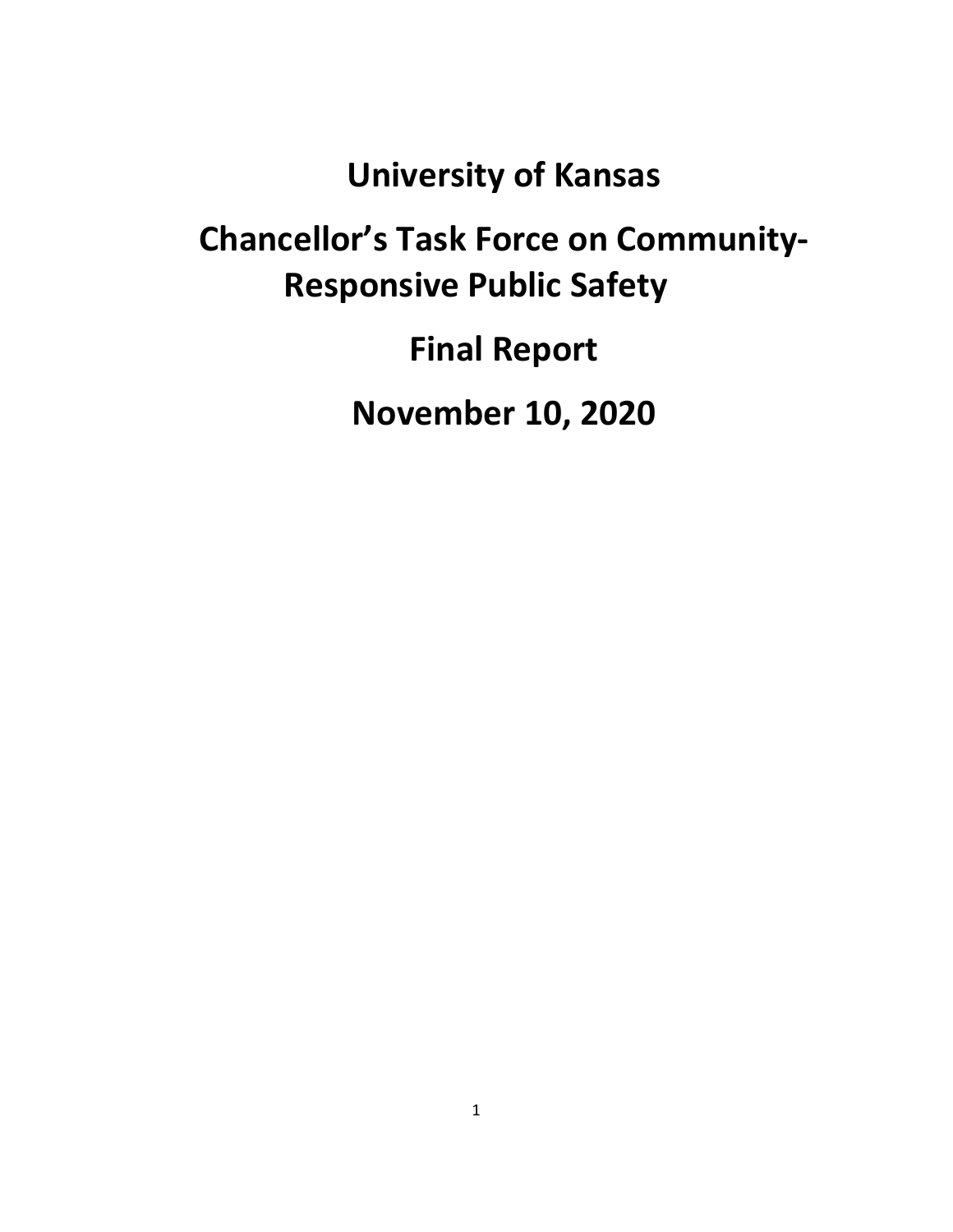#### **Task Force Members**

Charles Epp, Task Force Chair, University Distinguished Professor, School of Public Affairs and Administration

Stephonn Alcorn, KU Alumnus

- Shawn Alexander, Chair and Professor, Department of African and African American Studies
- Darin Beck, Director of the Kansas Law Enforcement Training Center
- Dan Beckler, Associate Athletics Director, Kansas Athletics
- Caleb Bobo, KU Alumnus
- Azja Butler, Undergraduate Student
- Deborah Dandridge, Kansas Collection Librarian, KU Libraries
- Sarah Deer, University Distinguished Professor, School of Public Affairs and Administration and Department of Women, Gender & Sexuality Studies
- Tammara Durham, Vice Provost for Student Affairs
- D.A. Graham, University Ombuds
- Hollie Hall, Graduate Student Body Vice President
- Chris Keary, Chief of KU Public Safety
- Neill Kennedy, PhD Student, American Studies and Graduate Teaching Assistants Coalition President
- Jason Matejkowski, Associate Professor and Associate Dean for Academic Programs, School of Social Welfare
- David McCormack, Undergraduate Student Representative
- Apramay Mishra, Undergraduate Student Representative and President, Student Senate
- Sanjay Mishra, Professor, School of Business and University Senate President
- Jennifer Ng, Interim Vice Provost for Diversity and Equity
- Precious Porras, Assistant Vice Provost for Diversity and Equity and Director of the Office for Multicultural Affairs
- Emilio Santana, Undergraduate Student Representative
- Alex Villagran, Graduate Student, School of Public Affairs
- Inoru Wade, Graduate Student, School of Public Affairs
- Robert Waller, KU Budget Office, Staff Senate Representative
- Kim Warren, Associate Professor, College of Liberal Arts & Sciences, Department of History
- Aramis Watson, Associate Director, KU Student Housing
- Lua Yuille, Professor, School of Law and Faculty Senate President

#### **Staff to the Task Force**

Julie Murray, Chief of Staff, Chancellor's Office

Joe Monaco, Associate Vice Chancellor for Public Affairs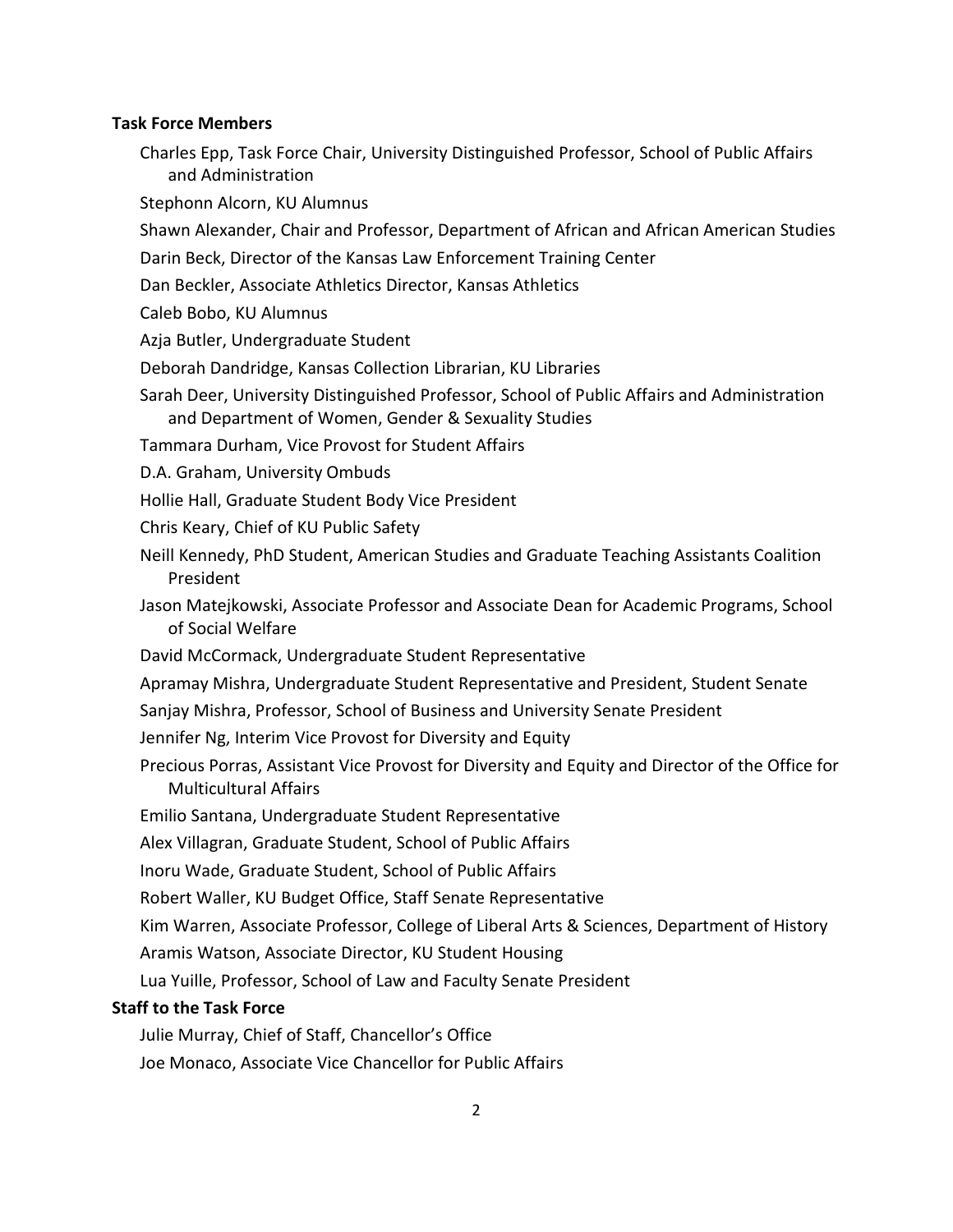## **Overview and Introductory Remarks**

On September 3, 2020, Chancellor Girod convened the Task Force on Community-Responsive Public Safety to examine public safety services at the University of Kansas and to recommend improvements in these services. Chancellor Girod issued the following charge to the Task Force:

The Task Force on Community-Responsive Public Safety is charged with reviewing KU Public Safety policies, practices and procedures; examining national best practices and proposals for change; and making recommendations to the Office of the Chancellor regarding potential improvements to ensure respectful, transparent and communityresponsive public safety services. In addressing these matters, the Task Force shall understand public safety broadly to include people's interests in physical and psychological safety, dignity and respect, and freedom from bias, prejudice, and racism. In carrying out this charge, the Task Force is encouraged to hear the concerns of members of the KU community, including students, staff, faculty, and members of the broader community who visit campus. The Task Force shall be particularly attentive to issues of discrimination against people of color and other underrepresented, nontraditional, and marginalized communities on campus.

The Task Force shall report its findings and recommendations to my office by early November.

In the past two months, the Task Force conducted a series of information-gathering meetings, including sessions to gather comments from members of the KU community, made available a confidential website portal to receive public comments, and organized several work groups of Task Force members to gather information and develop recommendations regarding particular topics. In the course of our inquiry, the Task Force drew on the expertise of a wide range of individuals and units at KU.

The following report represents our considered judgment regarding the challenges facing public safety services at the University of Kansas and ways to improve these services in keeping with KU's core values, specifically "integrity; respect for the dignity and rights of the individual; inclusion, transparency, and communication."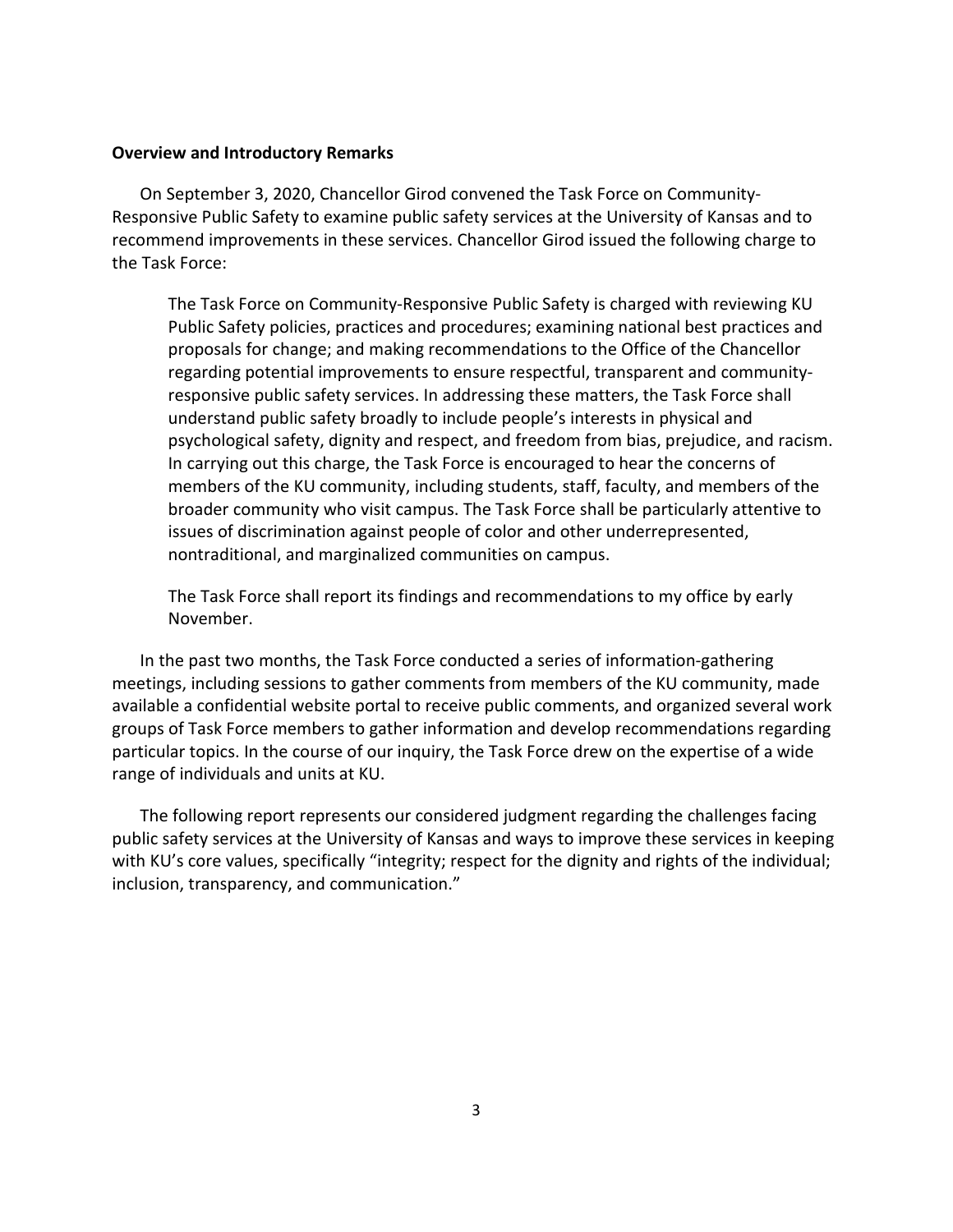# **I. Executive Summary**

The Task Force on Community-Responsive Public Safety was charged by Chancellor Girod with "reviewing KU Public Safety policies, practices and procedures; examining national best practices and proposals for change; and making recommendations to the Office of the Chancellor regarding potential improvements to ensure respectful, transparent and community-responsive public safety services." In carrying out this charge, we are directed to be "particularly attentive to issues of discrimination against people of color and other underrepresented, nontraditional, and marginalized communities on campus." In this report, we answer this charge with a review of recent concerns about the police, a review of the character of campus police in comparison to their municipal counterparts, a summary of the work of the KU Public Safety Office, and our recommendations. These recommendations encompass:

- A) improvements to KU responses to behavioral health emergencies, specifically:
	- 1. expand mental first aid training for University Housing staff
	- 2. more fully integrate KU services with Douglas County's Zero Suicide Initiative and Engage Douglas County Prevention Coalition,

3. shift responsibility for emergency responses to students experiencing mental health crises from KU PSO officers to mental health professionals

- 4. add several trained mental health professionals to KU first-response staff
- 5. establish a working group to better integrate KU services with Douglas County's expanding system of mental-health care

6. after reassessing needs in light of changes, ensure adequate levels of staffing in KU PSO to reduce stress on officers due to pressures associated with overtime workloads.

B) improvements to KU PSO's systems for addressing issues related to officer conduct, specifically:

1. adopt policies, training, and supervisory procedures regarding the procedural justice and de-escalation recommendations of the *President's Task Force on 21st Century Policing* and the Police Executive Research Forum's *Guiding Principles on Use of Force*

2. continue the recently initiated program to gather data on the race and ethnicity of persons stopped by KU PSO officers, publish summaries of the data annually, and integrate the information into ongoing supervision of officers, with the goal of eliminating racial and ethnic disparities in stops

3. conduct a thorough review of the use of force policy and revise it to bring it into consistency with recommendations from the U.S. Department of Justice and other authorities by emphasizing the requirement to engage in proactive deescalation of interactions with the goal of avoiding uses of force, and prohibiting use of deadly force in circumstances not currently fully addressed by the policy 4. Publish on the KU PSO website an officer code of conduct consisting of the KU PSO policies on use of force and officer conduct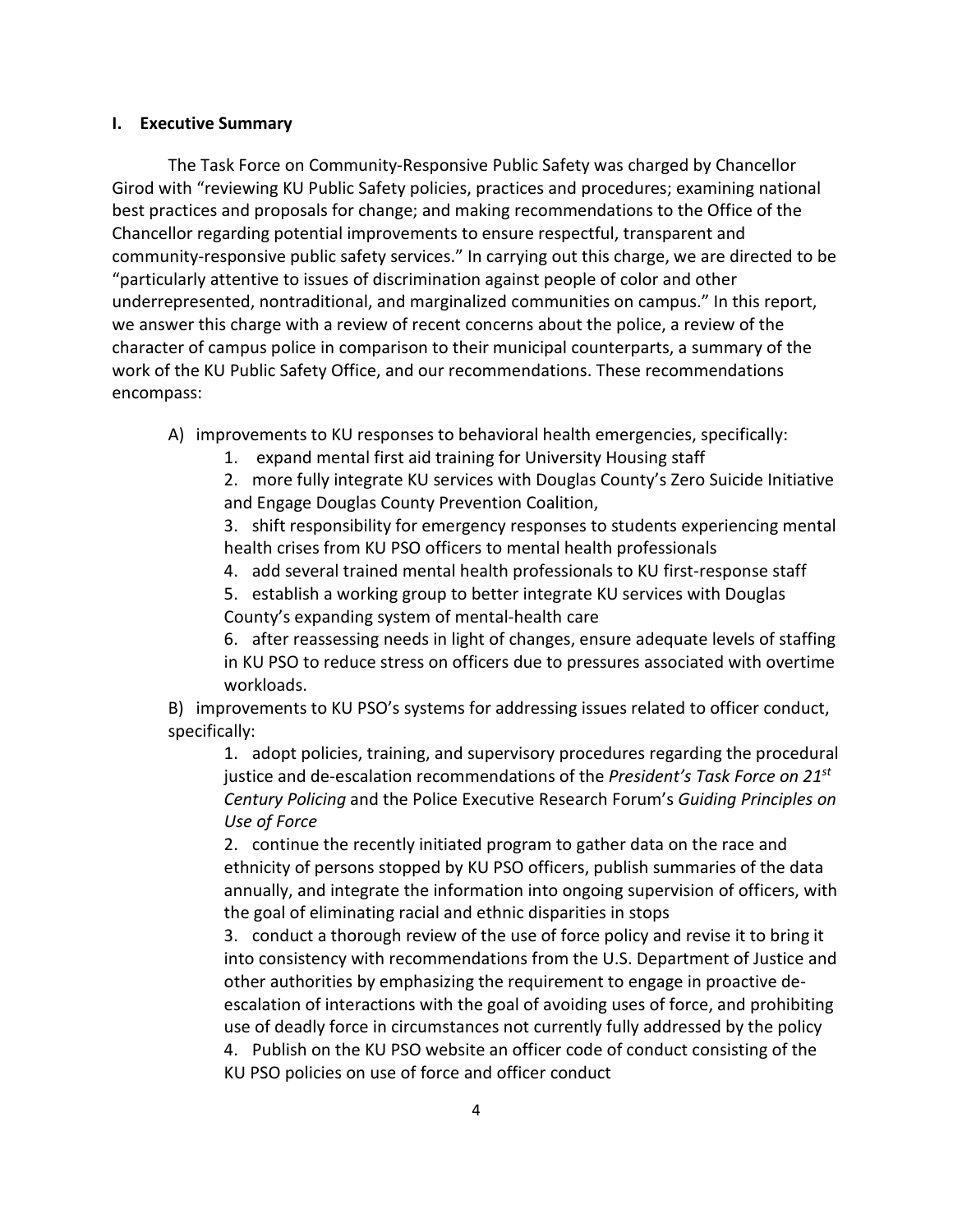- C) enhance advisory and oversight processes, specifically:
	- 1. establish a board of students, staff, and faculty to advise and oversee the KU PSO
	- 2. develop a distributed complaint process so that people may submit complaints at various offices around campus
	- 3. appoint and train several officers as liaisons to groups in the KU community

# **II. The Context and the Need**

Protest and the weight of public opinion in recent months pose fundamentally important concerns about the fairness and equity of police practices and services. Widespread concerns about these issues are not new, having swelled periodically in the past half century the form of protests against police practices in the late 1960s and early 1970s during an era of intense policing of urban eras and in many localities since then, particularly in the early 1990s after the beating of Rodney King.<sup>[1](#page-4-0)</sup> Protests flared in 1970 in Lawrence, too, after the shooting of University of Kansas student Rick "Tiger" Dowdell.<sup>[2](#page-4-1)</sup> Behind these episodic protests, however, lies ongoing frustration about police practices and behavior and, ultimately, the role of police in society. [3](#page-4-2) This frustration has been particularly salient in communities of color.

Although protest of police practices is not new, the intensity and breadth of the recent upwellings of concern reveal that American policing faces a crisis of legitimacy. Since the shooting of Michael Brown in Ferguson, Missouri in 2014, "incidents involving police use of lethal force have been at the center of a reshaped landscape in which law enforcement now operates in this country."[4](#page-4-3) Police are currently under more intense pressure to change than at any time in half a century. Campaign Zero, the Movement for Black Lives, and thousands of

<span id="page-4-0"></span><sup>1</sup> National Advisory Commission on Civil Disorders (Kerner Commission), *Report of the National Advisory Commission on Civil Disorders* (Washington, DC: Government Printing Office, 1968); Bruce D. Porter and Marvin Dunn, *The Miami Riot of 1980: Crossing the Bounds* (Lexington, MA: Lexington Books, 1984); U.S. Commission on Civil Rights, *Who Is Guarding the Guardians? A Report on Police Practices* (Washington, DC: U.S. Commission on Civil Rights, 1981); Gerald David Jaynes, et. al, eds., *A Common Destiny: Blacks and American Society* (Washington, D.C.: National Academy Press, 1990); Christopher Commission, *Report of the Independent Commission on the Los Angeles Police Department* (Los Angeles: City of Los Angeles, 1991).

<span id="page-4-1"></span><sup>2</sup> Douglas Harvey, "A Long Weekend in a Long Hot Summer,[" https://kuhistory.ku.edu/articles/long-weekend-long](https://kuhistory.ku.edu/articles/long-weekend-long-hot-summer)[hot-summer.](https://kuhistory.ku.edu/articles/long-weekend-long-hot-summer)

<span id="page-4-2"></span><sup>3</sup> See, e.g., Ronald Weitzer and Steven A. Tuch, *Race and Policing in America: Conflict and Reform* (New York: Cambridge University Press, 2000); Rod K. Brunson, "'Police Don't Like Black People': African American Young Men's Accumulated Police Experiences." *Criminology & Public Policy* 6 (2007): 7I- I02; Rod K. Brunson and Jody Miller, "Young Black Men and Urban Policing in the United States," *British Journal of Criminology* 46, no. 4 (2006): 613-40; Gregg Van Ryzin, D. Muzzio, and S. Immerwahr, "Explaining the Race Gap in Satisfaction with Urban Services," *Urban Affairs Review*. 2004;39(5) (2004):613-632.

<span id="page-4-3"></span><sup>4</sup> Laurie Robinson, "Five Years after Ferguson: Reflecting on Police Reform and What's Ahead," ANNALS, *AAPSS*, 687 (Jan. 2020): 228-39, at 228.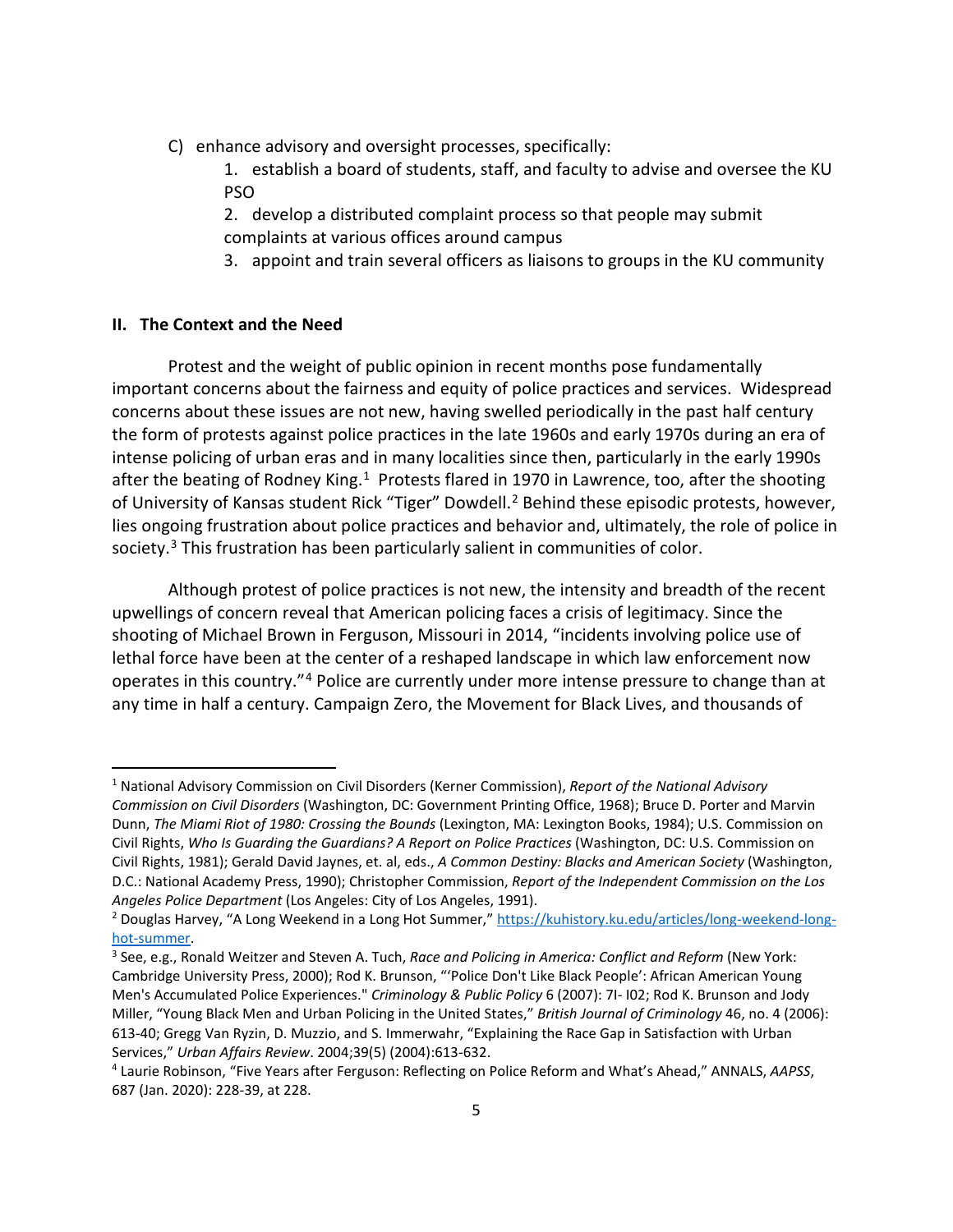protests have demanded change in policing.<sup>[5](#page-5-0)</sup> Increasingly, public opinion favors change.<sup>[6](#page-5-1)</sup> Demands ranging from reform of particular police practices to abolition of the police have gained a prominent place on the public agenda of many communities, including at the University of Kansas and the University's home city, Lawrence.

University of Kansas Chancellor Douglas Girod established the KU Task Force on Community-Responsive Public Safety and charged us with "reviewing KU Public Safety policies, practices and procedures; examining national best practices and proposals for change; and making recommendations to the Office of the Chancellor regarding potential improvements to ensure respectful, transparent and community-responsive public safety services." In carrying out this charge, we are directed to be "particularly attentive to issues of discrimination against people of color and other underrepresented, nontraditional, and marginalized communities on campus."

In this report, we answer this charge with a review of recent concerns about the police, a review of the character of campus police in comparison to their municipal counterparts, a summary of the work of the KU Public Safety Office, and our recommendations.

A premise of this report is that pressures for change are based on reasonable concerns about patterns of practice in municipal policing. Some of the most prominent and widespread activities of city police departments, specifically investigatory police stops and proactive enforcement against minor violations, disproportionately affect African Americans, Latinx, and Indigenous peoples.[7](#page-5-2) African Americans generally evaluate the quality of other police activities, like police responses to calls for service, more negatively than do whites.<sup>[8](#page-5-3)</sup> In the main, these broad characterizations are well documented by decades of careful research. A crucial question is: to what extent do the activities of the KU Public Safety Office, the KU police, follow and

<span id="page-5-1"></span><sup>6</sup> Aimee Ortiz, "Confidence in Police Is at Record Low, Gallup Survey Finds," *New York Times,* Aug. 12, 2020. [https://www.nytimes.com/2020/08/12/us/gallup-poll-police.html;](https://www.nytimes.com/2020/08/12/us/gallup-poll-police.html) Nate Cohn and Kevin Quealy, "How Public Opinion Has Moved on Black Lives Matter," *New York Times*, June 10, 2020.

[https://www.nytimes.com/interactive/2020/06/10/upshot/Black-lives-matter-attitudes.html;](https://www.nytimes.com/interactive/2020/06/10/upshot/black-lives-matter-attitudes.html) Giovanni Russonello, "Why Most Americans Support the Protests," *New York Times*, June 5, 2020.

<span id="page-5-0"></span><sup>5</sup> [https://www.joincampaignzero.org/solutions;](https://www.joincampaignzero.org/solutions) [https://m4bl.org/policy-platforms/end-the-war-on-black-](https://m4bl.org/policy-platforms/end-the-war-on-black-communities/)

[communities/;](https://m4bl.org/policy-platforms/end-the-war-on-black-communities/) Vanessa Williamson, Kris-Stella Trump and Katherine Levine Einstein, "Black Lives Matter: Evidence that Police-Caused Deaths Predict Protest Activity," *Perspectives on Politics, 16*(2) (2018): 400-415.

https://www.nytimes.com/2020/06/05/us/politics/polling-george-floyd-protests-racism.html;<br><sup>7</sup> See, e.g., Bernard E. Harcourt, *Illusion of Order: The False Promise of Broken Windows Policing* (Cambridge, MA:

<span id="page-5-2"></span>Harvard University Press, 2005); Dorothy E. Roberts, "Race, Vagueness, and the Social Meaning of Order-Maintenance Policing," *Journal of Criminal Law & Criminology* 89(3) (1999): 775-836; Charles R. Epp, Steven Maynard-Moody, and Donald Haider-Markel, *Pulled Over: How Police Stops Define Race and Citizenship* (Chicago: University of Chicago Press, 2014); Michelle Alexander, *The New Jim Crow: Mass Incarceration in the Age of Colorblindness* (New York: New Press, 2010).

<span id="page-5-3"></span><sup>8</sup> Ronald Weitzer and Steven A. Tuch, *Race and Policing in America: Conflict and Reform* (New York: Cambridge University Press, 2000); Gregg Van Ryzin, D. Muzzio, and S. Immerwahr, "Explaining the Race Gap in Satisfaction with Urban Services." *Urban Affairs Review*. 2004;39(5) (2004):613-632 (showing that the racial disparity in public evaluations of police services is substantially wider than evaluations of other urban services).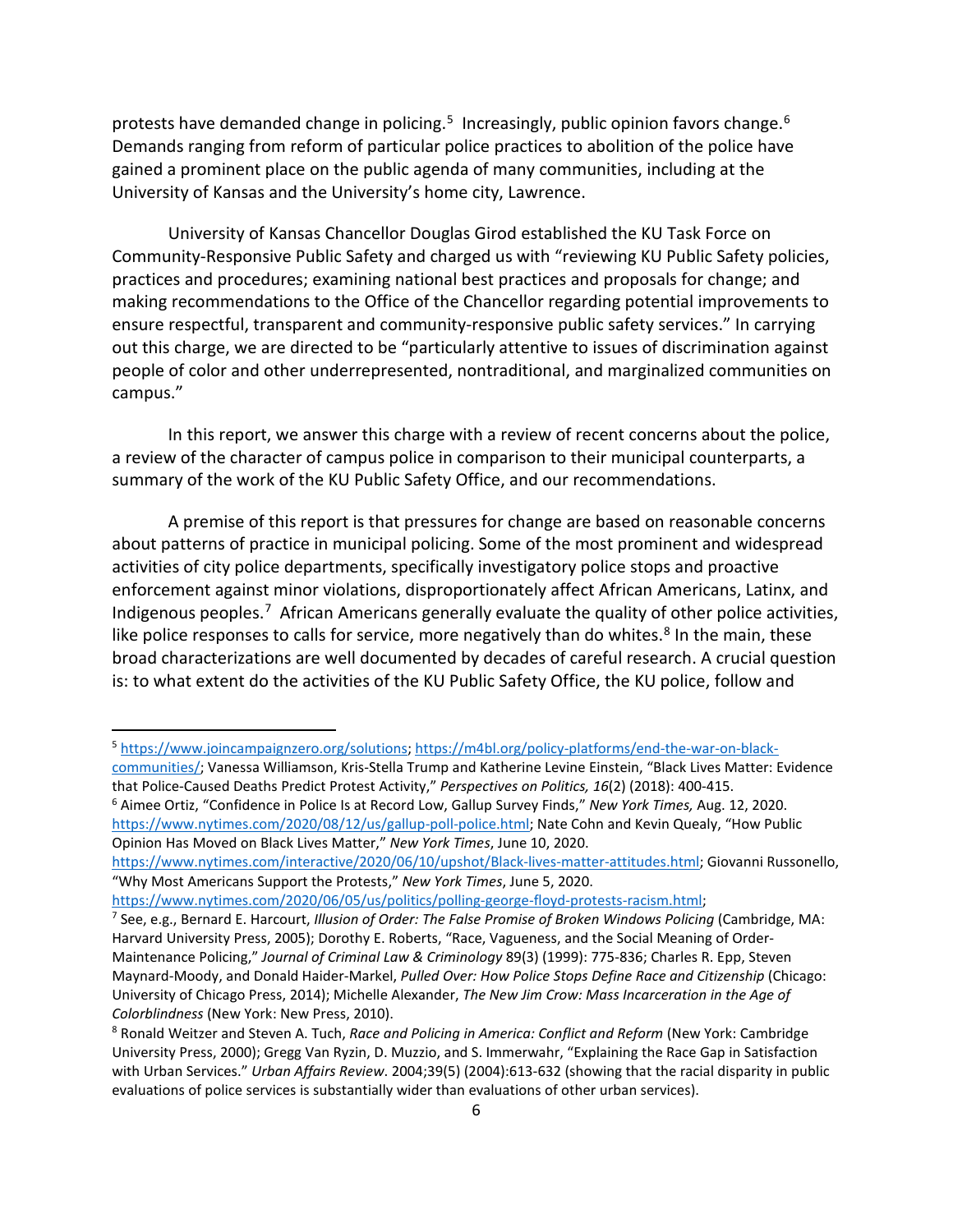partake of these broader patterns? How may these activities be changed to bring them into better alignment with democratic standards? This report will address these questions.

A second premise of this report is that the American police are a democratic institution: their authority is established by law; as officers, they are members of the community; and, as organizations, they should be accountable to the people whom they serve.<sup>[9](#page-6-0)</sup> The police are of the people and, even as they exercise legal authority over some of us in particular situations, they are responsible to the people for the quality and legality of their service. This is true even in the University setting where public safety officers are directly accountable, at present, to unelected officials, as even here their authority is based on state statutes and limited by constitutional standards. Nonetheless, the links necessary for democratic accountability are more attenuated in the University context than elsewhere due to the absence of an obvious mechanism for ensuring accountability via elections. How may the University community best ensure the democratic accountability of the KU police? This report will address this question.

The recent protests and other calls for change in policing reflect the tensions identified above. Foremost, as the police are a part of the society, they reflect and may concentrate the racial and other biases of that society. Abundant research shows beyond a shadow of a doubt that Americans, and American institutions, embody racial biases. Even if intentional racism had faded—and it is clear it remains a powerful force in American society—deep racial inequalities in wealth that are the direct product of intentionally racist policies of the past continue to shape people's present conditions in ways that expose different groups to divergent patterns of policing.<sup>[10](#page-6-1)</sup> Put simply, the problems in policing are also the problems of American society, and of American governing institutions and the economy. The demands for change reflect the democratic nature of policing in a second way, as these demands rest on the expectation that the police may be held to a democratic standard of equal service and respect for the dignity of all in the community. This equal service and equal respect for the dignity of all is the essence of an appropriate police professionalism. The protests also reflect the expectation that the police are ultimately accountable to democratic processes of decision. Nonetheless, the resort to protest indicates that many believe that these processes have not fulfilled their promise, and that something more than elections is needed to ensure democratic accountability.

University police reflect these broader societal tensions. Universities in the United States have employed police officers since Yale University's first officer in the 1890s. As the institution of research universities developed in early 20<sup>th</sup> century, many employed security officers for their growing campuses. In the early decades of the past century, some of these officers appear to have served mainly to protect the security of university buildings. As

<span id="page-6-0"></span><sup>9</sup> David Alan Sklansky, *Democracy and the Police* (Stanford, CA: Stanford University Press, 2008).

<span id="page-6-1"></span><sup>10</sup> See, e.g., Richard Rothstein, *The Color of Law: A Forgotten History of How Our Government Segregated America* (New York: Liveright, 2017); Ira Katznelson, *When Affirmative Action was White: An Untold History of Racial Inequality in Twentieth-Century America* (New York: W.W. Norton*,* 2005); Michael Tonry, *Punishing Race* (New York: Oxford University Press, 2011).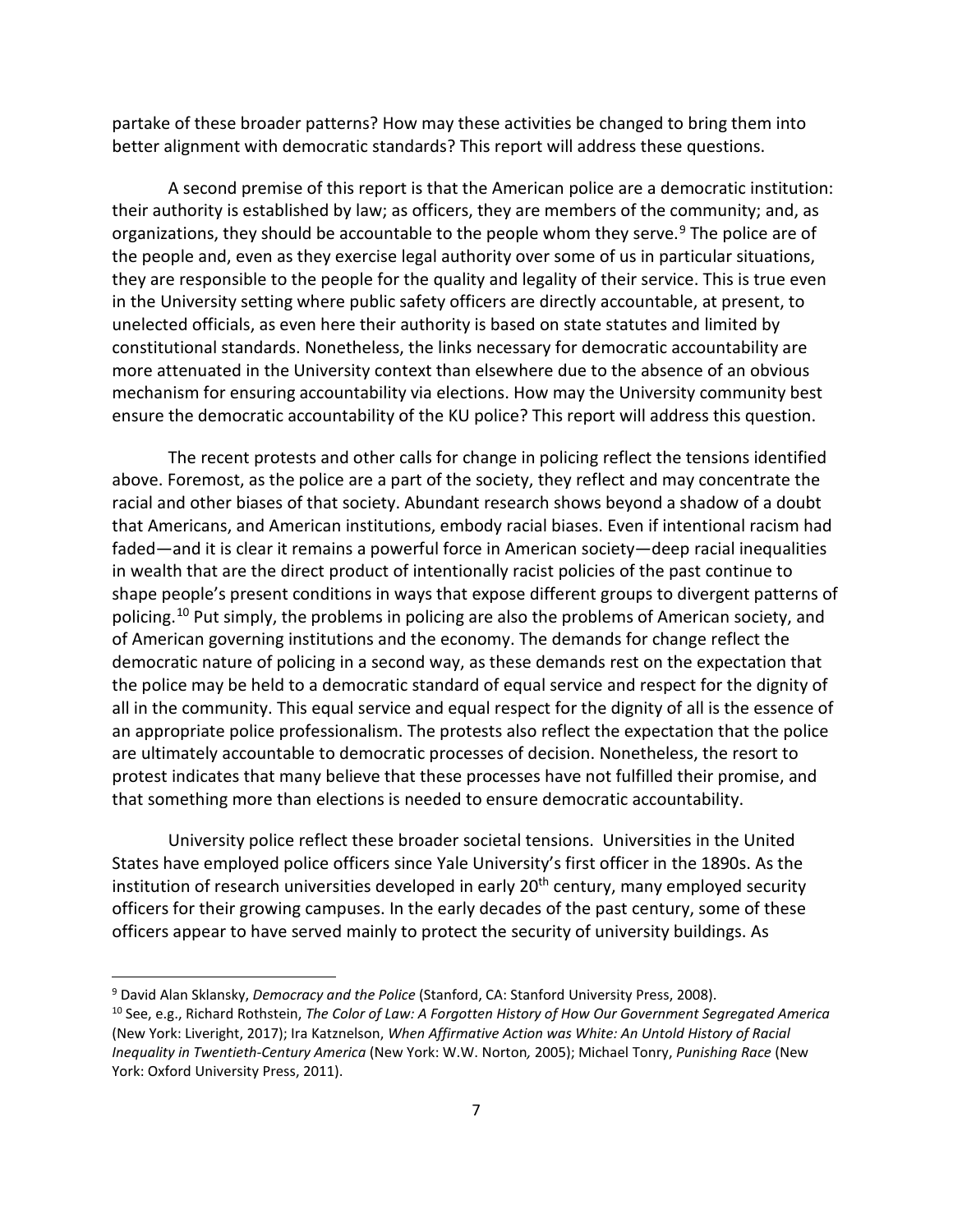campuses expanded and incorporated public roadways that were open to vehicle traffic, the function of campus security officers expanded to address traffic safety. As universities grew dramatically in the wake of World War II, a scholar writing in 1958 observed that their police departments likewise grew and "the scope of activities have changed from a primary emphasis for providing watch services to providing a wide range of services in traffic regulation, investigation and other areas of normal police service." $11$ 

Universities responded to the unrest of the 1960s by expanding and professionalizing their police forces, in part to ensure university autonomy from external police intervention and in part to maintain order on campuses. [12](#page-7-1) President Nixon's Commission on Campus Unrest called on universities to expand their police forces to better control campus protest.<sup>[13](#page-7-2)</sup> The American Bar Association, in a major report examining the law enforcement response to campus protests, emphasized that "primary reliance should be placed on university disciplinary procedures, supported by university security personnel" because resort to external law enforcement may be counterproductive, escalating tensions, and because "the university loses control over the proceedings."[14](#page-7-3) These cross-cutting pressures contributed in the late 1960s and early 1970s to adoption by many states of statutory authorization and regulation of campus police forces.

The value of keeping "control over the proceedings," rather than surrendering it to external police forces, perhaps best characterizes the institutional conditions favoring maintenance of separate campus police forces. Nearly every significant study of campus police observes that university control over their police contributes, as one author observed, to "a more discretionary, nonpunitive approach to law enforcement."<sup>[15](#page-7-4)</sup> Although campus police tend to perform primarily a service rather than a law enforcement role, that author's study of 245 U.S. universities identified three different patterns in campus policing.<sup>[16](#page-7-5)</sup> In one, which we might call a student services role, campus police worked closely with university student support staff to assist in addressing the various needs and problems of a young adult population. In a second, called "selective enforcement," campus police are viewed by administrators as "a necessary adjunct" to the institution, to be called on occasionally to address more serious

<span id="page-7-0"></span><sup>&</sup>lt;sup>11</sup> Robert F. Etheridge, "A Study of Campus Protective and Enforcement Agencies at Selected Universities" (unpublished Ph.D. dissertation, Michigan University, East Lansing, Michigan, 1958), p. 87.

<span id="page-7-1"></span><sup>&</sup>lt;sup>12</sup> John J. Sloan, "The Modern Campus Police: An Analysis of Their Evolution, Structure, and Function." American Journal of Police, vol. 11(2) (1992): 85-104; Roderick Ferguson, *We Demand* (Berkeley, CA: University of California Press, 2017).

<span id="page-7-2"></span><sup>13</sup> The President's Commission on Campus Unrest, *The Report of the President's Commission on Campus Unrest* (Washington DC: U.S. Department of Health, Education, and Welfare, 1970).

<span id="page-7-3"></span><sup>14</sup> *American Bar Association, Report of the American Bar Association Commission on Campus Government and Student Dissent* (Chicago: American Bar Foundation, 1970)*,* p. 30.

<span id="page-7-4"></span><sup>15</sup> Seymour Gelber, *The Role of Campus Security in the College Setting* (Washington, DC: U.S. Department of Justice, National Institute of Law Enforcement and Criminal Justice, 1972), p. 9. See also D. Bordner and D. Petersen, *Campus Policing: The Nature of University Police* Work (New York: University Press of America, 1983); Aramis Watson, *The Thin Black Line: How Black Housing Staff Make Meaning of their Encounters with Campus Police*, PhD. Dissertation, University of Kansas, 2020.

<span id="page-7-5"></span><sup>16</sup> Gelber, *Role of Campus Security*, pp. 9-10.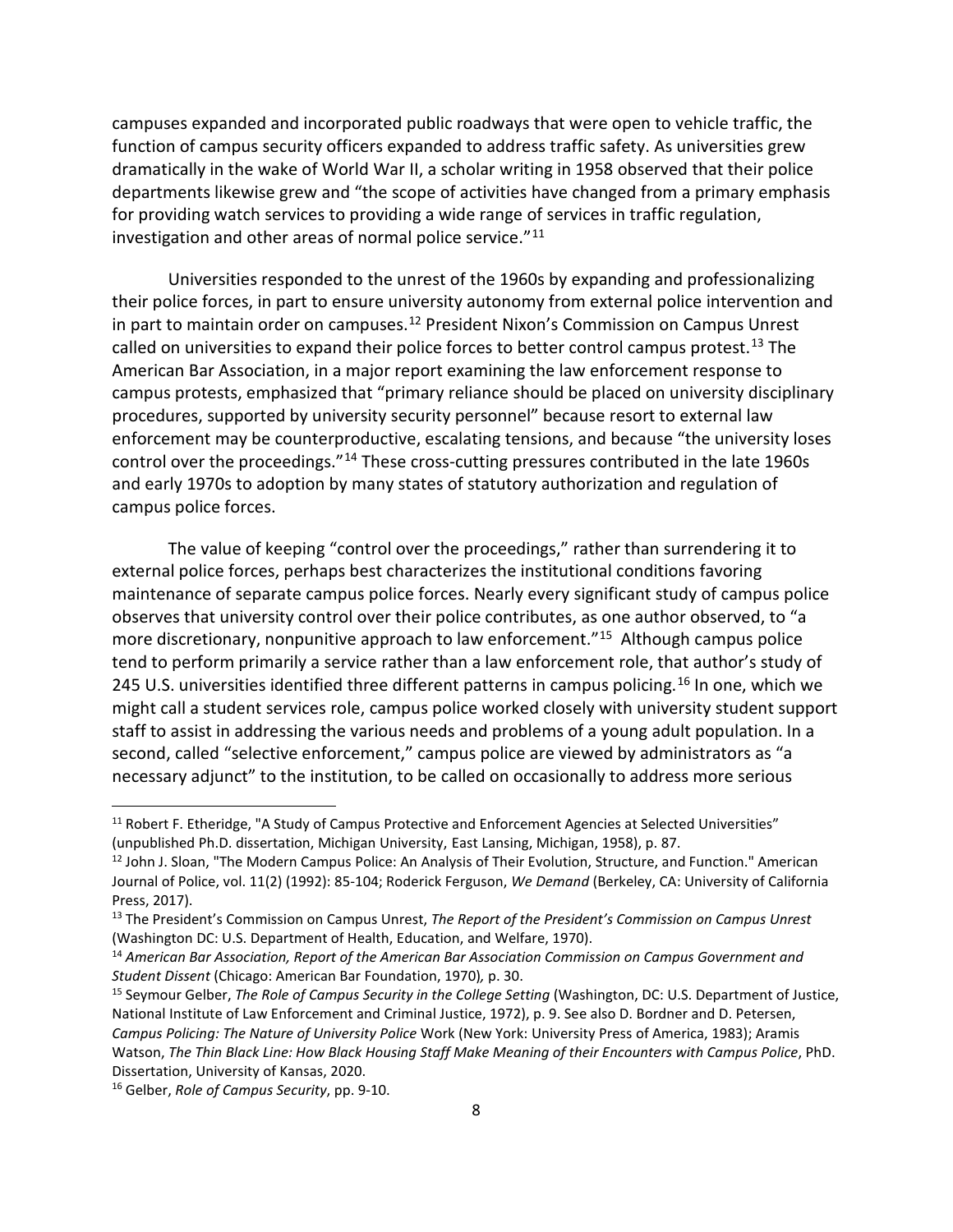criminal offenses and security concerns. In the third pattern, called by the author "equal enforcement of the law," campus police assume a role much like municipal police in enforcing traffic regulations and criminal codes, albeit with a less punitive posture than is typical of municipal police forces.

Although university police forces commonly differ from their city counterparts in their less punitive posture, as crime and the presence of guns on campus grew in the 1970s and 1980s, and as the threat of mass shootings emerged in the 2000s, university police increasingly assumed the institutional forms and imagery of regular police forces.<sup>17</sup> Although in recent decades crime rates overall have declined, shootings on campuses have increased. A 2016 study of the period 2001-2016 documented 190 shooting incidents on college campuses in which 437 people were shot, 167 were killed and 270 were wounded.<sup>[18](#page-8-1)</sup> Pressures on police to respond to campus shootings and other crimes, and to the widespread presence of guns on campuses, have only intensified in recent years. Partly in response, campus police are organized much like other police forces, in a quasi-military structure, they receive the standard and specialized training of municipal officers, operate 911 emergency call systems and respond to calls for service via these systems, wear uniforms and drive patrol vehicles that appear visually similar to those of municipal police, and carry the weapons, including firearms, typical of municipal police. [19](#page-8-2)

A small body of peer-reviewed research suggests that college students evaluate the police more negatively than others, and that Black students evaluate campus police more negatively than white students.[20](#page-8-3) As many college students from historically marginalized groups increasingly have experienced the forms of proactive policing typical of urban police departments, or have heard of these experiences from friends and family members, their perceptions of campus police, too, are likely to be influenced by these experiences. $^{21}$  $^{21}$  $^{21}$ 

In sum, institutional conditions in higher education contributed to the development of campus police forces and to a campus policing role that is less punitive and often more serviceoriented than is typical of U.S. policing. However, as campus police have become so closely modeled after their municipal counterparts and adopted some of the practices of urban police,

<span id="page-8-0"></span><sup>&</sup>lt;sup>17</sup> Sloan, "The Modern Campus Police."

<span id="page-8-1"></span><sup>&</sup>lt;sup>18</sup> Ashley Cannon, "Aiming at Students: The College Gun Violence Epidemic" (New York: Citizens Crime Commission, 2016)[; http://www.nycrimecommission.org/pdfs/CCC-Aiming-At-Students-College-Shootings-](http://www.nycrimecommission.org/pdfs/CCC-Aiming-At-Students-College-Shootings-Oct2016.pdf)[Oct2016.pdf.](http://www.nycrimecommission.org/pdfs/CCC-Aiming-At-Students-College-Shootings-Oct2016.pdf) 19 *Ibid.*; K. J. Peak, "The professionalization of campus law enforcement: Comparing campus and municipal law

<span id="page-8-2"></span>enforcement agencies," In B. S. Fisher & J. J. Sloan (Eds.), *Campus crime: Legal, social and policy perspectives*  (Springfield, IL: Charles C. Thomas, 1995); Max L. Bromley, "Comparing Campus and Municipal Police Community Policing Practices," *Journal of Security Administration* 26(2) (2003): 37-50;<br><sup>20</sup> Shannon K. Jacobsen, "Policing the Ivory Tower: Students' Perceptions of the Legitimacy of Campus Police

<span id="page-8-3"></span>Officers," *Deviant Behavior*, 36:4 (2015), 310-329; L. Susan Williams & Stacey Nofziger, "Cops and the College Crowd: Young Adults and Perceptions of Police in a College Town," *Journal of Crime and Justice*, 26(2) (2003): 125- 151; J.M. Mbuba, "Attitudes toward the police: The significance of race and other factors among college students." *Journal of Ethnicity in Criminal Justice*, 8(3) (2010): 201-215.

<span id="page-8-4"></span><sup>21</sup> Weitzer and Tuch, *Race and Policing*; Epp, Maynard-Moody and Haider-Markel, *Pulled Over*.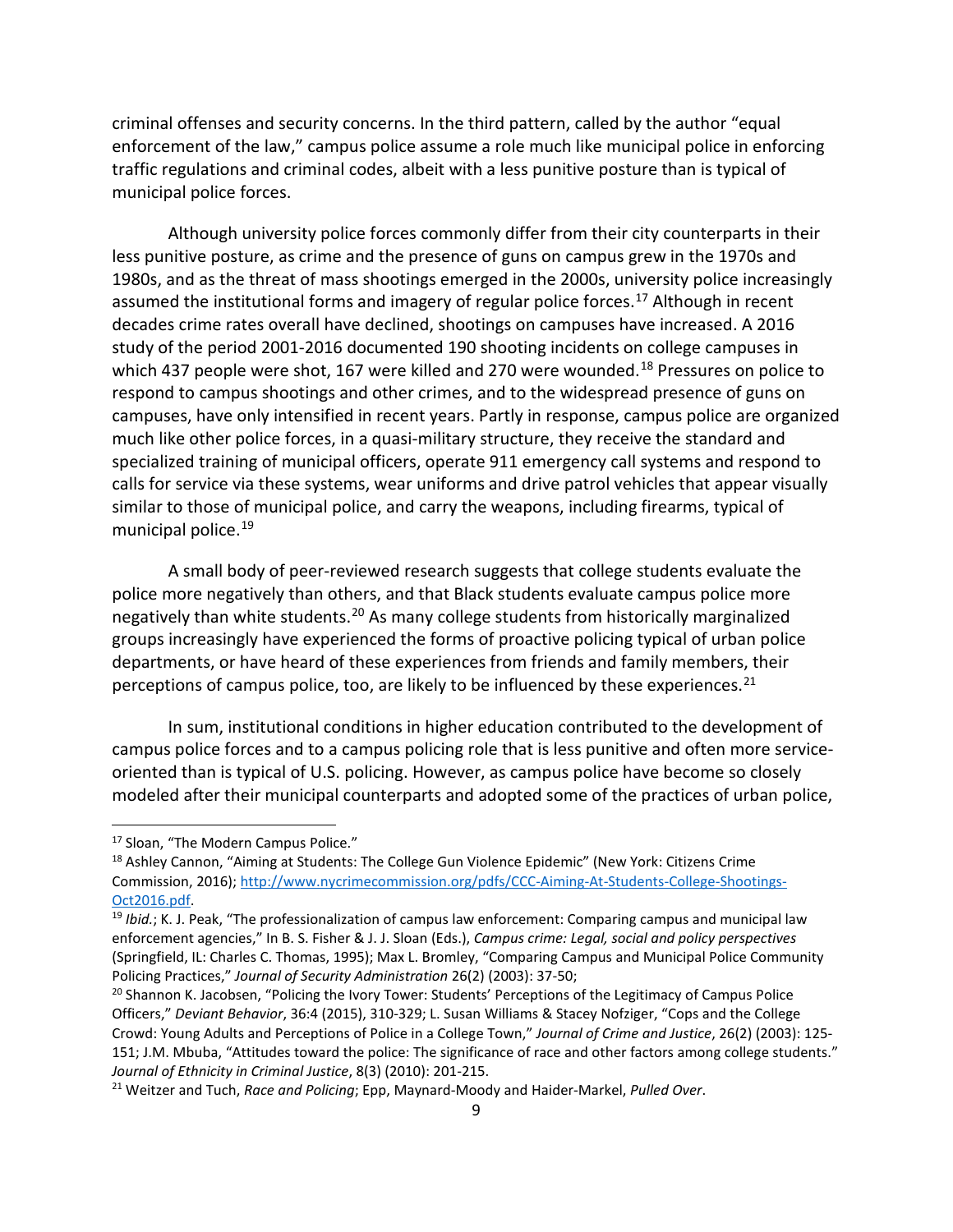trust in campus police, like trust in police generally, appears to have declined, and is lower among historically marginalized student groups. These conditions amply justify the Chancellor's charge to this Task Force to conduct a thorough examination of KU public safety services and to make needed recommendations.

# **III. The Task Force's Process and Gathering of Public Comments**

The Task Force conducted extensive research on the policies and activities of the KU PSO, concerns as well as affirmations expressed by members of the KU community about the conduct of KU PSO officers, concerns about U.S. policing policies and practices generally, and model policies and practices favored by authorities and experts on these issues.

We met weekly during September and the first half of October for informationgathering and deliberation sessions. We heard from the student group seeking abolition of the KU PSO.<sup>[22](#page-9-0)</sup> We decided to focus our inquiries and recommendations in three topical areas shared by that petition and by broader discussions of policing: responses to behavioral mental health crises, regulation of officer conduct, particularly conduct in relation to historically marginalized groups, and advisory and oversight processes. Three workgroups of the Task Force, one in each of these topical areas, were formed to consider and propose recommendations. These recommendations became the basis for this report.

The Task Force was committed to hearing the views of members of the KU community regarding the quality of service provided by the KU Public Safety Office and members' recommendations. To this end, we devoted several sessions to gathering the views of members of the KU community. We devoted our first information-gathering session to hearing from Azja Butler, a member of the Task Force and a leader of AbolishKU, the student group who circulated a petition to abolish the KU Public Safety Office. We also dedicated three public sessions to receiving comments, questions, or suggestions. We maintained a confidential portal on the Task Force's website to receive comments, questions, or suggestions anonymously. We publicized these opportunities to comment and reached out to various groups on campus to encourage participation in these opportunities. We also considered the comments gathered by AbolishKU and published by that group as a document accompanying their petition.

These processes yielded thirty-seven public comments (18 submitted as part of the Task Force's process and 19 submitted to the group AbolishKU). Comments clustered into several categories, with roughly equal distribution of comments among these categories:

• Requests to increase enforcement of public-health prohibitions on public gatherings (due to concerns about contagion of Covid-19).

<span id="page-9-0"></span><sup>22</sup> [https://www.change.org/p/chancellor-douglas-girod-abolish-the-university-of-kansas-police-department.](https://www.change.org/p/chancellor-douglas-girod-abolish-the-university-of-kansas-police-department)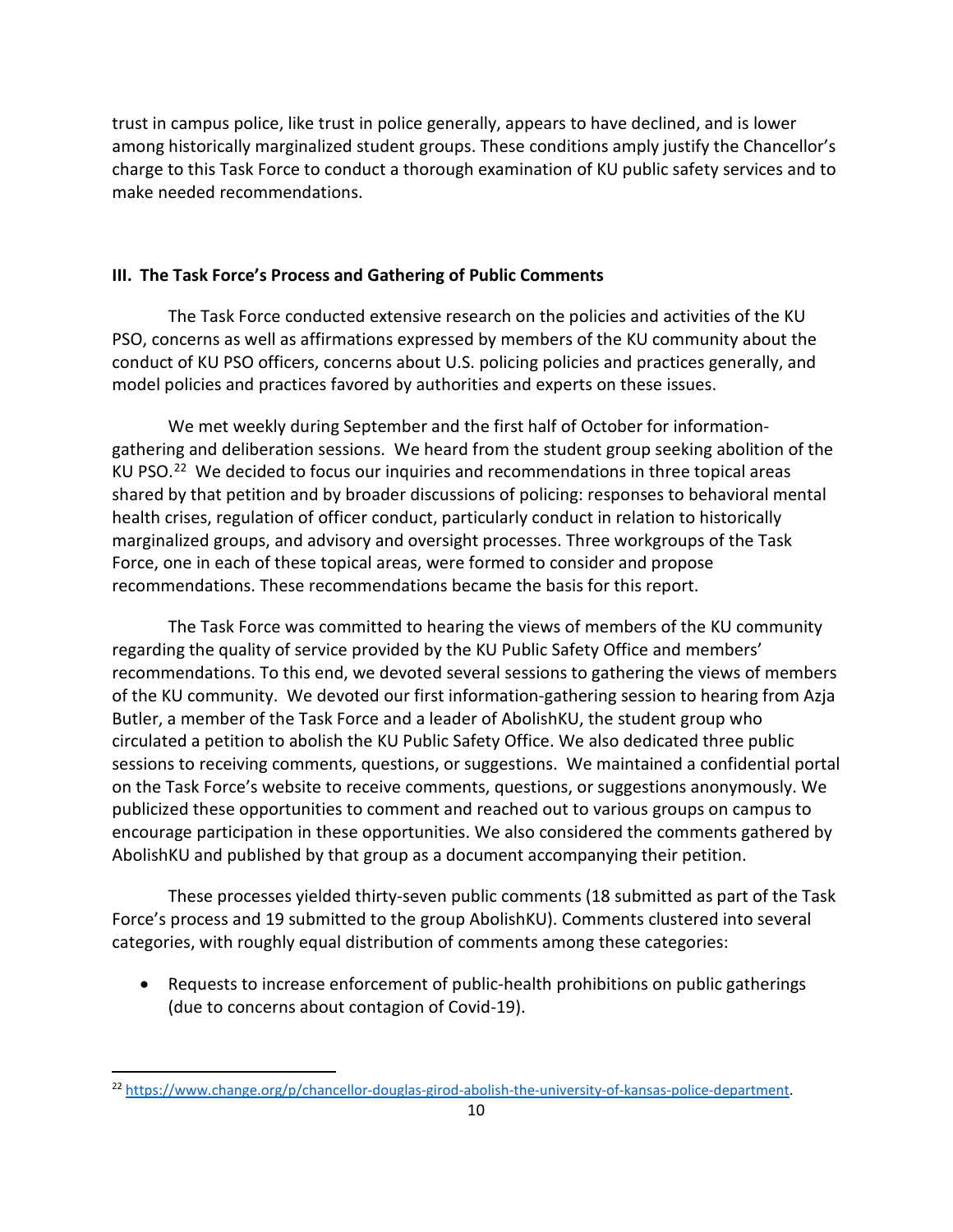- Complaints about disrespectful behavior of particular officers. For example, an anonymous post to the Task Force's confidential comment portal on our website state, "KU PSO personnel do not treat KU employees with respect and dignity. I suggest some communication courses that may help enhance their interactions."
- Complaints about particular police stops on streets, sidewalks, or in parking lots. For example, a comment received by the group AbolishKU stated, "I have been racially profiled while walking with my other friends (who are also not white) on Jayhawk Blvd. pso had asked us where we were going. We were going to class. It was a Tuesday evening."
- Requests not to abolish the KU Public Safety Office so as to maintain public safety on campus. For example, one participant in a Task Force public-comment session stated, "I'm scared if we remove KUPD or any police that there'd be no one to call."

The Task Force was not confident that all members of the KU and related communities had felt free to offer comments. Holding meetings via electronic means in keeping with public health restrictions associated with the Covid-19 pandemic may have limited participation as well. However, as noted above, we took steps to reach out and encourage the making of comments. We note that we did not receive any comments complaining of excessive use of force or abuse, of wrongful arrest, or of corruption by officers. We were concerned about several comments by students that they would not feel safe on campus were the KU PSO abolished. We were also concerned about several complaints of disrespectful treatment by particular officers.

The Task Force received a letter from the leadership of the KU Black Alumni Network, a group that has actively supported KU students over many years, detailing a number of concerns. The letter observed that both as students on campus and as visitors to campus after graduation, the organization's members have experienced "unwarranted stops, police harassment, and unnecessary physical violence." The letter recommends adoption of "significant oversight and policy reforms to ensure the KU Public Safety Office (PSO) and its officers are treating members of the campus community with the utmost care and respect," specifically restrictions on the use of force, state-of-the-art officer training in de-escalation and responses to persons in behavioral mental health crises, creation of a police oversight board of students, staff and faculty, and increasing funding for student services programs, including psychological counseling and emergency responses, among other key reforms. We are grateful for the letter's expression of clear concerns and specific recommendations for reform.

The Task Force published a preliminary draft of this report on October 22, 2020, with a ten-day period for public comment. During that period, we received one letter, from the KU Staff Senate, and 53 comments from individuals.

The various public comments received by the Task Force informed our deliberations and contributed to our recommendations, and we are grateful to those who made comments.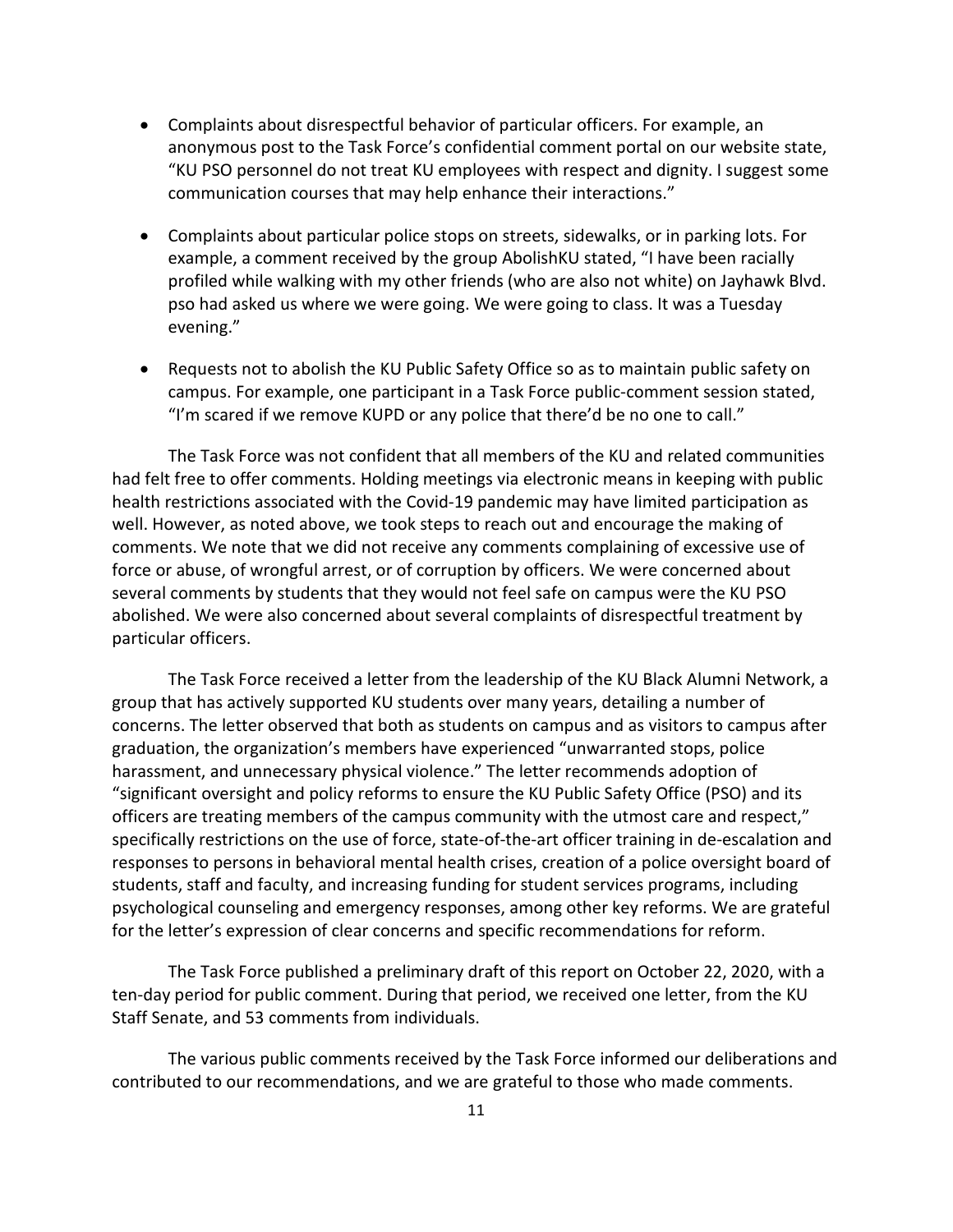# **IV. The Work of the KU PSO**

The KU PSO, like most university police departments, has a broader array of responsibilities than the typical city police department (see Appendix 1). These include patrol by vehicle and foot, enforcement of traffic laws, management of the campus 911 call system, response to calls for service, investigation of criminal complaints, documentation of accidents and criminal loss or damage to the university and community members, and provision of documentation as needed for legal cases and insurance purposes, all activities typical of police departments. Additionally, the KU PSO manages traffic and crowds at the many sporting and other events on the KU campus, compiles crime data for daily and annual federally-mandated public reports, provides security for the extensive campus buildings, documents maintenance issues on these buildings, manages the university's system of security cameras, aids in the administration of security-card access and key-based locks to university facilities, provides escorts to KU community members upon request, provide security training to KU staff and community members, aids in development and training on the Emergency Management Plan, and conducts annual building evacuation tests in all major buildings, and enforces various KU policies, among other things.

The above list encompasses many necessary activities, including a number that are legally mandated by federal or state law. While some of these activities are visible to the public, many are not. In fact, it is likely that the majority of these activities are not visible to most members of the KU community.

The KU PSO's workload, as measured by the number of documented officer actions, is widely dispersed across these areas of activity (see Appendix 2). For example, in 2019, KU PSO officers conducted 17,177 security checks, plus 4,231 building checks; 3,110 foot patrols; 2,961 traffic stops; and investigated 1,480 breaks in building security, and managed crowds and traffic at over thirty major campus events. Officers responded to 441 fire alarms, 288 security calls from Blue Phones distributed around campus, 209 vehicle accidents, including 4 involving injuries, 201 medical emergencies, 176 calls to assist a person locked out of a building or office, 122 calls to assist motorists, 84 intrusion alarms, and 51 requests for security escort, among many other types of activity.

### **V. Recommendations**

Our recommendations are grouped in the three areas identified above: responses to behavioral mental health crises, officer conduct and systems for managing conduct, particularly regarding officer interactions with members of historically marginalized groups, and advisory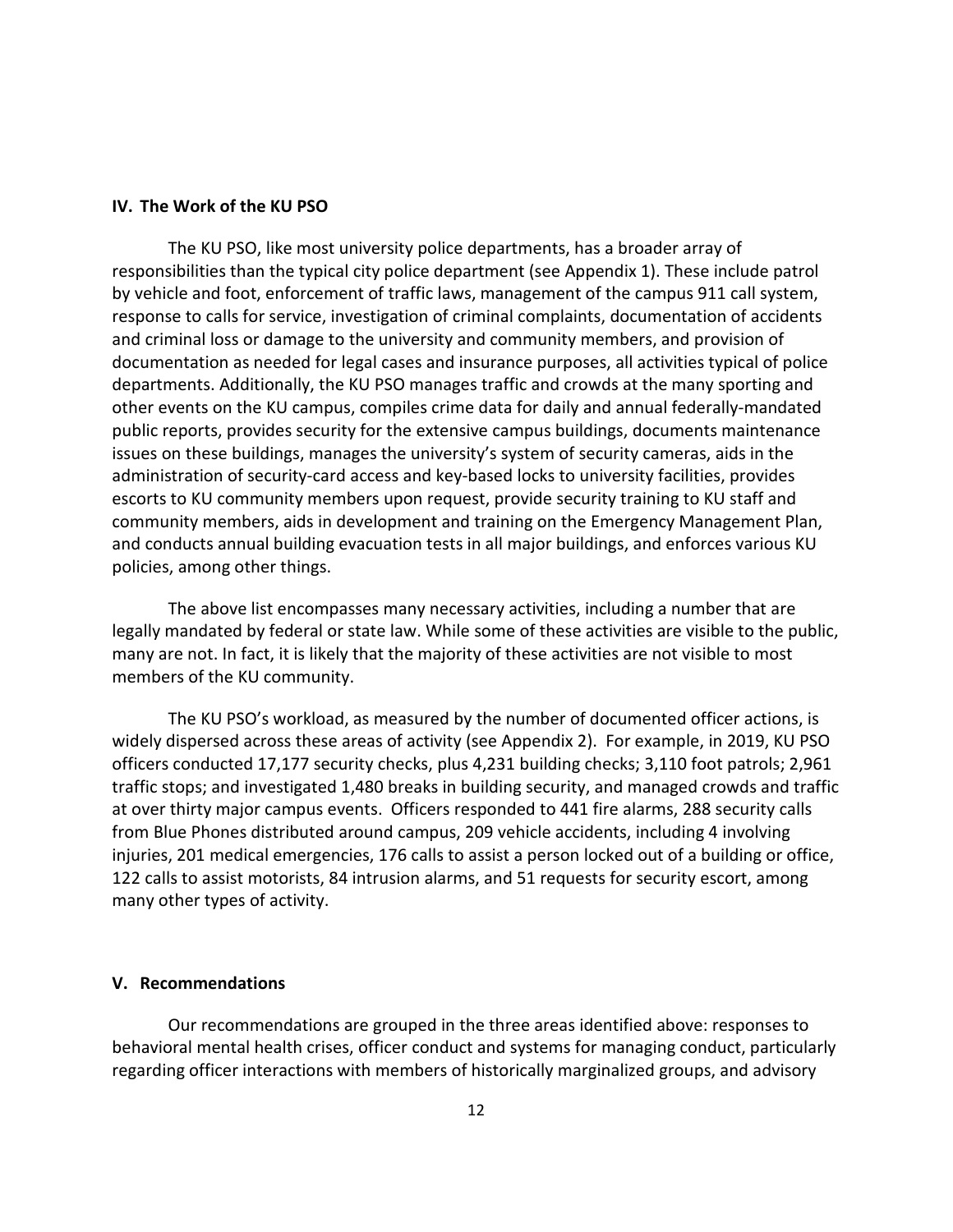and oversight processes. We recognize that the KU PSO has implemented a number of changes in recent years, including the items on the prominent "8 Can't Wait" list and adoption of body cameras on officers, and offer these recommendations to advance that progress.<sup>[23](#page-12-0)</sup>

#### **A. Responses to behavioral health crises**

Behavioral mental health encompasses the range of mental health issues, including anxiety, depression, and suicidal ideation and suicide, as well as issues arising from substance use and abuse, including alcohol abuse. Although all segments of the population suffer behavioral mental health issues, access to mental healthcare is distributed unequally in the United States, contributing to inequities in treatment and outcomes. [24](#page-12-1) In many areas of the country, mental health services are inadequately funded and the police are the primary first responders to behavioral mental health crises. Nationwide, many members of the public and public health and safety officials increasingly favor replacing or supplementing the police response to people in mental health crises with behavioral mental health professionals.<sup>[25](#page-12-2)</sup>

These issues face the University of Kansas, too. College students commonly experience stress associated with moving away from home, pressure to balance courses, employment and personal time, and perceived peer pressure to participate in consumption of alcohol and controlled substances. These stresses may contribute to anxiety, depression, and substance use and abuse. Some students, including those in University housing, experience behavioral health crises that require intervention by peers and university staff. A substantial proportion of these crises are managed by university staff other than KU PSO officers, including dormitory resident assistants and resident directors. During regular work hours, some of these crises are addressed by these staff in collaboration with staff from various health-related services on the KU campus, including the Watkins Health Center, Counseling and Psychological Services, and the Cofrin Logan Center for Addiction Treatment and Research. However, in cases involving acute risks to the health or safety of students arising at any hour of the day, and in many significant cases after regular work hours when other KU services are not available, staff are trained to call 911, and these calls are routed to the KU PSO emergency line. In a significant proportion of these calls, KU PSO officers are dispatched as emergency first responders.

<span id="page-12-2"></span><sup>25</sup> See, e.g., Mike Maciag, "The Daily Crisis Cops Aren't Trained to Handle," *Governing*, May 2016, [https://www.governing.com/topics/public-justice-safety/gov-mental-health-crisis-training-police.html;](https://www.governing.com/topics/public-justice-safety/gov-mental-health-crisis-training-police.html) Amy C. Watson and Anjali J. Fulambarker, "The Crisis Intervention Team Model of Police Response to Mental Health Crises: A Primer for Mental Health Practitioners," *Best Pract Ment Health* 8(2) (2012): 71-79; Randolph Dupont and Sam Cochran, "Police response to mental health emergencies—Barriers to change," *Journal of the American Academy of Psychiatry and the Law, 28*(3) (2000), 338–344.

<span id="page-12-0"></span><sup>23</sup> [https://8cantwait.org/.](https://8cantwait.org/)

<span id="page-12-1"></span><sup>&</sup>lt;sup>24</sup> Thomas G. McGuire and Jeanne Miranda, "New evidence regarding racial and ethnic disparities in mental health: policy implications," *Health affairs (Project Hope)*, *27*(2) (2008), 393–403.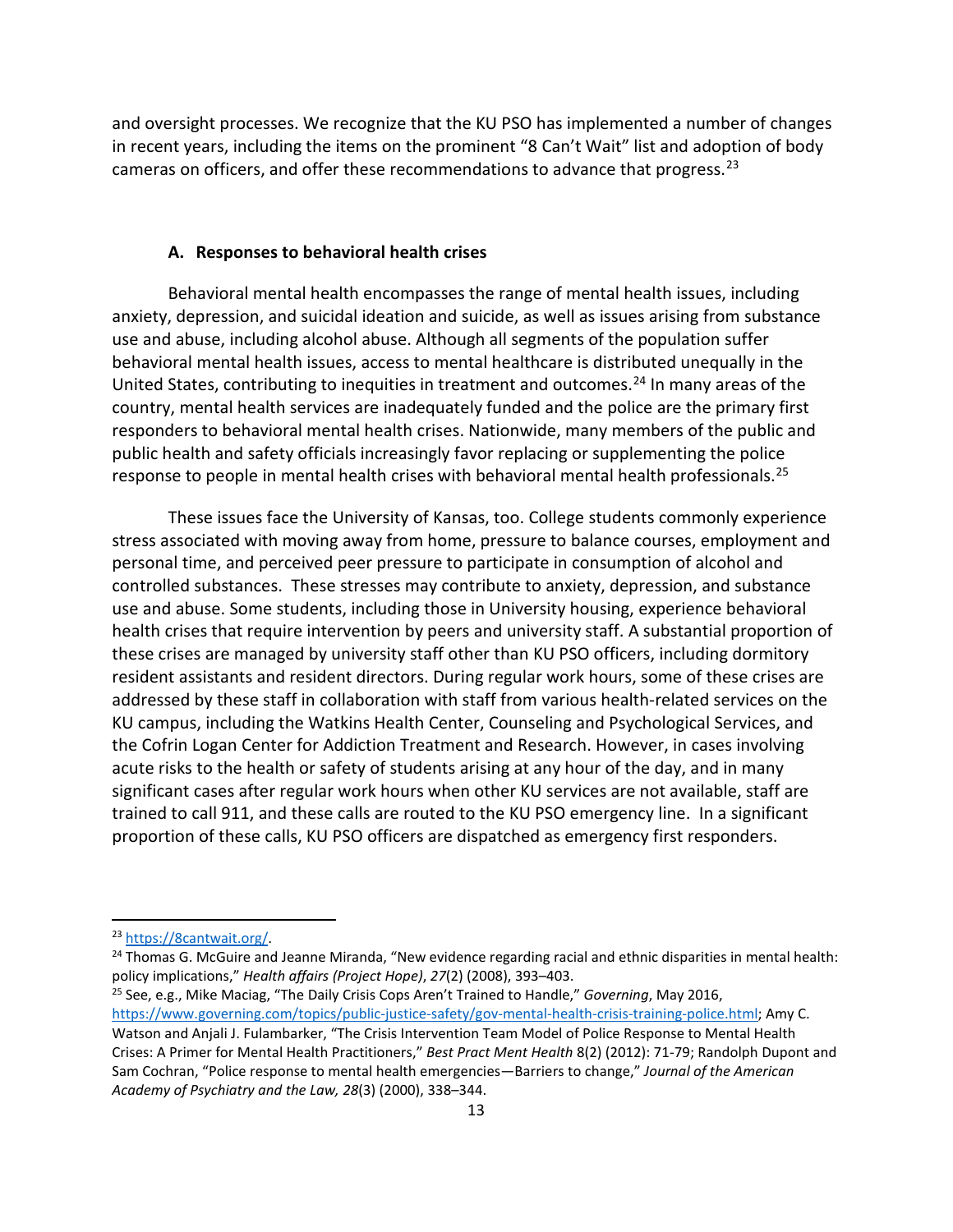To inform our understanding of these issues, the Task Force consulted with several experts: Dr. Tammara Durham, Vice Provost for Student Affairs at KU, Dr. Aramis Watson, Associate Director of Residence Life at KU, Dr. Bruce Liese, Professor of Family Medicine and Psychiatry & Director of the Cofrin Logan Center for Addiction Treatment and Research at KU, and Bob Tryanski, Director of Mental Health Projects for Douglas County.

These experts emphasized that responses to emergency calls regarding behavioral health are especially important, complex, and fraught with risk. Individuals experiencing behavioral health crises are often distraught, sometimes under the influence of substances including alcohol, and sometimes acting in ways that represent significant risks to the health and safety of themselves or others. Their interactions with emergency first responders may be volatile and subject to unpredictable escalation of tension. In a significant portion of these calls, the person in crisis must be transported to the emergency room of Lawrence Memorial Hospital. Some of these individuals must be transported involuntarily.

At the request of the Task Force, KU PSO compiled data on the number of these calls. The Task Force also drew on data provided by the Douglas County Health Department and data provided by the Student Support and Case Management program at KU. These sources of information indicate that the number of KU students experiencing behavioral mental health crises is significant and is probably growing over time. The data also indicate that the KU PSO 911 system and officers are among the most common frontline responses to these crises.

The Student Care Referral Team, a project of Student Support and Case Management, addresses concerns about individual students who are experiencing significant personal crises that merit institutional support. For the years 2019 and 2020 through mid-September, the Student Care Referral Team addressed 616 cases of students in crisis, including 387 involving emotional or psychological distress, 112 involving suicidal ideation, 75 requiring psychiatric hospitalization, 25 involving a suicide attempt, 21 involving other forms of self-harm, and 7 involving homicidal ideation.[26](#page-13-0)

KU PSO officers are called to respond to a significant number of these cases, as well as others not known to the Student Care Referral Team before the emergency call. For example, the number of suicide-related calls to KU PSO has grown substantially (see Appendix 3). KU PSO responded to 10 such calls in 2012, 11 in 2013, 15 in 2014, 17 in 2015, 21 in 2016, 29 in 2017, 40 in 2018, and 24 in 2019. Since 2012, 28 of these calls resulted in the involuntary transfer of a person to emergency room care, a process requiring substantial care and time. KU PSO officers also respond to many calls involving students in crisis due to substance abuse, including severe alcohol intoxication. For example, in 2019, KU PSO officers responded to 58 calls regarding alcohol-related medical emergencies; 25 of these individuals were transported to the emergency room.

<span id="page-13-0"></span><sup>&</sup>lt;sup>26</sup> Data provided by Jennifer Wamelink, Associate Vice Provost for Student Affairs, University of Kansas.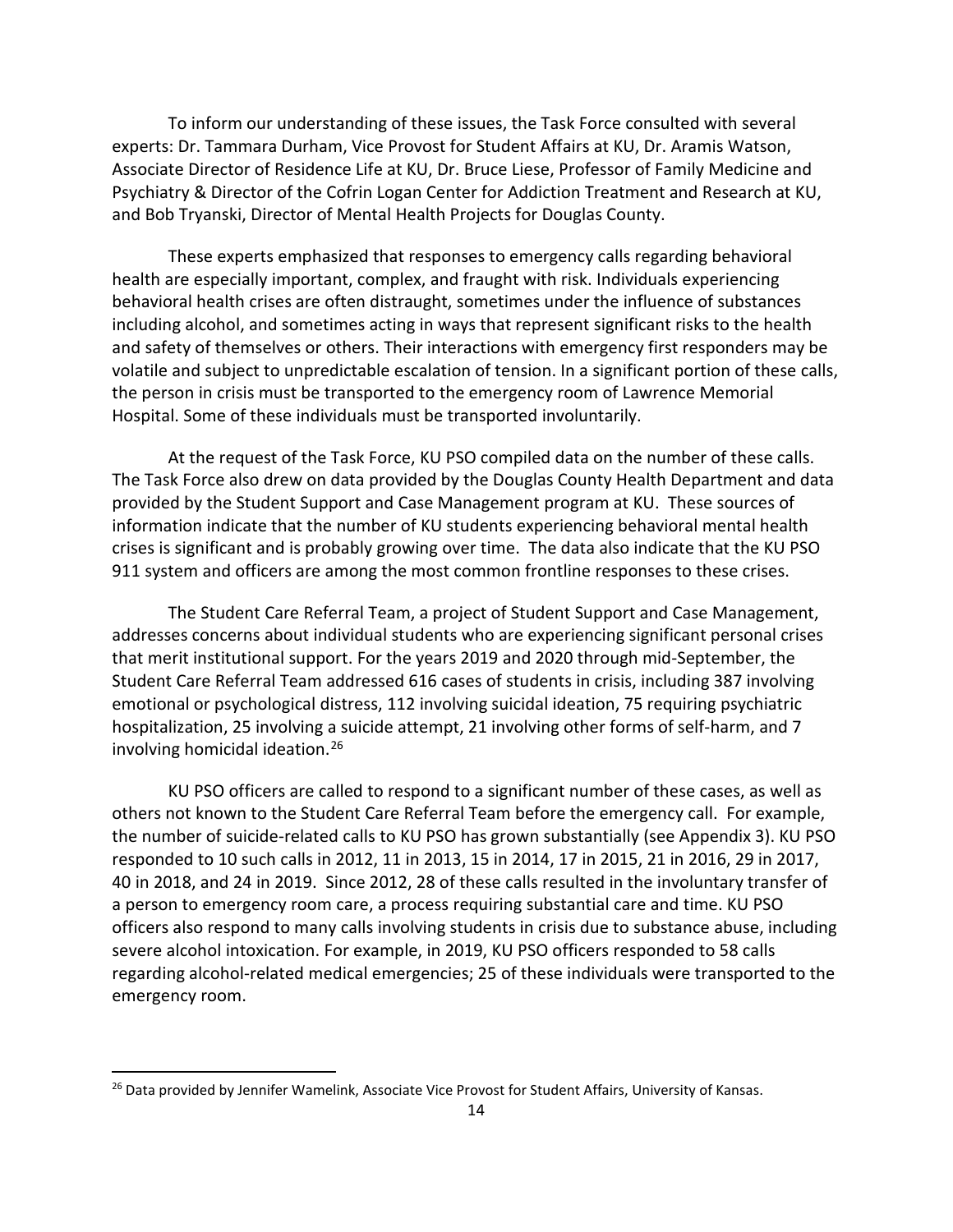Data from the Lawrence-Douglas County Health Department lend support to the observation that behavioral health crises are a significant and growing concern among collegeage students in Douglas County. The Health Department reports that that the suicide rate in Douglas County has increased 84% since 1993, well above the average for both Kansas and the country as a whole, and that the problem is especially concentrated among younger residents[.27](#page-14-0) According to the report, half of all attempted suicides in Douglas County resulting in admission to the hospital emergency room involve individuals younger than 21, and half of suicide ideation cases (involving thoughts or plans for suicide) involve individuals younger than 27.

In developing recommendations on behavioral health, the Task Force focused particularly on mental health crises. Medical emergencies regarding substance abuse, including alcohol, may require somewhat different institutional solutions to those identified below regarding mental health. To better address the growing need for responses to mental health crises, the Task Force offers three recommendations.<sup>[28](#page-14-1)</sup>

**Recommendation A.1.** Better identify, understand, and respond to a person who may be developing or experiencing a mental health concern or crisis by:

• Considering expansion of mental health first aid training to student employees with a full day of training for Housing staff. Mental health first aid is "a skills-based training course that teaches participants about mental health and substance-use issues," and prepares them to "identify, understand and respond to signs of mental illnesses and substance use disorders."<sup>[29](#page-14-2)</sup> Trainees develop "the skills... need[ed] to reach out and provide initial help and support to someone who may be developing a mental health or substance use problem or experiencing a crisis." The mental health first aid training course is a project of the National Council for Behavioral Health and the Missouri Department of Mental Health. A number of peer-reviewed studies confirm the effectiveness of mental health first aid training.<sup>[30](#page-14-3)</sup> For more information, see <https://www.mentalhealthfirstaid.org/>

<span id="page-14-0"></span><sup>&</sup>lt;sup>27</sup> Lawrence-Douglas County Health Department, "Douglas County Suicide" (Lawrence, KS: Lawrence-Douglas County Health Department, 2019).

<span id="page-14-1"></span><sup>&</sup>lt;sup>28</sup> The Task Force discussed a fourth possible recommendation, to require reporting of data on the race and ethnicity of persons who receive emergency behavioral mental health responses, and we decided against making such a recommendation for two reasons. First, we believe the benefits of such publicly-reported data are minimal; and second, we believe the potential risks of reporting such data may be substantial, including compounding the stigma associated with behavioral mental health issues and the risk that people experiencing such issues may be less willing to seek assistance. If the advisory board recommended in this report is established, that body could revisit this question and make its own determination on whether reporting the data would be useful and appropriate and, if it were to decide differently than we have, could request the data from KUPSO at that time.

<span id="page-14-2"></span><sup>29</sup> <https://www.mentalhealthfirstaid.org/>

<span id="page-14-3"></span><sup>&</sup>lt;sup>30</sup> See, e.g., A.J. Morgan, A. Ross, and N.J. Reavley, "Systematic review and meta-analysis of Mental Health First Aid training: Effects on knowledge, stigma, and helping behaviour." *PLOS Journal*. 13(5) (2018): e0197102.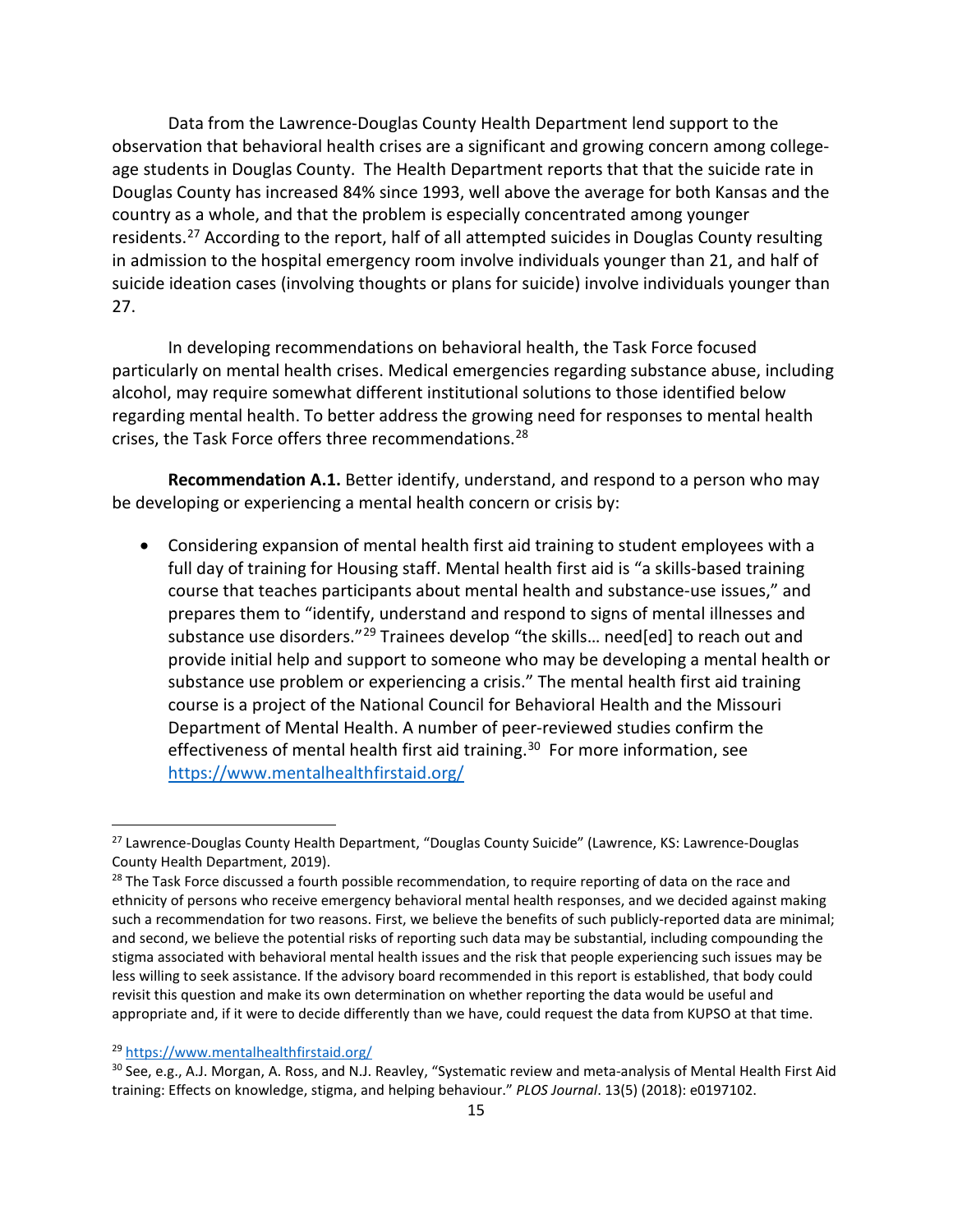- Integrating KU services more fully in Douglas County's Zero Suicide Initiative. This initiative aims to reduce suicide in Douglas County by preparing key organizations to work proactively to address the conditions affecting suicide ideation and suicide, and by responding more effectively to individuals experiencing severe mental health crises. The initiative is part of a broader effort supported by the Education Development Center, an international nonprofit organization. In Douglas County, the initiative is led by the Kansas Suicide Prevention HG (formerly known as the Headquarters Counseling Center). Since January 2020, a KU PSO officer has been a member of the Douglas County Suicide Prevention Coalition [\(https://www.dcspcoalition.org/\)](https://www.dcspcoalition.org/), a group working on the Zero Suicide Initiative. We recommend increasing KU's institutional involvement in these efforts. For more information about the local initiative, see [https://www2.ljworld.com/news/county-government/2019/jun/09/zero-suicide](https://www2.ljworld.com/news/county-government/2019/jun/09/zero-suicide-initiative-would-mean-real-change-leader-tells-douglas-county-commission/)[initiative-would-mean-real-change-leader-tells-douglas-county-commission/](https://www2.ljworld.com/news/county-government/2019/jun/09/zero-suicide-initiative-would-mean-real-change-leader-tells-douglas-county-commission/)
- Involving KU more fully in Douglas County's "Engage Douglas County Prevention Coalition," an effort to bring together the Lawrence-Douglas County Health Department and local social service agencies to develop an integrated system of care that addresses root causes of behavioral mental health problems and suicide. For more information, see [https://douglascountyks.org/depts/administration/county](https://douglascountyks.org/depts/administration/county-news/2020/02/26/douglas-county-partner-agencies-launch-behavioral-health)[news/2020/02/26/douglas-county-partner-agencies-launch-behavioral-health.](https://douglascountyks.org/depts/administration/county-news/2020/02/26/douglas-county-partner-agencies-launch-behavioral-health)

**Recommendation A.2.** Increase response and involvement of health professionals (and reduce the involvement of public safety officers) regarding students experiencing a behavioral mental health concern or crisis, including those involving substance use and abuse, by:

- Amending existing policies and procedures that currently direct housing services to notify PSO of students experiencing a behavioral mental health concern or crisis to, instead, notify appropriate health professionals. (See: [https://housing.ku.edu/sites/housing.ku.edu/files/images/general/contract/Handbook\\_](https://housing.ku.edu/sites/housing.ku.edu/files/images/general/contract/Handbook_2020-21.pdf) [2020-21.pdf,](https://housing.ku.edu/sites/housing.ku.edu/files/images/general/contract/Handbook_2020-21.pdf) p. 26)
- Recognizing that most KU PSO officers have received Crisis Intervention Training and that KU has a Student Care Referral Team and a 24/7 crisis call number [\(http://studentaffairs.ku.edu/student-affairs-assists\)](http://studentaffairs.ku.edu/student-affairs-assists) to address student mental health crises, we recommend exploring various models of crisis response that replace the initial response by officers with others who have crisis intervention training (e.g., CAHOOTS [\[https://legislativeanalysis.org/crisis-assistance-helping-out-on-the-streets](https://legislativeanalysis.org/crisis-assistance-helping-out-on-the-streets-cahoots/)[cahoots/\]](https://legislativeanalysis.org/crisis-assistance-helping-out-on-the-streets-cahoots/)) or with Crisis Intervention Teams (consisting of mental health professionals and officers) and identifying which matches KU aims and resources. There is growing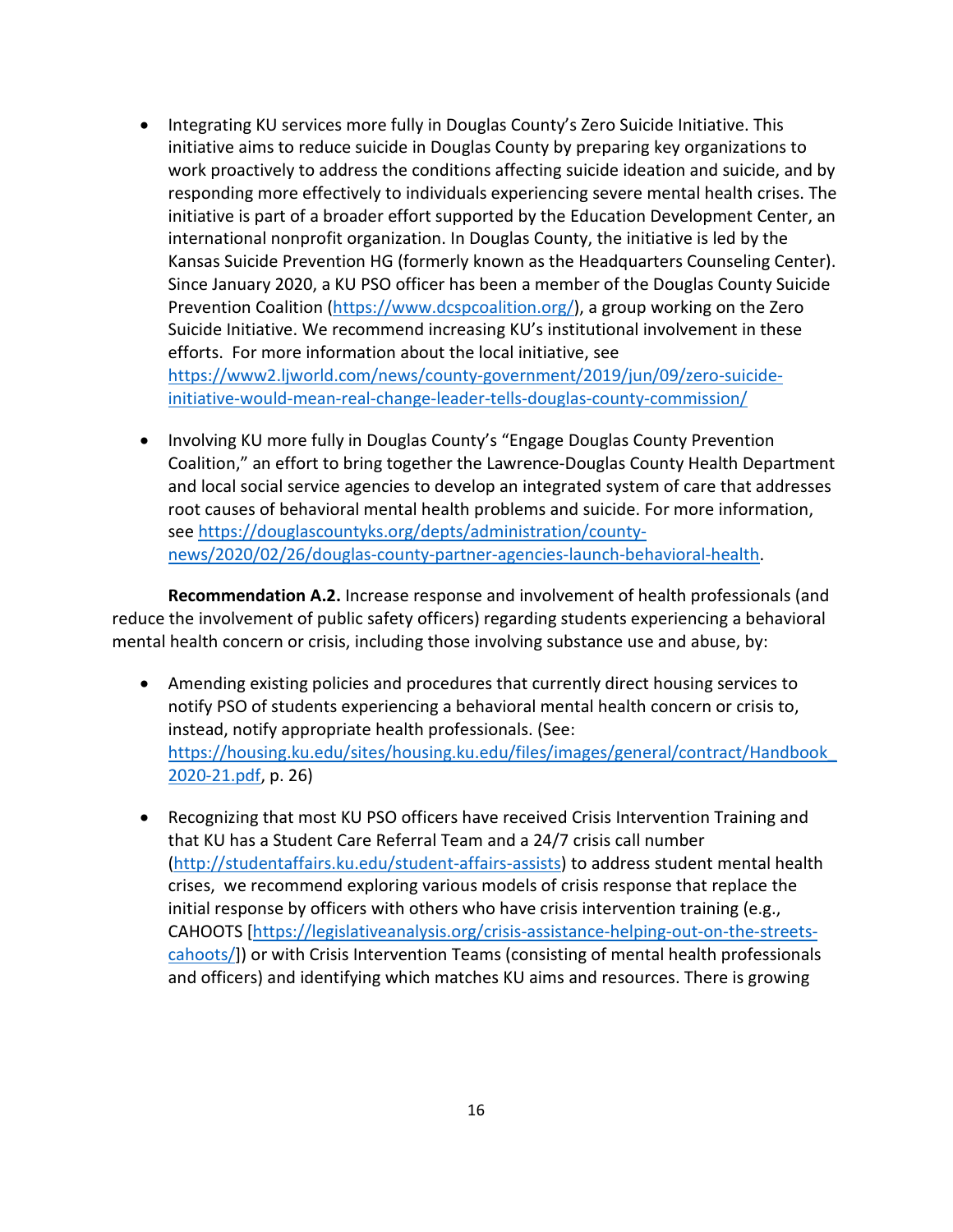evidence in the form of peer-reviewed research on the effectiveness of some of these models.[31](#page-16-0)

- In addition, or in conjunction with the previous recommendation, providing 3-5 social workers to serve in an on-call rotation to assist KUPSO during after-hours calls involving behavioral health crises.
- Hiring a full-time social worker to support KU PSO with victims' resources, advocacy, and referrals to mental health specialists.
- Ensuring that social workers and other mental health professionals who are hired as part of these initiatives are appropriately diverse and are trained to recognize their racial and other biases and to respond respectfully and equitably to the needs of all who they serve.
- Ensuring that, when Public Safety officers must respond to a student experiencing a behavioral mental health concern or crisis, officers recognize how students with marginalized identities may experience a crisis and react to PSO involvement; providing training to PSOs to respond more effectively to these situations.
- Ensuring that all relevant staff who participate in behavioral mental health crisis responses receive trauma-informed training, including training in trauma specifically experienced by historically marginalized groups.

**Recommendation A.3.** As KU Counseling and Psychological Services is not equipped to serve people who are experiencing a mental health (including substance use) concern or crisis that places an individual at risk for harm to self or others, develop institutional processes that increase awareness of, access to, and integration with behavioral health and crisis services in Douglas County by:

- Establishing a working group to develop policies and procedures that aim to integrate KU within Douglas County's system of care. See: <https://www.douglascountyks.org/bh/promote-integration>
- Continuing KU PSO's participation in Douglas County's Mobile Response Workgroup with the aim of expanding mobile assessment, intervention, and stabilization services to students experiencing a mental health (including substance use) concern or crisis at any time, 24 hours per day, 7 days per week.

<span id="page-16-0"></span><sup>31</sup> See, e.g., Sheryl Kubiak, Erin Comartin, Edita Milanovic, Deborah Bybee, Elizabeth Tillander, Celeste Rabaut, Heidi Bisson, Lisa M. Dunn, Michael J. Bouchard, Todd Hill, Steven Schneider, "Countywide implementation of crisis intervention teams: Multiple methods, measures and sustained outcomes." *Behavioral Science and Law* 35 (2017): 456-469; Amy C. Watson, Amy, Michael T. Compton, and Jeffrey N. Draine, "The crisis intervention team (CIT) model: An evidence-based policing practice?" *Behavioral Science and Law* 35 (2017): 431–441.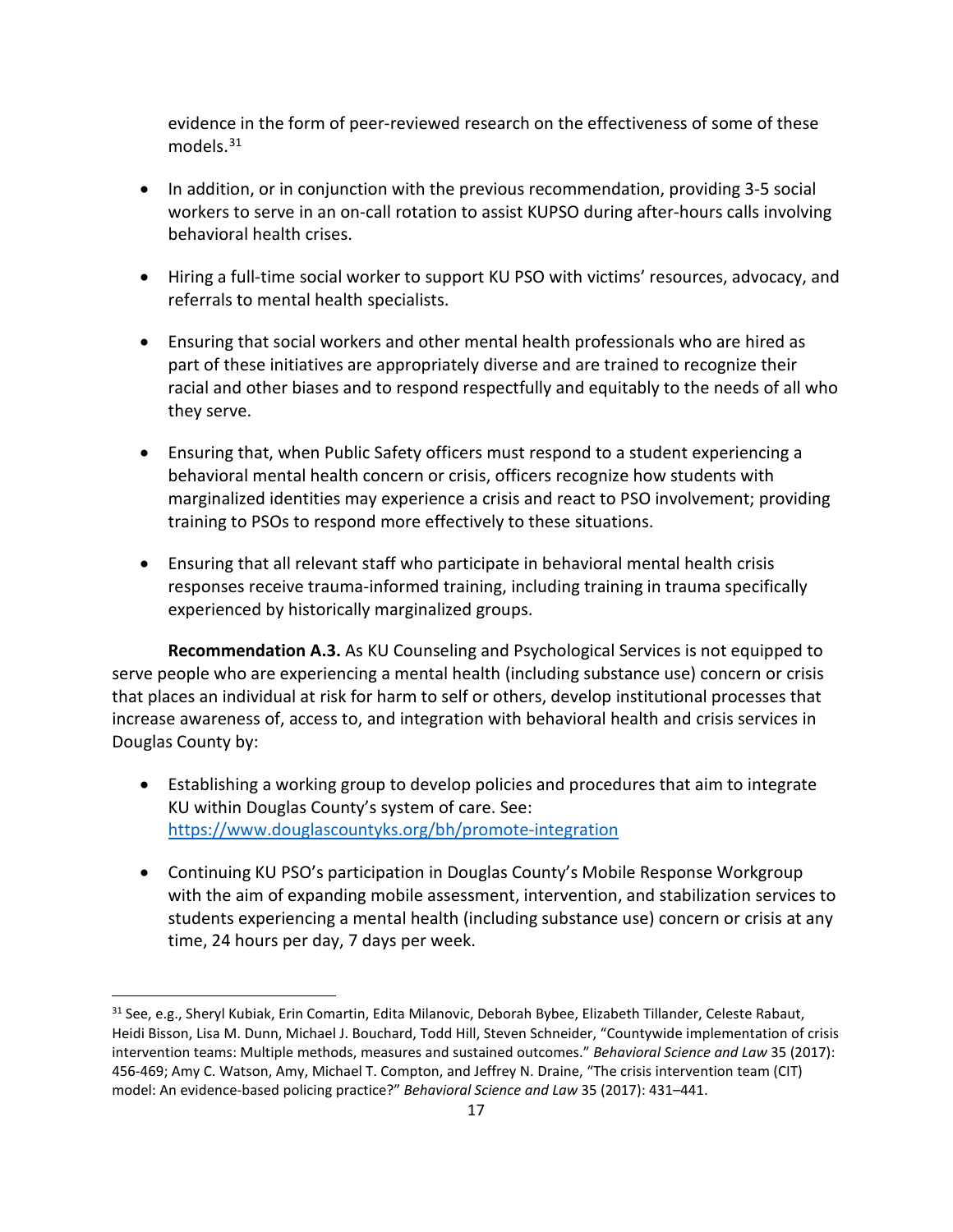**Recommendation A.4.** Recommendations A.1-A.3 offer the potential for a reduction in PSO staff. Nonetheless, in recent years, despite on-going recruitment and retention efforts, the KU Office of Public Safety has been frequently understaffed due to vacant police officer, security officer and dispatcher positions. We recommend ongoing assessment of the necessary number of staff, as employing an inadequate number of officers to meet the level of need requires mandatory over-time work schedules and this may result in overworked and overstressed officers with impaired judgment. We recommend steps to reduce officer fatigue and associated public safety concerns by:

- Recruiting and retaining KUPSO staff to a level, given the reduced responsibilities identified above, to avoid required overtime.
- Providing resiliency training to give officers the coping skills to be able to recognize and address their own mental health challenges.

# **B. Officer conduct issues**

The Task Force's second focus is issues related to officer conduct, including use of force. As noted above, much of the controversy around policing nationally has involved officers' uses of force, especially deadly force against unarmed African Americans. The Task Force's charge specifically directs us to examine KU PSO policies and training on use of force to reduce the risk that such a tragedy might occur in the future at the University of Kansas. Campaign Zero, the Movement for Black Lives, and others have called for specific changes in police policies, training, and oversight in these areas. $32$ 

In addressing these issues, the Task Force emphasized the diversity of students, staff and faculty at the University of Kansas. The KU community includes whites, African Americans, Latinx, Asian Americans, Native Americans, international students from many countries, people with LGBTQIA identities, and people with disabilities. International students may be from countries where police either never carry guns or are heavily armed. The wide array of previous experiences or perceptions of police officers contribute to varying expectations of the KU police, emphasizing the need for respectful behavior by KU officers toward all whom they meet.

Although use of force by KU police officers is rare, as long as officers are potentially called upon to intervene in ongoing conflicts, respond to individuals who may be carrying weapons, or respond to individuals who are acting erratically, or some combination of these conditions, there is a potential for officers to use force, including shooting. In fact, the rarity of the event may increase its likelihood. There is a growing body of evidence that uses of deadly force are statistically more likely by officers in departments or areas where these actions are

<span id="page-17-0"></span><sup>32</sup> [https://www.joincampaignzero.org/solutions;](https://www.joincampaignzero.org/solutions) [https://m4bl.org/policy-platforms/end-the-war-on-black](https://m4bl.org/policy-platforms/end-the-war-on-black-communities/)[communities/.](https://m4bl.org/policy-platforms/end-the-war-on-black-communities/)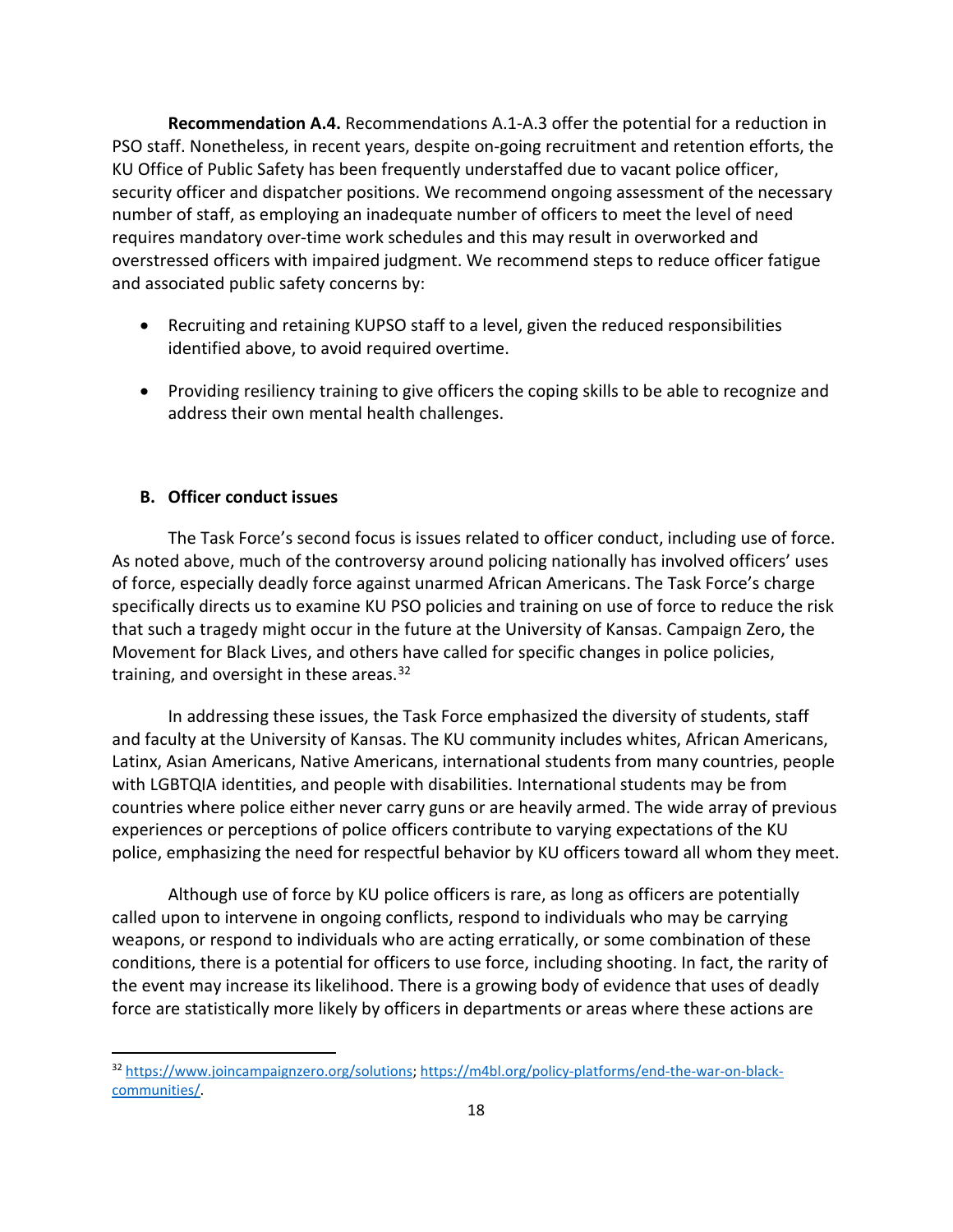less numerous.<sup>[33](#page-18-0)</sup> For example, a study of police shootings in a number of major urban areas revealed that police shooting rates were *higher* in areas with lower rates of violent crime.[34](#page-18-1) A possible explanation for this pattern is that in areas with lower rates of violent crime, officers are less prepared for the possibility that they may be confronted with a situation in which they must decide whether to use deadly force and, being less prepared, are more likely to make mistakes in this decision. Since 2015, there is some evidence that police shooting rates have declined in major cities but have *increased* in smaller cities. The presence of concealed guns carried by some students and others on the KU campus, as allowed by Kansas statutes and University policies adopted pursuant to these statutes, may contribute to the potential for uses of deadly force by KU PSO officers. In sum, the rarity of use of force of any kind by the KU police should not lead to a relaxation of concern about its possibility, and about ensuring that KU policies and training on the use of force best ensure that officers will not use deadly force unless absolutely necessary to save the life of the officer or a third person.

Although police killings occupy most of the media coverage regarding officer conduct, other issues related to officer conduct also pose significant concerns. African Americans and members of other racial and ethnic groups other than whites have often complained of disrespectful treatment by police officers. A growing body of research documents significant and substantial racial disparities in how respectfully police treat members of the public.<sup>[35](#page-18-2)</sup> These studies document a wide range of less respectful ways of speaking, many of which do not rise to the level of actual insults or swear words but that nonetheless are widely understood to signify less respect or even disrespect. For example, one study, using systematic observation of officer body camera recordings in traffic stops in a west coast city, found that "white residents were 57 percent more likely than Black residents to hear a police officer say the most respectful utterances, such as apologies and expressions of gratitude like 'thank you.' Meanwhile, Black community members were 61 percent more likely than white residents to hear an officer say the least respectful utterances, such as informal titles like 'dude' and 'bro' and commands like 'hands on the wheel."[36](#page-18-3) These racial differences were unaffected by the severity of the traffic offense or enforcement action, and neutral observers were able to correctly categorize the race

<span id="page-18-0"></span><sup>33</sup> Lawrence W. Sherman, "Small is dangerous: community size and police shooting deaths." Presented at the Meeting of the American Society for Criminology, 71<sup>st</sup> (2015), Washington, DC.

<span id="page-18-1"></span><sup>&</sup>lt;sup>34</sup> David Klinger, Richard Rosenfeld, Daniel Isom, Michael Deckard, "Race, crime, and the micro-ecology of deadly force." *Criminol. Public Policy* 15 (2015):193–222

<span id="page-18-2"></span><sup>35</sup> Charles R. Epp, Steven Maynard-Moody, and Donald Haider-Markel, *Pulled Over: How Police Stops Define Race and Citizenship*, Chicago: University of Chicago Press, 2014; Rob Voigt, Nicholas P. Camp, Vinodkumar Prabhakaran, William L. Hamilton, Rebecca C. Hetey, Camilla M. Griffiths, David Jurgens, Dan Jurafsky, and Jennifer L. Eberhardt, "Language from police body camera footage shows racial disparities in officer respect," *Proceedings of the National Academy of Sciences* Jun 2017, 114 (25): 6521-6526.

<span id="page-18-3"></span><sup>&</sup>lt;sup>36</sup> Alex Shashkevich, "Police officers speak less respectfully to Black residents than to white residents, Stanford researchers find," *Stanford News* (June 5, 2017), [https://news.stanford.edu/2017/06/05/cops-speak-less](https://news.stanford.edu/2017/06/05/cops-speak-less-respectfully-black-community-members/)[respectfully-Black-community-members/.](https://news.stanford.edu/2017/06/05/cops-speak-less-respectfully-black-community-members/)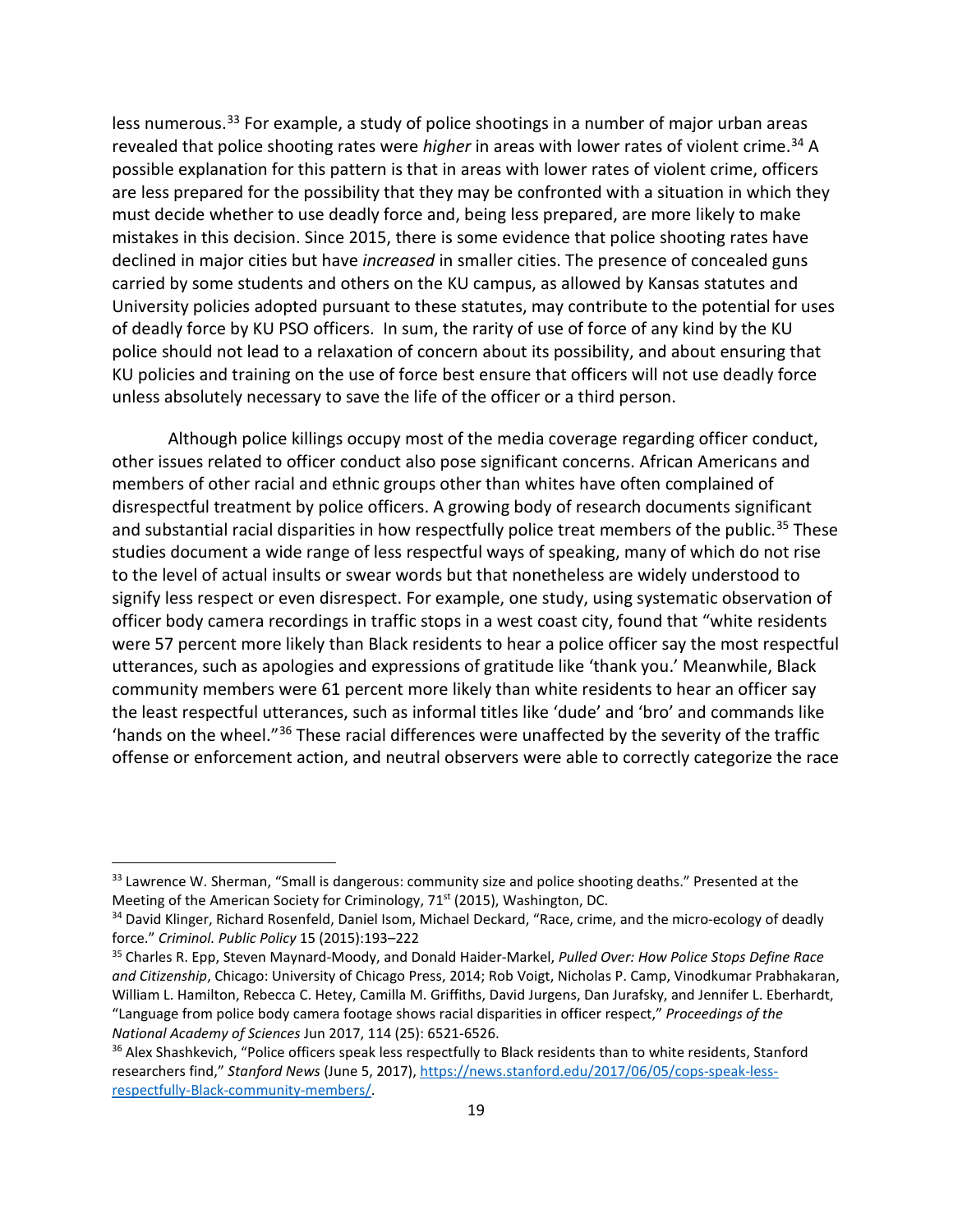of the driver to whom the officer was speaking in over two-thirds of the cases simply be reading the text of the words used by the officer.<sup>[37](#page-19-0)</sup>

These racial differences in police respectfulness have significant consequences for public trust in the police. A large body of research shows that officers' actions are regarded by the people with whom they interact as more fair and legitimate the more the officers are perceived as acting in procedurally just ways, which is a technical term meaning, essentially, respectfully. As the President's Task Force on  $21^{st}$  Century Policing summarized, procedural justice consists of "treating people with dignity and respect, giving them 'voice' during encounters, being neutral and transparent in decision making, and [c]onveying trustworthy motives."<sup>[38](#page-19-1)</sup>

Respectful treatment is closely connected to another common concern: that, when interacting with members of the public, police officers more often unnecessarily escalate tensions with African Americans and members of other racial and ethnic minority groups in comparison to interactions with whites, contributing to disparities in the use of force. Again, peer-reviewed research lends support to this concern.[39](#page-19-2)

The data available to the Task Force on officer conduct toward members of the public by KU PSO officers is limited. KU PSO officers rarely use force, according to internal monitoring. Officer demeanor (respect or disrespect) toward members of the public is not monitored at KU PSO, as is true of police departments in general. Some comments gathered as part of our public comment sessions and our confidential comment portal on our website described disrespectful interactions by particular officers. As noted above, the letter received from the KU Black Alumni Network reports that members have experienced "unwarranted stops, police harassment, and unnecessary physical violence." These comments and the letter suggest the value of heightened monitoring and training, as is recommended by a number of authorities.

To address issues of officer conduct, including use of force, leading authorities on policing emphasize the importance of policies and training favoring procedural justice and proactive de-escalation of interpersonal tensions between officers and members of the public. These include the "National Consensus Policy on Use of Force" adopted by a coalition of all police professional associations, the Police Executive Research Forum's *Guiding Principles on Use of Force*, and the President's Task Force on 21<sup>st</sup> Century Policing.<sup>40</sup>

<span id="page-19-0"></span><sup>37</sup> Voigt, *et al.*, "Language from Police Body Camera Footage."

<span id="page-19-1"></span><sup>38</sup> President's Task Force on 21st Century Policing, *Final Report of the President's Task Force on 21st Century Policing* (Washington, DC: Office of Community Oriented Policing Services, 2015), p. 10.

<span id="page-19-2"></span><sup>&</sup>lt;sup>39</sup> Rory Kramer and Brianna Remster, "Stop, Frisk, and Assault? Racial Disparities in Police Use of Force During Investigatory Stops," *Law & Society Rev*, 52 (2018): 960-993; Jeffrey Fagan and Alexis Campbell, "Race and Reasonableness in Police Killings," *Boston University Law Review*, Vol. 100(2020): 951.

<span id="page-19-3"></span><sup>40</sup> *National Consensus Policy and Discussion Paper on Use of Force*, Rev. July 2020, [https://www.theiacp.org/sites/default/files/2020-](https://www.theiacp.org/sites/default/files/2020-07/National_Consensus_Policy_On_Use_Of_Force%2007102020%20v3.pdf)

<sup>07/</sup>National Consensus Policy On Use Of Force%2007102020%20v3.pdf; Police Executive Research Forum, *Guiding Principles on Use of Force* (Washington, DC: Police Executive Research Forum, 2016), [https://www.policeforum.org/assets/30%20guiding%20principles.pdf;](https://www.policeforum.org/assets/30%20guiding%20principles.pdf) President's Task Force on 21st Century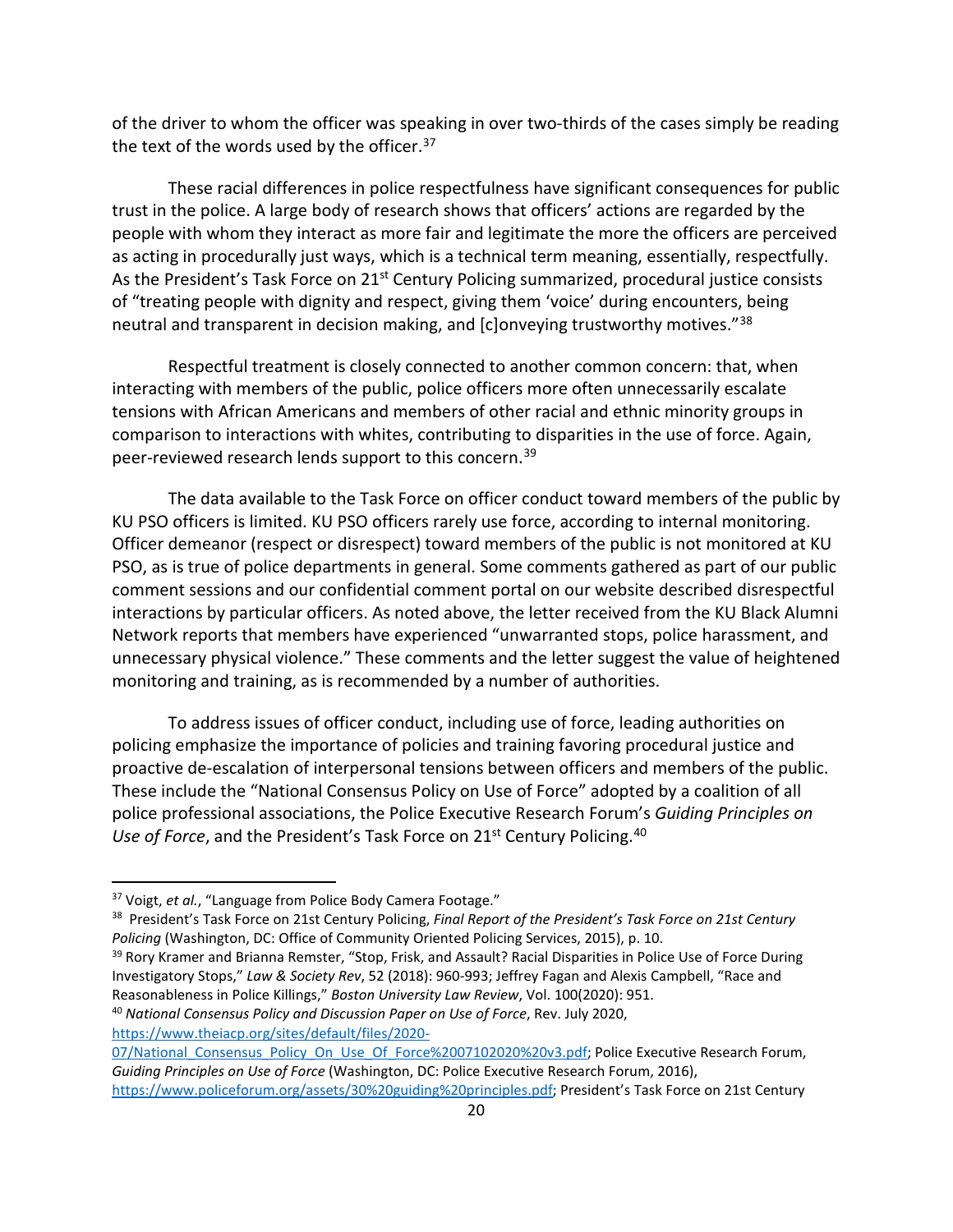The Task Force offers three recommendations based on these models.

**Recommendation B.1.** To better serve all in the KU community equally, KU PSO should fully adopt the policies, training, and supervisory procedures regarding procedural justice and de-escalation outlined in the *President's Task force on 21st Century Policing* and the PERF *Guiding Principles on Use of Force*, and should publicize these policies to the KU community so as to establish a shared expectation in that community of respectful communications between officers and members of the public. Specifically:

- Establish, as policy, that procedural justice practices are essential to all interactions by KU PSO staff with members of the public.
- Make clear in policy and training that procedural justice practices emphasize conveying respect in interpersonal communications by: "(1) treating people with dignity and respect, (2) giving individuals "voice" during encounters, (3) being neutral and transparent in decision making, and  $(4)$  conveying trustworthy motives.<sup>"[41](#page-20-0)</sup>
- Integrate these principles in officer training and ongoing supervisory guidance and oversight of officers, as documented in peer-reviewed research.<sup>[42](#page-20-1)</sup>
- In KU PSO policy and training, treat de-escalation practices as a *proactive* practice to reduce the likelihood of resorting to use of force rather than merely a step to take after force is used (as the current KU PSO use of force policy appears to require).
- Ensure that KU PSO application of procedural justice and de-escalation practices are appropriately adapted to the local KU environment.

**Recommendation B.2.** In keeping with practices at other universities, we recommend that KU PSO publicize to the campus community the KU PSO policies on use of force and procedures for investigating and evaluating instances of the use of force.<sup>[43](#page-20-2)</sup>

Policing, *Final Report of the President's Task Force on 21st Century Policing* (Washington, DC: Office of Community Oriented Policing Services, 2015), recommendation 1.1, pp. 11-12; *President's Task Force on 21st Century Policing: Implementation Guide*, [https://cops.usdoj.gov/RIC/Publications/cops-p341-pub.pdf.](https://cops.usdoj.gov/RIC/Publications/cops-p341-pub.pdf) 41 President's Task Force on 21st Century Policing, *Final Report*, p. 10.

<span id="page-20-0"></span>

<span id="page-20-1"></span><sup>42</sup> Emily Owens, David Weisburd, Karen L. Amendola, and Geoffrey P. Alpert, "Can You Build a Better Cop? Experimental Evidence on Supervision, Training, and Policing in the Community," *Criminology and Public Policy* 17(1) (2018): 41-87. Lorraine Mazerolle and William Terrill, "Making Every Police-Citizen Interaction Count: The Challenges of Building a Better Cop," *Criminology and Public Policy* 17(1) (2018): 89-96; George Wood, Tom R. Tyler, and Andrew V. Papachristos, "Procedural justice training reduces police use of force and complaints against officers," *Proceedings of the National Academy of Science* 117(18) (2020): 9815–9821.

<span id="page-20-2"></span><sup>&</sup>lt;sup>43</sup> Examples of transparent use of force policies at other universities include the University of Texas [\(https://www.utsystem.edu/sites/default/files/offices/police/policies/601UseofForce.pdf\)](https://www.utsystem.edu/sites/default/files/offices/police/policies/601UseofForce.pdf), the University of California-San Diego [\(http://police.ucsd.edu/about/force.html\)](http://police.ucsd.edu/about/force.html), and the University at Buffalo (State University of New York) [\(http://www.buffalo.edu/police/policing/Use-of-Force.html\)](http://www.buffalo.edu/police/policing/Use-of-Force.html). These examples of public transparency are not intended to endorse the substance of these policies.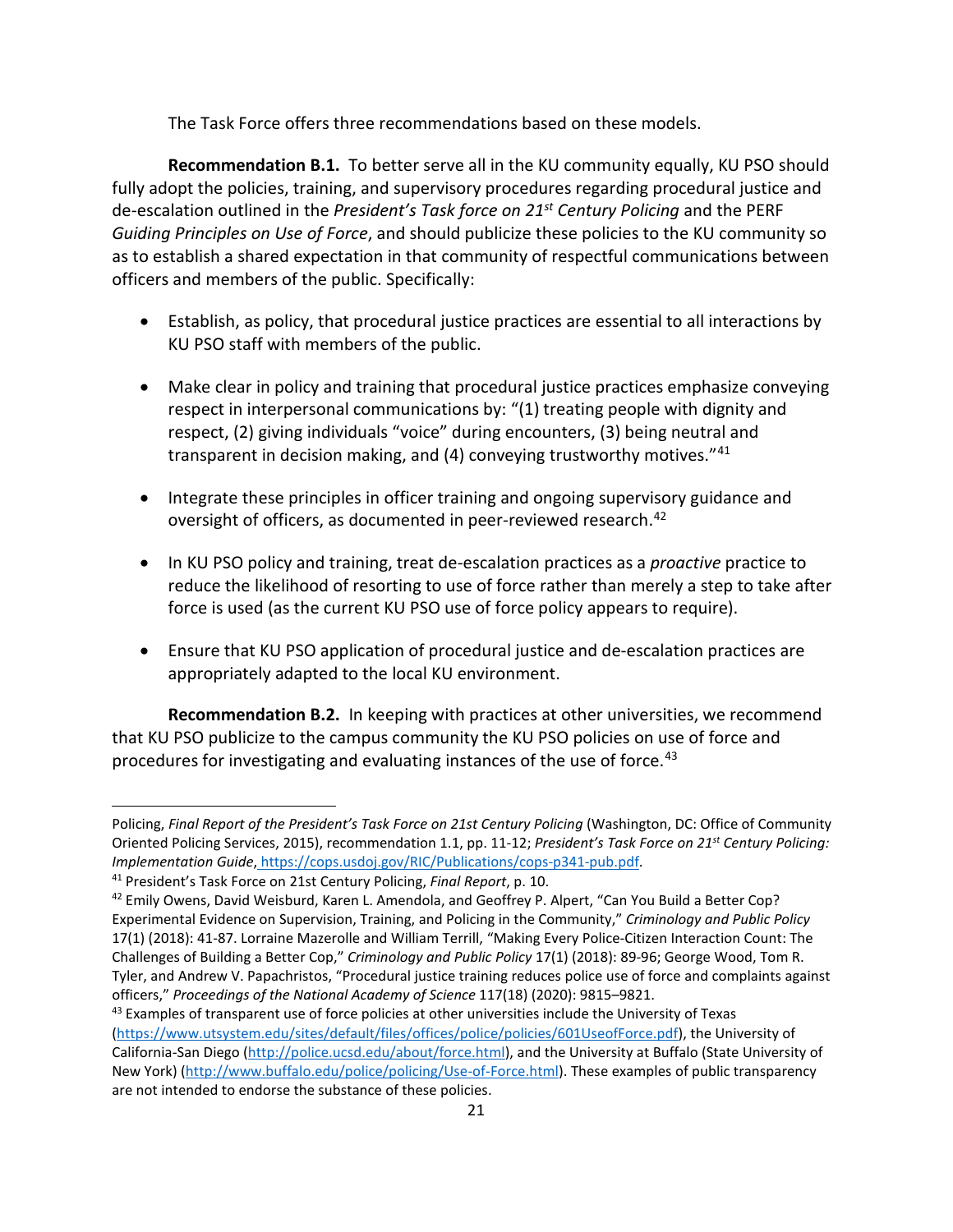**Recommendation B.3.** We recommend that KU PSO continue its new initiative to gather data on the race and ethnicity of persons stopped by KU officers and the outcomes of stops; that KU PSO publicly report statistical summaries of these data when they are available; and that KU PSO work to integrate the data into supervisory oversight of officers with the goal of reducing and eliminating any racial disparities in stops that may be revealed by the data.

In some police departments, African Americans are disproportionately stopped while driving or walking.<sup>[44](#page-21-0)</sup> This is especially so where police use these stops as a crime-fighting method.[45](#page-21-1) In such a practice, officers are encouraged to make stops, not for the purpose of sanctioning unsafe and illegal behavior, but for the purpose of checking to see whether a person is engaged in illegal activity. For example, in the University of Cincinnati police department, according to a consulting firm hired by that university to recommend reforms after an officer shot a motorist during such a vehicle stop, "traffic stops were being conducted in unprecedented numbers as part of the [crime-fighting] philosophy of the then newly installed Chief."[46](#page-21-2) The report recommended that it was not enough simply to have training in bias-free policing: the department should also require officers to report the race and ethnicity of the people they stop, and supervisors should monitor these data to ensure that stops are made equitably. The report observed that "[e]ven then… the use of traffic stops as a method to fight crime is questionable, at best" and it recommended that "[t]raffic and pedestrian stops should not be used as a crime fighting tool by UCPD."[47](#page-21-3)

We do not have sufficient information to assess whether police stops are being used by KU officers as a means to check drivers or pedestrians for involvement in illegal activity, or if this is so, whether stops are made equitably. However, we note that the letter the Task Force received from the KU Black Alumni Network and several comments from the public raised concerns about stops of African Americans and others.

To address these concerns, we affirm KU PSO's participation in an innovative Douglas County-wide study of the race and ethnicity of persons stopped by the police.<sup>[48](#page-21-4)</sup> Under this study, police agencies in Douglas County are, for the first time, requiring officers to record the race and ethnicity of the persons they stop. The study has already established state-of-the-art procedures for gathering these data from police-stop records in a way that considers such variables as the reason for the stop, the time and location of the stop, the outcome of the stop,

<span id="page-21-0"></span><sup>44</sup> Frank R. Baumgartner, Derek A. Epp, and Kelsey Shoub*, Suspect Citizens: What 20 Million Traffic Stops Tell Us About Policing and Race* (New York: Cambridge University Press, 2018); Epp, Maynard-Moody and Haider-Markel*, Pulled Over*.

<span id="page-21-1"></span><sup>45</sup> Epp, Maynard-Moody and Haider-Markel, *Pulled Over*.

<span id="page-21-2"></span><sup>&</sup>lt;sup>46</sup> Exiger, Final Report for the Comprehensive Review of the University of Cincinnati Police Department (Report to the University of Cincinnati Office of Safety and Reform, June 1, 2016), p. 6; [https://www.exiger.com/sites/default/files/Final%20Report%20for%20the%20Comprehensive%20Review%20of%](https://www.exiger.com/sites/default/files/Final%20Report%20for%20the%20Comprehensive%20Review%20of%20the%20UCPD%20.pdf)

<span id="page-21-4"></span><span id="page-21-3"></span>[<sup>20</sup>the%20UCPD%20.pdf.](https://www.exiger.com/sites/default/files/Final%20Report%20for%20the%20Comprehensive%20Review%20of%20the%20UCPD%20.pdf) 47 Exiger, *Final Report*, p. 23, 6. <sup>48</sup> [https://www.douglascountyks.org/depts/administration/county-news/2020/05/12/researchers-share-data](https://www.douglascountyks.org/depts/administration/county-news/2020/05/12/researchers-share-data-traffic-pedestrian-stop-study)[traffic-pedestrian-stop-study.](https://www.douglascountyks.org/depts/administration/county-news/2020/05/12/researchers-share-data-traffic-pedestrian-stop-study)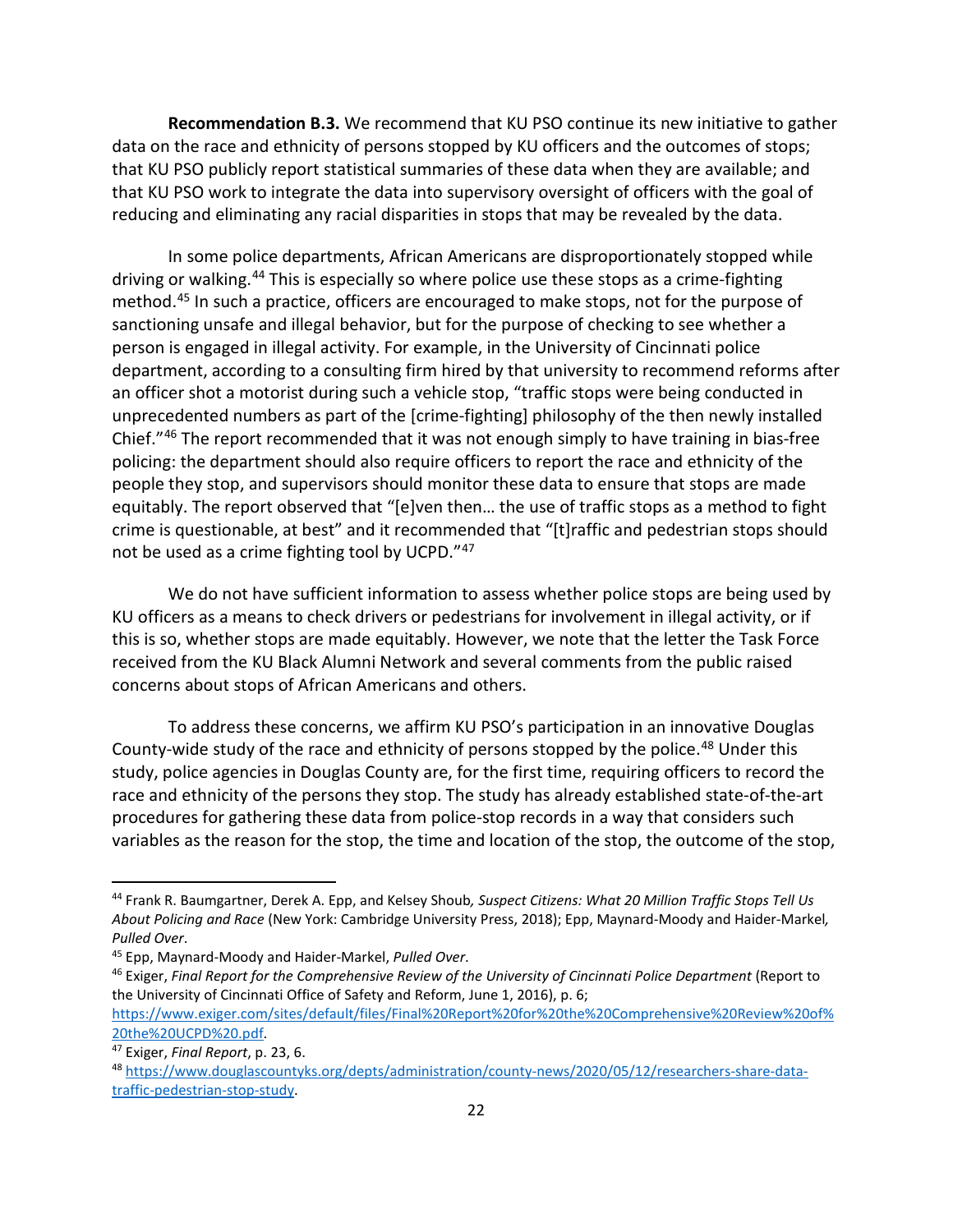including whether a search was conducted and whether anything was seized as a result of the search. The data will allow KU PSO supervisors to identify patterns of racial bias in police stops *by officer, location of stop and time.* Although some jurisdictions, like Missouri, have long gathered such data but have not used it to reduce disparities in stops, in jurisdictions where such data are used by supervisors to reduce racial disparities in police stops, the result has been to reduce these disparities.<sup>[49](#page-22-0)</sup> This is the purpose of the data-gathering effort in Douglas County. The Douglas County study process established police department procedures and computer data-entry systems that will allow participating departments, including KU PSO, to carry on the process in perpetuity. The study's consultants expect to publish a report on patterns in stops by race and ethnicity in June 2021.

We recommend that KU PSO continue in perpetuity to use the system established by the consultants for gathering the data on the race and ethnicity of people stopped by KU officers, to publish periodic reports on racial patterns in stops, and to integrate this information into their supervisory management of officers.

# **Recommendation B.4. Conduct a thorough review of the KU PSO Use of Force Policy and revise it to bring it into consistency with the principles outlined above and recommendations from the Department of Justice and other authorities.**

Campus police, like other police, sometimes use deadly force as well as other forms of force, including against students. Shootings by campus police officers have occurred in recent years at the University of Chicago, Georgia Tech, the University of Cincinnati, Portland State University, and the University of Incarnate Word (San Antonio, TX).<sup>[50](#page-22-1)</sup> In some of these cases,

<span id="page-22-0"></span><sup>49</sup> See, e.g., the ongoing use of such data by Iowa City, Iowa: [https://www.icgov.org/city-](https://www.icgov.org/city-government/departments-and-divisions/police-department/disproportionate-minority-contact-study)

<span id="page-22-1"></span>[government/departments-and-divisions/police-department/disproportionate-minority-contact-study;](https://www.icgov.org/city-government/departments-and-divisions/police-department/disproportionate-minority-contact-study) on the Missouri data, se[e https://themissouritimes.com/attorney-generals-office-releases-annual-vehicle-stops-report/.](https://themissouritimes.com/attorney-generals-office-releases-annual-vehicle-stops-report/) <sup>50</sup> Elyssa Cherney, "Shooting of University of Chicago student raises questions over use of force by campus police," *Chicago Tribune*, April 16, 2018[, https://www.chicagotribune.com/news/breaking/ct-met-college-police](https://www.chicagotribune.com/news/breaking/ct-met-college-police-departments-tasers-20180407-story.html)[departments-tasers-20180407-story.html;](https://www.chicagotribune.com/news/breaking/ct-met-college-police-departments-tasers-20180407-story.html) Liam Stack, "Georgia Tech Student Leader Is Shot Dead by Campus Police," *New York Times*, Sept. 18, 2017[, https://www.nytimes.com/2017/09/18/us/georgia-tech-killing](https://www.nytimes.com/2017/09/18/us/georgia-tech-killing-student.html)[student.html;](https://www.nytimes.com/2017/09/18/us/georgia-tech-killing-student.html) Christian Boone, "Family's lawsuit seeks accountability; Tech makes changes," *Atlanta Journal-Constitution,* Sept. 30, 2019, p. B3; Avi Selk, T. Rees Shapiro, and Wesley Lowrey, "Call about suspicious man was made by Georgia Tech student killed by police, investigators say," *Washington* Post, Sept. 18, 2017, [https://www.washingtonpost.com/news/grade-point/wp/2017/09/17/knife-wielding-campus-pride-leader-killed](https://www.washingtonpost.com/news/grade-point/wp/2017/09/17/knife-wielding-campus-pride-leader-killed-by-police-at-georgia-tech/)[by-police-at-georgia-tech/;](https://www.washingtonpost.com/news/grade-point/wp/2017/09/17/knife-wielding-campus-pride-leader-killed-by-police-at-georgia-tech/) [https://apnews.com/article/911404c041d0a3e9a732dc87affc8035;](https://apnews.com/article/911404c041d0a3e9a732dc87affc8035) Christian Boone, "Family's lawsuit seeks accountability; Tech makes changes," *Atlanta Journal-Constitution,* Sept. 30, 2019, p. B3; Richard Pérez-Peña, "University of Cincinnati Officer Indicted in Shooting Death of Samuel Dubose," *New York Times*, July 29, 2015. [https://www.nytimes.com/2015/07/30/us/university-of-cincinnati-officer-indicted-in](https://www.nytimes.com/2015/07/30/us/university-of-cincinnati-officer-indicted-in-shooting-death-of-motorist.html)[shooting-death-of-motorist.html;](https://www.nytimes.com/2015/07/30/us/university-of-cincinnati-officer-indicted-in-shooting-death-of-motorist.html) Gillian Flaccus, "Portland State University disarms campus police after man's shooting death," *Police1,* Aug. 14, 2020, [https://www.police1.com/school-safety/articles/portland-state](https://www.police1.com/school-safety/articles/portland-state-university-disarms-campus-police-after-mans-shooting-death-NqvoPuwdoRL6BpU1/)[university-disarms-campus-police-after-mans-shooting-death-NqvoPuwdoRL6BpU1/;](https://www.police1.com/school-safety/articles/portland-state-university-disarms-campus-police-after-mans-shooting-death-NqvoPuwdoRL6BpU1/) "Portland State University to pay family \$1 million in killing of man by campus police," *KATU,* Dec. 31, 2019, [https://katu.com/news/local/portland-state-university-to-pay-family-1-million-in-killing-of-man-by-campus-police;](https://katu.com/news/local/portland-state-university-to-pay-family-1-million-in-killing-of-man-by-campus-police)  Alia Malik, "Texas high court clears the way for lawsuit over police shooting of San Antonio university student," *San*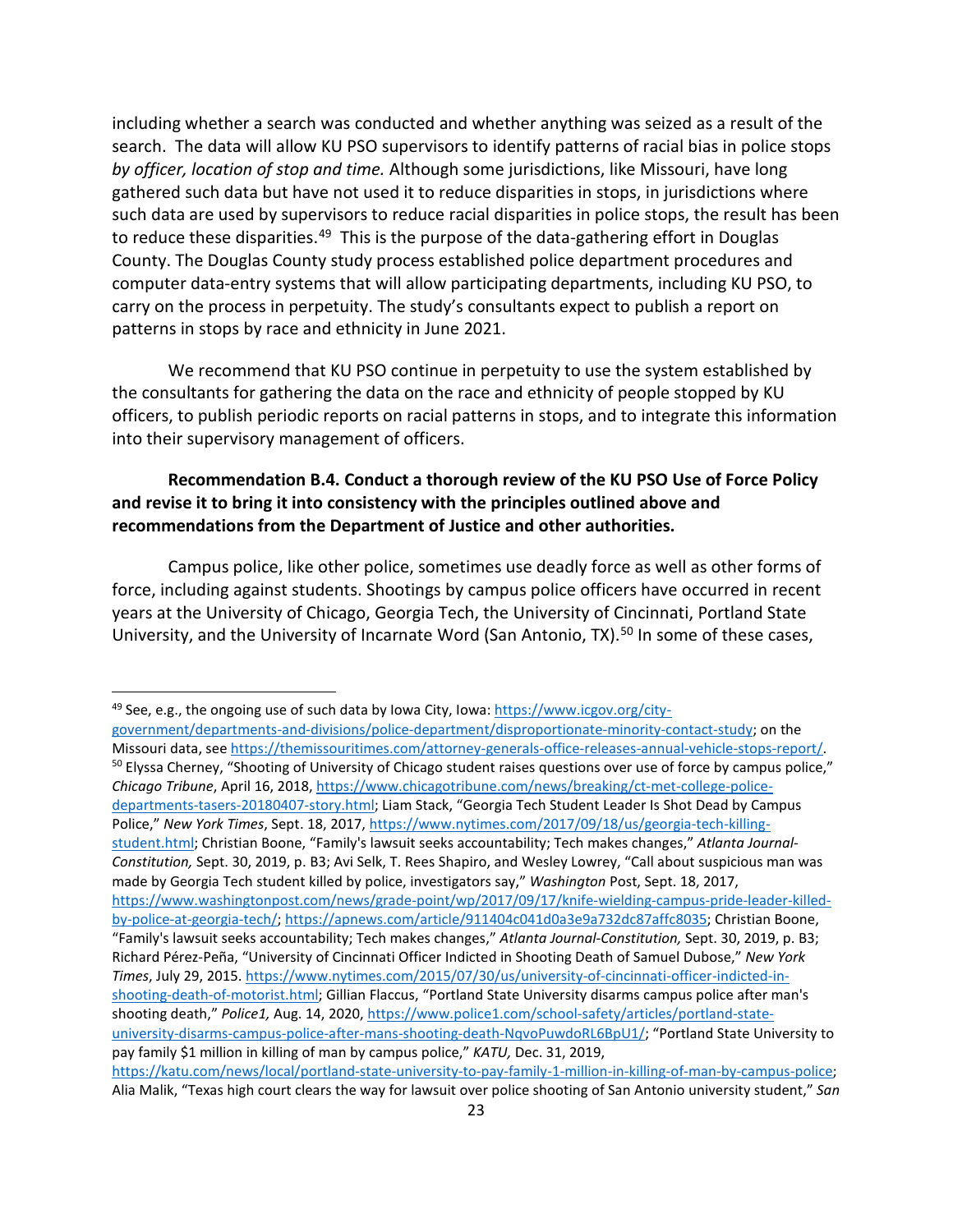the university agreed to substantial settlements and in two, the University of Cincinnati and Portland State University, they enacted substantial reforms of the university police, including, in the case of Portland State, disarming the university police, and at the University of Cincinnati, a sweeping program of 275 reforms including ceasing to use traffic stops as a crime-fighting method. [51](#page-23-0) Although uses of other forms of force by campus police are often not publicized, these incidents show that campus police officers sometimes use force up to and including deadly force, and so universities must act to control use of force by their officers, just as cities must do regarding municipal police officers. The issue is complicated by the observation of a growing body of research showing that a significant proportion of deaths at the hands of the police occur in situations where the justification for using deadly force was something other than a gun, typically a vehicle, a sharp object, like a knife or screwdriver, or a blunt object, like a baseball bat or pipe, scenarios involving substantial discretionary choice by officers in the decision to shoot.<sup>[52](#page-23-1)</sup>

For responding to these risks, leading authorities, including the U.S. Department of Justice, recommend policies, training, and supervisory oversight that emphasize the value of human life and direct officers to slow down their responses, leave space between themselves and the person to reduce that person's ability to reach them, communicate with the person with whom they are interacting in ways that emphasize listening and reasoning, take the time to assess their options and the requirements of law and policy, and work to de-escalate the situation as means of avoiding the use of force and, should force be necessary, reducing its severity.<sup>[53](#page-23-2)</sup>

In keeping with the recommendations by these authorities, including the U.S. Department of Justice, we recommend the following specific changes to the KU PSO Use of Force Policy. In many respects the KU PSO policy on use of force is consistent with current national standards. For example, the policy requires officers to intervene against improper uses of force by other officers, and the policy prohibits the use of neck restraints as recommended

*Antonio Express News*, May 22, 2020, [https://www.expressnews.com/news/education/article/Texas-high-court](https://www.expressnews.com/news/education/article/Texas-high-court-clears-the-way-for-lawsuit-over-15290284.php)[clears-the-way-for-lawsuit-over-15290284.php.](https://www.expressnews.com/news/education/article/Texas-high-court-clears-the-way-for-lawsuit-over-15290284.php)

<span id="page-23-0"></span><sup>51</sup> Christian Boone, "Family's lawsuit seeks accountability; Tech makes changes," *Atlanta Journal-Constitution,* Sept. 30, 2019, p. B3; Gillian Flaccus, "Portland State University disarms campus police after man's shooting death," *Police1,* Aug. 14, 2020, [https://www.police1.com/school-safety/articles/portland-state-university-disarms-campus](https://www.police1.com/school-safety/articles/portland-state-university-disarms-campus-police-after-mans-shooting-death-NqvoPuwdoRL6BpU1/)[police-after-mans-shooting-death-NqvoPuwdoRL6BpU1/;](https://www.police1.com/school-safety/articles/portland-state-university-disarms-campus-police-after-mans-shooting-death-NqvoPuwdoRL6BpU1/) "Portland State University to pay family \$1 million in killing of man by campus police," *KATU,* Dec. 31, 2019, [https://katu.com/news/local/portland-state-university-to](https://katu.com/news/local/portland-state-university-to-pay-family-1-million-in-killing-of-man-by-campus-police)[pay-family-1-million-in-killing-of-man-by-campus-police;](https://katu.com/news/local/portland-state-university-to-pay-family-1-million-in-killing-of-man-by-campus-police) Erin Couch, "UCPD completes DuBose-related reform efforts one year early," *The News Record*, January 30, 2019, [https://www.newsrecord.org/news/ucpd-completes](https://www.newsrecord.org/news/ucpd-completes-dubose-related-reform-efforts-one-year-early/article_741adfee-24a2-11e9-a3fb-b3fb9b0f28c4.html)[dubose-related-reform-efforts-one-year-early/article\\_741adfee-24a2-11e9-a3fb-b3fb9b0f28c4.html.](https://www.newsrecord.org/news/ucpd-completes-dubose-related-reform-efforts-one-year-early/article_741adfee-24a2-11e9-a3fb-b3fb9b0f28c4.html) A full description of the University of Cincinnati reforms can be found at: https://www.uc.edu/about/publicsafety/reform.html.<br><sup>52</sup> Franklin Zimring, *When Police Kill* (Cambridge, MA: Harvard University Press, 2017).

<span id="page-23-2"></span><span id="page-23-1"></span><sup>53</sup> Police Executive Research Forum, *Guiding Principles on the Use of Force* (Washington, DC: Police Executive Research Forum, 2016)[, https://www.policeforum.org/assets/30%20guiding%20principles.pdf](https://www.policeforum.org/assets/30%20guiding%20principles.pdf)*;* U.S. v. City of New Orleans, Amended and Restated Consent Decree Regarding the New Orleans Police Department, [https://nola.gov/getattachment/NOPD/NOPD-Consent-Decree/Consent-Decree.pdf/.](https://nola.gov/getattachment/NOPD/NOPD-Consent-Decree/Consent-Decree.pdf/)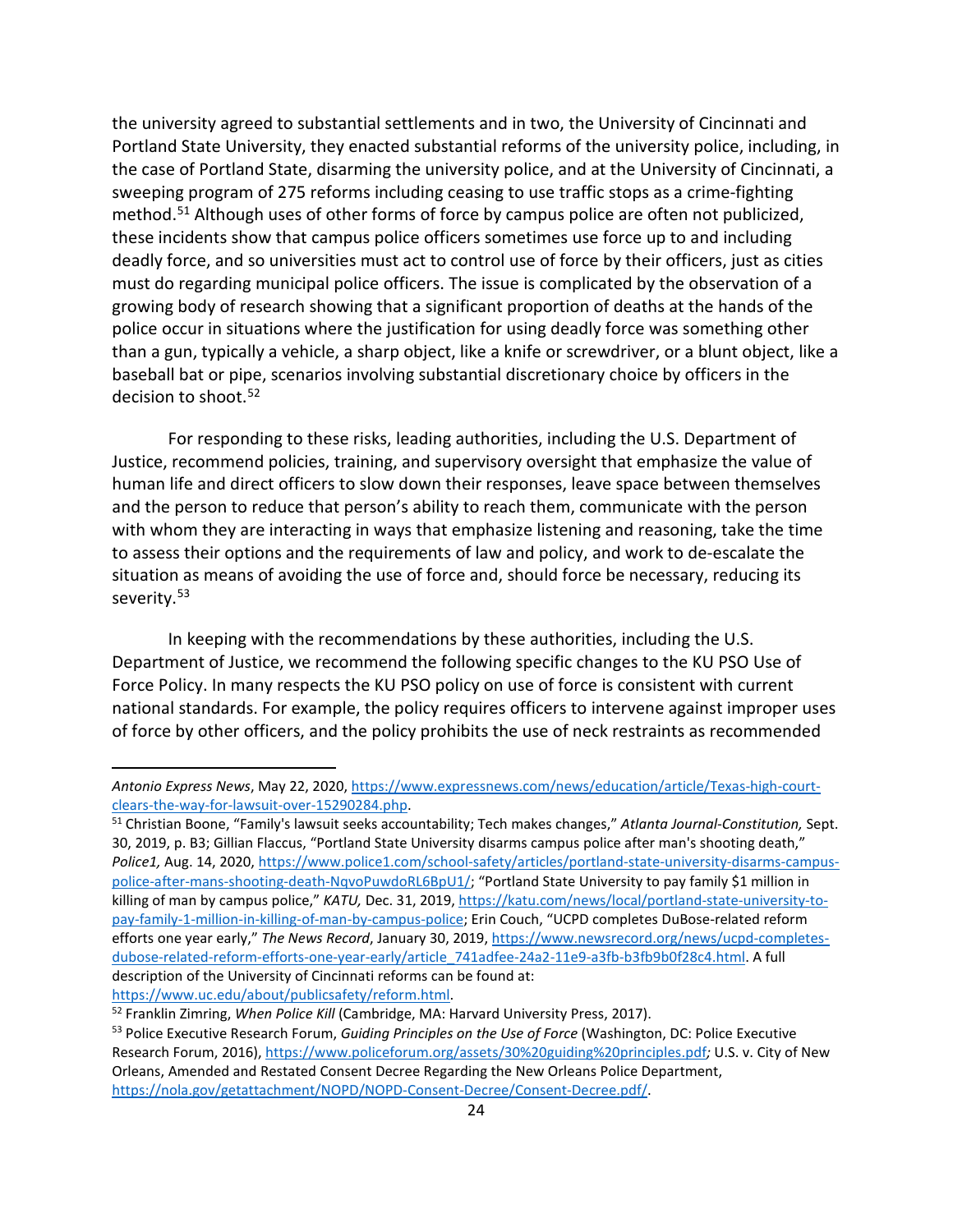by Campaign Zero, the Consensus Policy, and the Department of Justice. Nonetheless, several other provisions of the KU PSO's use of force policy merit reconsideration. We recommend the following:

- Declare, in the first sentence of the policy, rather than later, that "It is the policy of this law enforcement agency to value and preserve human life." This is the recommended introductory declaration in the National Consensus Policy on the Use of Force, the Police Executive Research Forum's *Guiding Principles on the Use of Force*. [54](#page-24-0)
- Add, in the policy's first paragraph as recommended by the National Consensus Policy on the Use of Force, the statement "Officers shall use force only when no reasonably effective alternative appears to exist and shall use only the level of force which a reasonably prudent officer would use under the same or similar circumstances."[55](#page-24-1)
- Clarify the policy's prohibition on shooting at or from a moving vehicle to bring it into full alignment with policies recommended by the U.S. Department of Justice, the Police Executive Research Forum, and the National Consensus Policy on Use of Force established by the International Association of Chiefs of Police and other police professional associations. [56](#page-24-2)
- Adopt the Police Executive Research Forum's (PERF) Critical Decision-Making Model as the core of KU PSO guidance regarding officers' responses to situations in which a member of the public may pose harm to the officer or a third party. This model is based on the British policy that has successfully reduced the use of force by police officers in that country, and it has been successfully implemented in several U.S. police agencies. The policy guides officers in a conflict to slow down, gather information, consider policy and legal requirements, consider their options before acting, and reassess the situation as they act.<sup>[57](#page-24-3)</sup> As PERF observes, this model is "especially valuable in helping officers manage those critical incidents we are trying to impact the most—i.e., situations involving subjects who either are unarmed or have an edged weapon, rock, or similar weapon, as well as incidents involving persons who are experiencing a mental health crisis or who are behaving erratically

07/National Consensus Policy On Use Of Force%2007102020%20v3.pdf; Police Executive Research Forum, *Guiding Principles on Use of Force*.

<span id="page-24-0"></span><sup>54</sup> *National Consensus Policy and Discussion Paper on Use of Force*, Rev. July 2020, [https://www.theiacp.org/sites/default/files/2020-](https://www.theiacp.org/sites/default/files/2020-07/National_Consensus_Policy_On_Use_Of_Force%2007102020%20v3.pdf)

<span id="page-24-1"></span><sup>55</sup> *National Consensus Policy and Discussion Paper on Use of Force.*

<span id="page-24-2"></span><sup>&</sup>lt;sup>56</sup> U.S. v. City of New Orleans, Amended and Restated Consent Decree Regarding the New Orleans Police Department, [https://nola.gov/getattachment/NOPD/NOPD-Consent-Decree/Consent-Decree.pdf/;](https://nola.gov/getattachment/NOPD/NOPD-Consent-Decree/Consent-Decree.pdf/) Police Executive Research Forum, *Guiding Principles on Use of Force*; *National Consensus Policy and Discussion Paper on Use of Force*.

<span id="page-24-3"></span><sup>57</sup> PERF, *Guiding Principles*, pp. 79-87.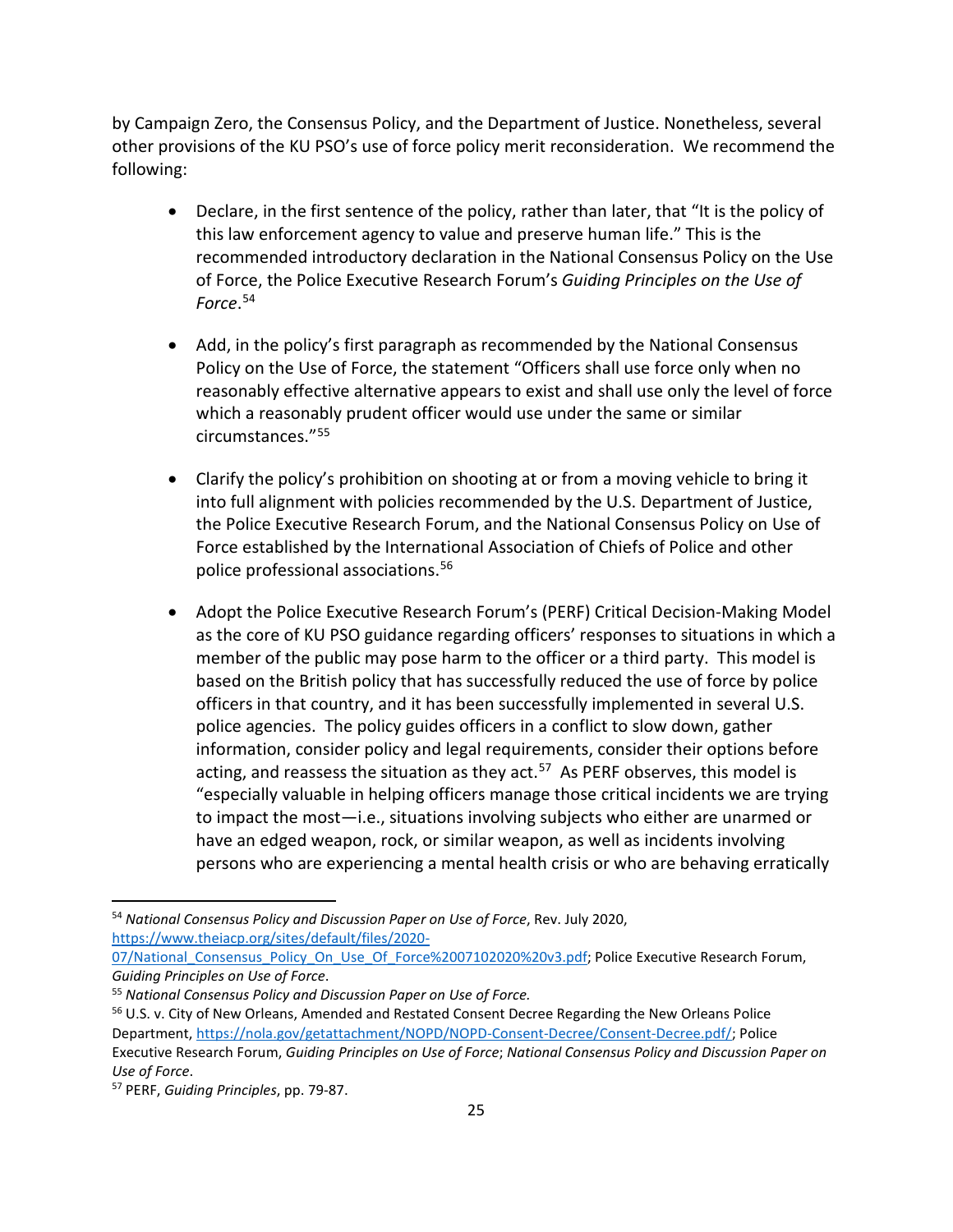because of a developmental disability, a mental condition such as autism, substance abuse, or other conditions."[58](#page-25-0)

- Replace the term "non-deadly force" with "less lethal force," as recommended by the National Consensus Policy on the Use of Force.<sup>[59](#page-25-1)</sup>
- Adopt the National Consensus Policy's language requiring proactive de-escalation of tensions in interactions with members of the public, as follows:
	- o "An officer shall use de-escalation techniques and other alternatives to higher levels of force consistent with his or her training whenever possible and appropriate before resorting to force and to reduce the need for force.
	- $\circ$  Whenever possible and when such delay will not compromise the safety of the officer or another and will not result in the destruction of evidence, escape of a suspect, or commission of a crime, an officer shall allow an individual time and opportunity to submit to verbal commands before force is used."[60](#page-25-2)
- Add, as recommended by the National Consensus Policy on the Use of Force, the following restriction on use of force: "Physical force shall not be used against individuals in restraints, except as objectively reasonable to prevent their escape or prevent imminent bodily injury to the individual, the officer, or another person. In these situations, only the minimal amount of force necessary to control the situation shall be used."<sup>[61](#page-25-3)</sup>
- Add, as recommended by the National Consensus Policy on the Use of Force, the following duty of officers: "Once the scene is safe and as soon as practical, an officer shall provide appropriate medical care consistent with his or her training to any individual who has visible injuries, complains of being injured, or requests medical attention. This may include providing first aid, requesting emergency medical services, and/or arranging for transportation to an emergency medical facility."<sup>[62](#page-25-4)</sup>
- Remove from the KU PSO use of force policy the quotation of Kansas statutes that declare no duty to retreat, as this declaration conflicts with the recommended policy and practice of de-escalation. Although this statutory declaration applies to members of the public, police officers are appropriately held to more restrictive

<span id="page-25-0"></span><sup>58</sup> Police Executive Research Forum, *Guiding Principles on Use of Force,* p. 80; Zimring, *When Police Kill*, pp. 232-33.

<span id="page-25-1"></span><sup>59</sup> *National Consensus Policy.*

<span id="page-25-2"></span><sup>60</sup> *National Consensus Policy*.

<span id="page-25-3"></span><sup>61</sup> *Ibid.*

<span id="page-25-4"></span><sup>62</sup> *Ibid.*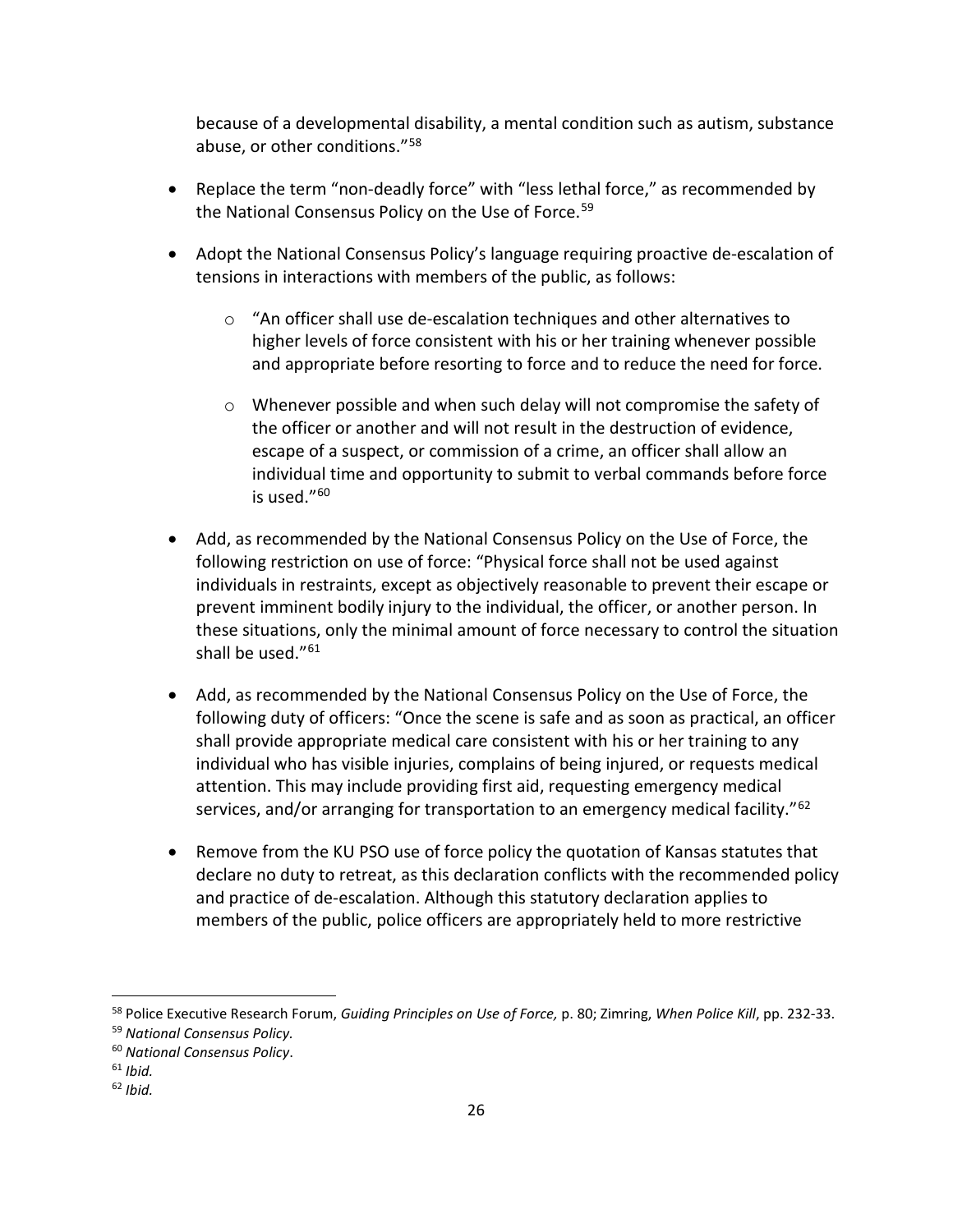standards imposed by the U.S. Constitution's 4<sup>th</sup> Amendment and administrative policies of police agencies.

**Recommendation B.5.** We recommend that KU PSO develop and publish, as a public code of conduct for all members of KU PSO, the portions of KU PSO administrative policies that govern uses of force and officer conduct toward members of the public.<sup>[63](#page-26-0)</sup> These policies hold KU PSO's police and civilian officers to standards on the use of force and respectful treatment and community engagement appropriate for a campus-based agency. Making them publicly visible on the KU PSO website, as modeled by some other police forces, would enhance transparency, facilitate accountability, and, we hope, improve trust.

#### **C. Advisory and Oversight Processes**

Police legitimacy ultimately rests on democratic accountability.<sup>[64](#page-26-1)</sup> Municipal police forces in the United States are directly accountable to elected mayors or city commissions; state police forces are directly accountable to elected governors and state legislatures; federal law enforcement officers are accountable to the President and Congress. A key source of current controversy over the police is concern over the effectiveness of these systems for ensuring police responsiveness to the public or to groups who are not part of the political majority. These concerns are, in theory, even more acute in universities where campus police are accountable to administrative officials who are not elected, and where processes of public oversight of the police are rarely developed or transparent.<sup>[65](#page-26-2)</sup> These nationwide patterns are evident at the University of Kansas, where the KU Public Safety Office reports to the Chief Financial Officer of the University and there are currently no institutional processes for broader public accountability.

The Task Force has determined that the KU community would benefit from a more open and inclusive process for communication between KU PSO and other parts of the KU community and for advice and oversight of the KU PSO on policies, practices, and officer conduct. We recommend three related elements of a more open and inclusive process: an advisory board, a distributed complaint process, and appointment of officers as liaisons to specific groups on campus. These recommendations are intended to increase public trust of the KU police, enhance communication between KU police and other parts of the university community, and to ensure that KU is meeting its responsibility to hear from members of the KU community who may be affected by KU police activities.

**Recommendation C.1. Create a police oversight board.** Many universities have boards or committees of students, staff and faculty to provide advice and oversight to the campus

<span id="page-26-0"></span><sup>63</sup> Policies "E. Use of Force" and "D.1. Conduct."

<span id="page-26-1"></span><sup>64</sup> David Alan Sklansky, *Democracy and the Police* (Stanford, CA: Stanford University Press, 2008).

<span id="page-26-2"></span><sup>65</sup> Clifford D. Shearing & Philip C. Stenning, "Private Security: Implications for Social Control*,*" *Social Problems* 30 (1983): 493; "Criminal Law - Campus Policing," *Harvard Law Review* 129(4) (2016): 1168-1177.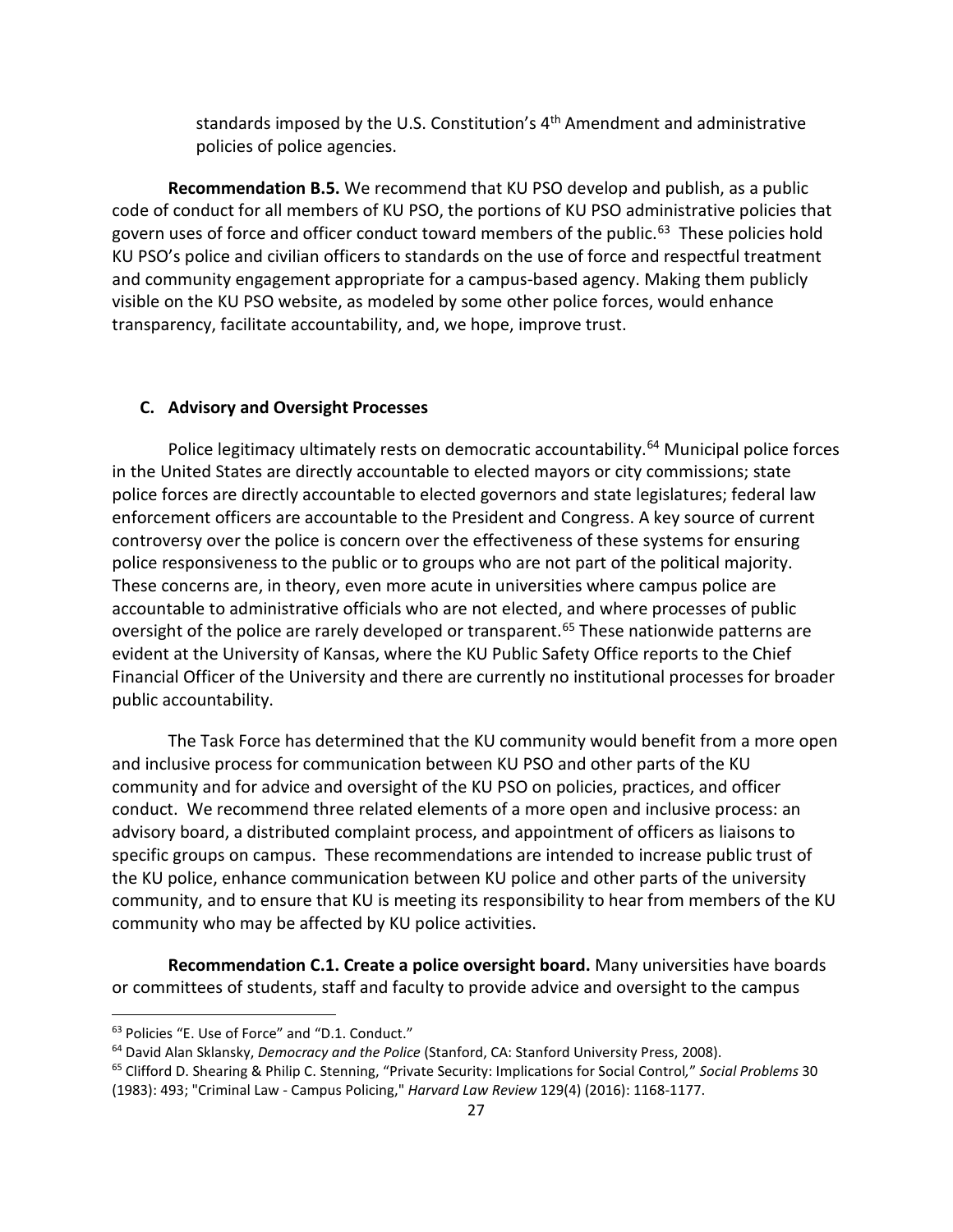police.<sup>[66](#page-27-0)</sup> KU currently does not have such a process. The Director of Public Safety at KU reports to the Chief Financial Officer, and oversight of the police is limited to this formal reporting relationship. We recommend supplementing this reporting relationship with a more transparent and democratic process conducted by a police oversight board.

Our recommendation is informed by a recent report of the National Association for Civilian Oversight of Law Enforcement that identified the benefits and limitations of three common models: a civilian board that reviews complaint investigations conducted by the police department's internal investigators, a civilian board that employs a professional investigator to conduct its own investigations of complaints, and an monitoring agency or board that reviews police departmental policies and practices more broadly, identifies concerns and recommends solutions.<sup>[67](#page-27-1)</sup> Leading police accountability scholars see considerable benefit in the latter model, as boards that focus exclusively on complaints tend to be reactive, miss broader patterns, and fail to develop forward-looking dialogue with the department that can considerably improve community responsiveness.<sup>[68](#page-27-2)</sup> We follow this guidance and recommend creation of an oversight board that would focus primarily on matters of policy, practice, and patterns, but would have the possibility of reviewing complaint investigations should the broader assessments suggest a need to do so. We emphasize that adoption of an oversight board should supplement, but not replace, the fundamental responsibility of KU PSO to supervise and ensure accountability of its officers and staff. Our recommendation addresses issues of structure, membership, scope of authority, and responsibilities, as follows.

- Structure: We recommend that the KU Public Safety Oversight Board be established by the Chancellor as an independent body. Alternatively, we recommend that it be established by the University Senate as a permanent committee of that body.
- Membership: We recommend nine members to be nominated by the Chancellor and confirmed by the University Senate, with three each from the student body, staff,

<span id="page-27-0"></span><sup>&</sup>lt;sup>66</sup> Examples of police advisory boards at other universities include the University of Arizona,

[https://businessaffairs.arizona.edu/content/uapd-campus-advisory-board;](https://businessaffairs.arizona.edu/content/uapd-campus-advisory-board) University of California-Berkeley, https://chancellor.berkeley.edu/task-forces/chancellors-independent-advisory-board-police-accountability-andcommunity-

safety#:~:text=In%202019%2C%20the%20Presidential%20Task,issues%20involving%20the%20safety%20and; University of California-Riverside[, https://police.ucr.edu/document/chiefs-campus-community-advisory-board;](https://police.ucr.edu/document/chiefs-campus-community-advisory-board) University of Cincinnati, [https://www.uc.edu/about/publicsafety/reform/cac.html;](https://www.uc.edu/about/publicsafety/reform/cac.html) University of Michigan, [https://www.dpss.umich.edu/content/about/student-advisory-](https://www.dpss.umich.edu/content/about/student-advisory-board/#:%7E:text=The%20Division%20of%20Public%20Safety,ways%20to%20remedy%20those%20concerns)

[board/#:~:text=The%20Division%20of%20Public%20Safety,ways%20to%20remedy%20those%20concerns;](https://www.dpss.umich.edu/content/about/student-advisory-board/#:%7E:text=The%20Division%20of%20Public%20Safety,ways%20to%20remedy%20those%20concerns) University of San Francisco[, https://myusf.usfca.edu/public-safety-transportation/progressive-policing-community](https://myusf.usfca.edu/public-safety-transportation/progressive-policing-community-advisory-board)[advisory-board;](https://myusf.usfca.edu/public-safety-transportation/progressive-policing-community-advisory-board) and Yale University[, https://your.yale.edu/community/public-safety/community-policing](https://your.yale.edu/community/public-safety/community-policing-partnerships)[partnerships.](https://your.yale.edu/community/public-safety/community-policing-partnerships)

<span id="page-27-1"></span><sup>67</sup> Joseph De Angelis, Richard Rosenthal, and Brian Buchner, *Civilian Oversight of Law Enforcement: Assessing the Evidence* (National Association for Civilian Oversight of Law Enforcement, 2016), p. 11.

<span id="page-27-2"></span><sup>68</sup> See, e.g., Samuel Walker, *Police Accountability: The Role of Citizen Oversight* (Belmont, CA: Wadsworth, 2001); Samuel E. Walker and Carol A. Archbold, *The New World of Police Accountability* (Los Angeles, CA: Sage, 2020).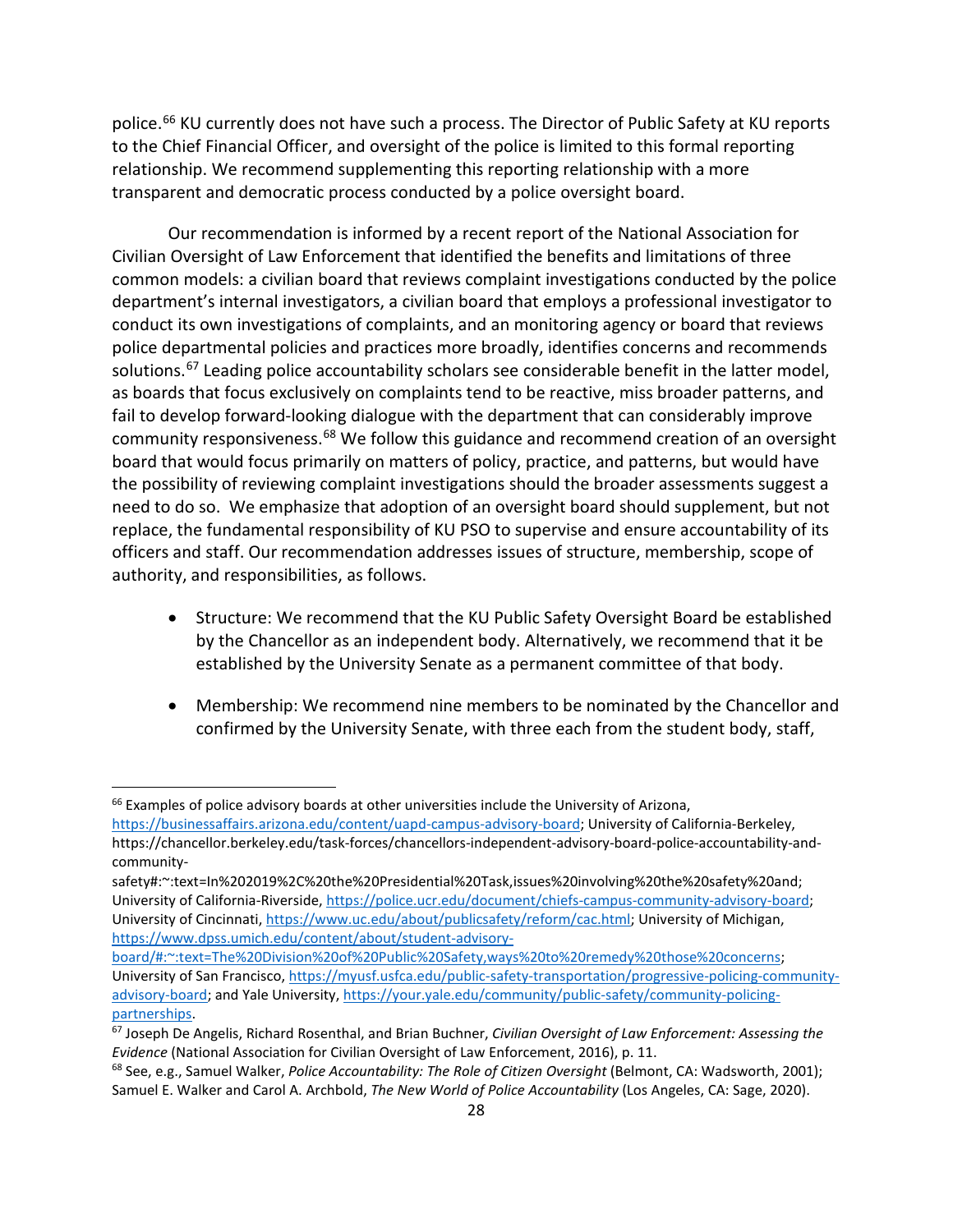and faculty, to serve staggered three-year terms, with the possibility of reappointment.

- o One of the faculty members should be a lawyer (perhaps a designee of the Law School)
- o Staff of university units whose work interacts with that of KU PSO to serve *ex officio* (these may include Office of Multicultural Affairs; University Housing; Student Services; Emily Taylor Center; Office of General Counsel)
- $\circ$  The Director of Public Safety may serve at the invitation of the board to enhance communication between the board and KU PSO.
- The scope of authority of the advisory board should include:
	- o Conducting assessments of KU PSO policies or practices.
	- o Hearing concerns from members of the KU community regarding policies or practices of the KU PSO (the information-gathering process may include development of a survey of students, staff and faculty).
	- $\circ$  Fostering improvement in communication between the KU PSO and other university units that work with KU PSO officers.
	- o Reviewing KU PSO resolution of complaints.
	- o Making recommendations as needed to the chief of the KU PSO and the Chancellor of the University.
- The formal authority of the advisory board should include:
	- o Authority to conduct hearings to gather information.
	- o Authority to receive information from members of the KU community.
	- o Authority to request information from the KU Public Safety Office, including the authority to issue a formal request to the Chancellor for information from PSO in the event that PSO has declined that request.
- The responsibilities of the advisory board should include:
	- o Responsibility to conduct outreach and publicity regarding the work of the board and the opportunity for members of the KU community to be heard by the board.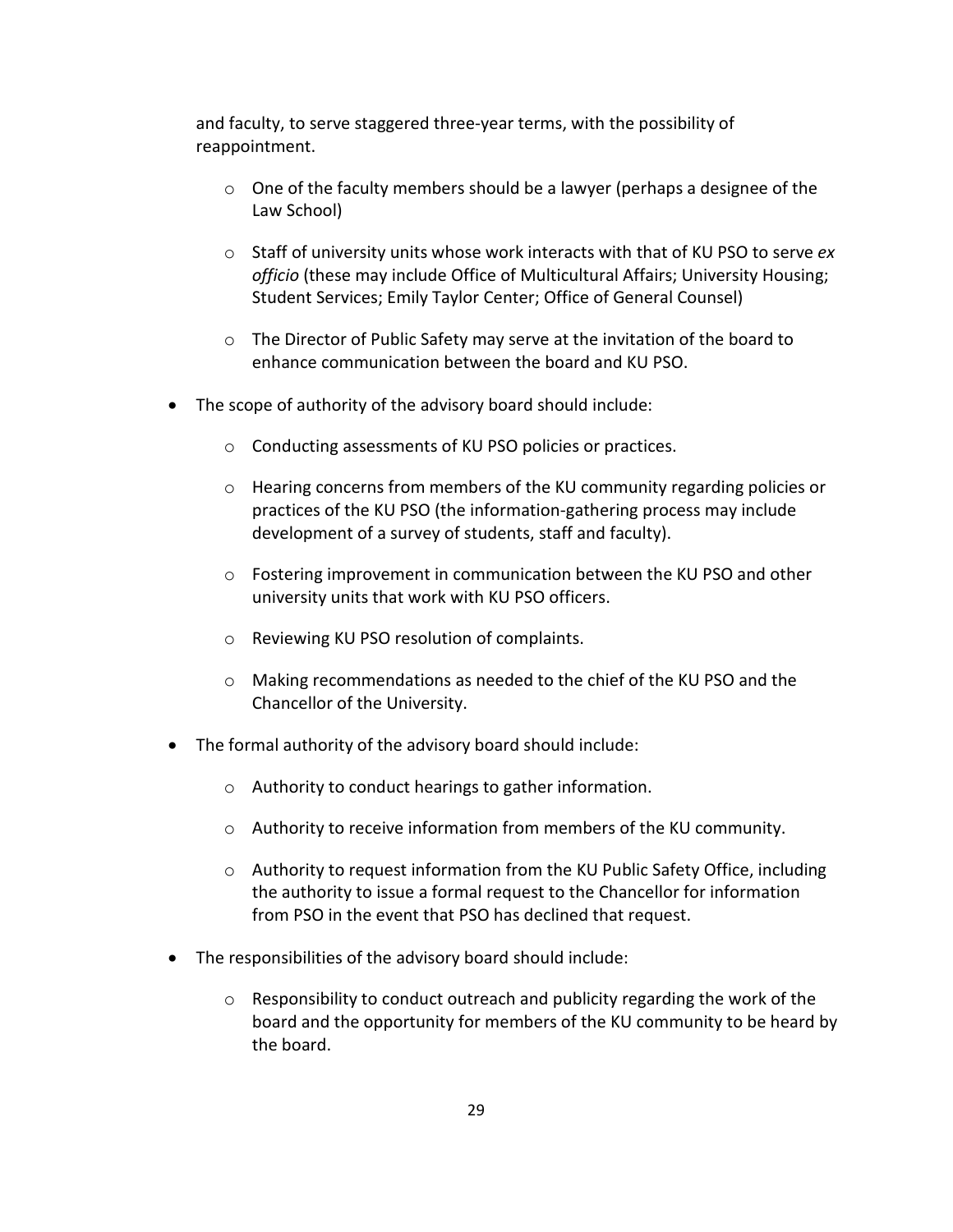$\circ$  Responsibility to issue a report to the Director of KU PSO and the Chancellor at least once annually, by December 31 of each year.

# **Recommendation C.2. Develop a distributed complaint receiving process**

Complaints are an important source of information for any police department. Complaints provide supervisors with information about the conduct of officers that they could not obtain in other ways. Generally, complaints may be filed by both department employees and members of the public. In most departments a significant number of complaints are filed by employees regarding the actions of other employees. Whether members of the public feel free to file complaints varies with the openness, transparency and receptivity of the official complaint process. [69](#page-29-0) The KU PSO currently receives complaints in several ways, including in person at the PSO headquarters or by written communication directed to PSO headquarters. This may be adequate, but it is more restrictive than processes in some other departments. For example, in some cities, complaints may be made at any city office, public libraries, and community centers.[70](#page-29-1) The more open, transparent and accessible is the complaint process, the more complaints—and useful information—a department is likely to receive.<sup>[71](#page-29-2)</sup>

We recommend expanding the complaint-receiving process at KU to include other university facilities in addition to the PSO. Possibilities include the Office of Multicultural Affairs, the Office of Institutional Opportunity and Access, the Office of University Governance, the Office of Student Affairs, the Office of International Support Services, the University Ombud (if consistent with the mission of this office), the main branches of the KU libraries, including Watson and Anschutz, and an office in the Kansas Union, possibly including Student Union Activities.

- Staff at these locations would be trained to receive complaints and collect information in a form that could be used in an investigation by KU PSO, and that would preserve the confidentiality of the complainant, to the extent allowed by law, if they wish their identity to remain confidential.
- Identifying an office as a complaint-receiving site would be done in consultation with the staff at the office or venue

# **Recommendation C.3. Appoint and train several officers as liaisons to groups in the KU community**.

Some police departments appoint and train officers to serve as liaisons to groups who lack trust in the police and tend not to call on them when they suffer criminal harm. For example, some departments appoint liaison officers to the LGBTQIA+ community. KU PSO officers have sometimes served as liaisons to groups on campus on an informal basis and

<span id="page-29-0"></span><sup>69</sup> Walker and Archbold, *The New World of Police Accountability*, pp. 138-149.

<span id="page-29-1"></span><sup>70</sup> Walker and Archbold, *New World*, p. 145.

<span id="page-29-2"></span><sup>71</sup> Walker and Archbold, *New World,* pp. 144-45.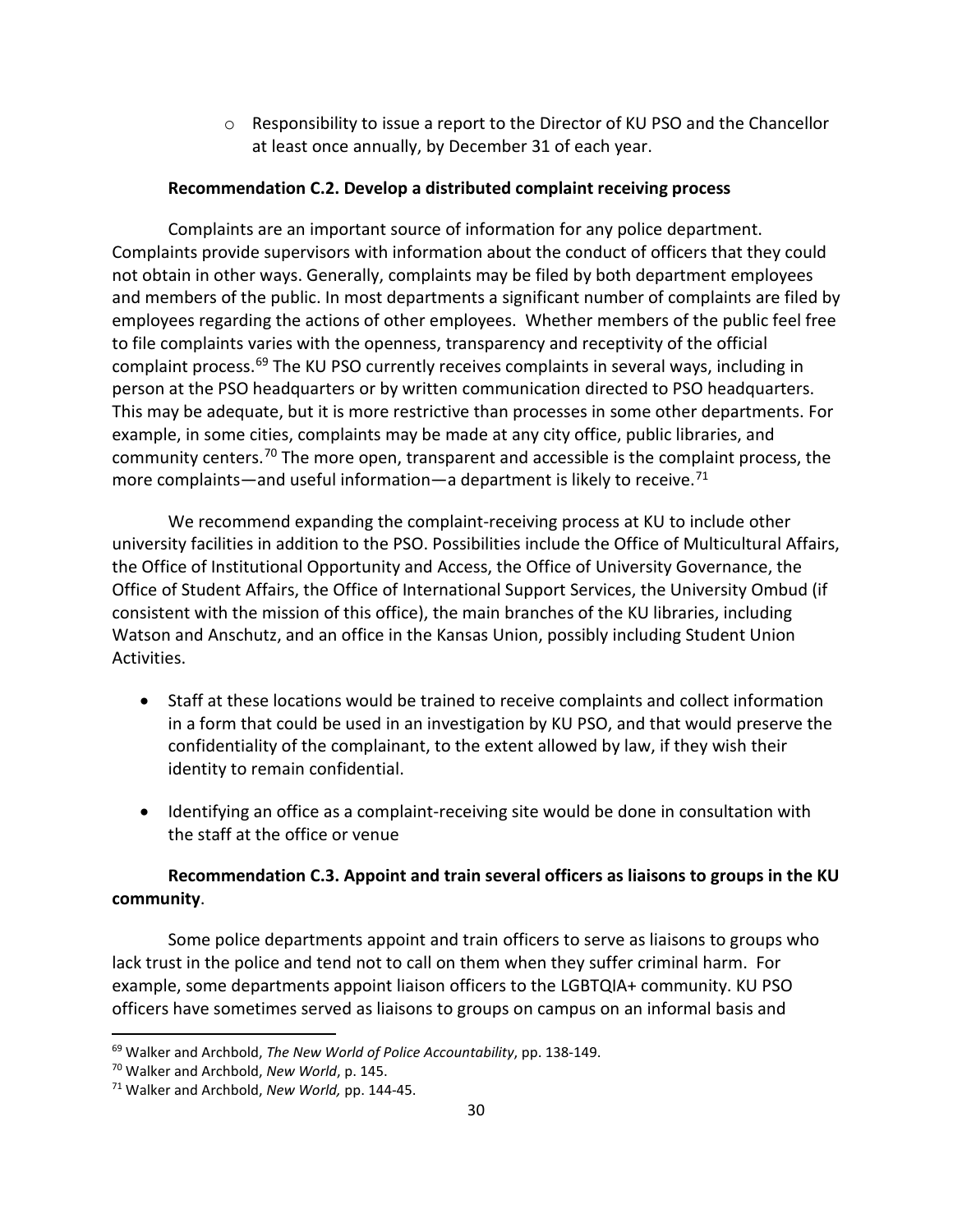depending on the interest of individual officers. We recommend that KU PSO develop a broader institutional commitment to such a practice, with outreach specifically to groups who are historically marginalized from positive relationships with the police, particularly African Americans, Latinx, and Native groups, LGBTQIA+ groups, and international student groups. KU PSO is unlikely to have the resources necessary to have an individual officer for each of these groups. Nonetheless, some system of liaison officers seems to be appropriate and valuable.

# **Police abolition as an alternative**

In offering the preceding recommendations, we acknowledge the movement to abolish police and its important role in calling for change in policing. Is abolition or defunding of the KU police preferable to the changes we recommend? Representative Alexandria Ocasio-Cortez defined this goal as "asking for the same budget priorities that many affluent suburbs already have. And it may sound strange, but many affluent suburbs have essentially already begun pursuing a defunding of the police in that they fund schools, they fund housing and they fund health care more as their number one priorities."<sup>[72](#page-30-0)</sup> This appears to mean maintaining the police as one element of a well-functioning system of public services. Christy Lopez, a Georgetown University law professor, has written that "Defunding the police means shrinking the scope of police responsibilities and shifting most of what government does to keep us safe to entities that are better equipped to meet that need. It means investing more in mental-health care and housing, and expanding the use of community mediation and violence interruption programs."[73](#page-30-1) Tracey Meares, a professor of law at Yale and at one time a defender of proactive policing strategies like stop-and-frisk, recently declared that "policing as we know it must be abolished before it can be transformed," by which she meant that "[p]olicing must reorient itself around a new set of goals; we *must* abandon the project of 'proactive policing.' Too many officers and agencies proceed with their work as if the pursuit of crime reduction is selfjustifying. Public safety, narrowly defined as crime reduction, simply does not provide a warrant for overly aggressive proactive policing approaches. Attention to co-production of public security with communities should be policing's primary goal."[74](#page-30-2)

The leaders of the police abolition movement go further. Mariame Kaba, one of the pioneers of the police abolition movement, declared, in an essay titled "Yes, We Mean Literally Abolish the Police," that "[w]e can't reform the police. The only way to diminish police violence is to reduce contact between the public and the police." Alex Vitale, a professor at the City University of New York and one of the intellectual leaders of the abolition movement, argues that reforms fail to address the "fundamental problems inherent to policing," specifically that the police mission is, essentially, "the management of inequalities of race and class."[75](#page-30-3) Still,

<span id="page-30-0"></span><sup>72</sup> Interview with George Stephanopolous on *Good Morning America*, June 10, 2020.

<span id="page-30-1"></span><sup>73</sup> Christy E. Lopez, "Defund the Police? Here's What that Really Means," *Washington Post*, June 7, 2020.

<span id="page-30-2"></span><sup>74</sup> Tracey L. Meares, "Policing: A Public Good Gone Bad," *Boston Review*, Aug. 1, 2017.

<span id="page-30-3"></span><sup>75</sup> Alex S. Vitale, *The End of Policing* (London: Verso, 2018), pp. 4, 27.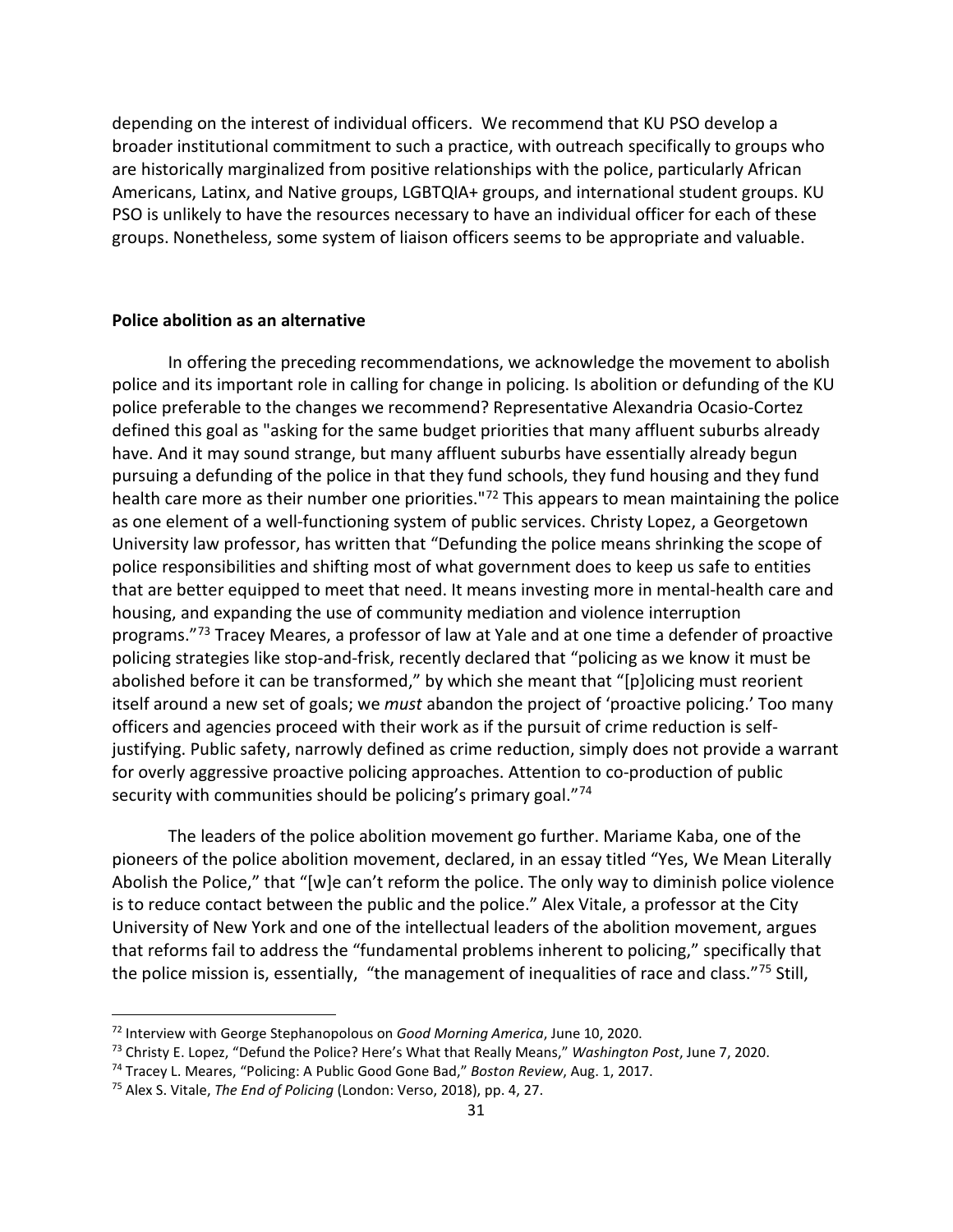Vitale, too, calls for "new training regimes, enhanced accountability, and a greater public role in the direction and oversight of policing"—as long as these reforms are paired with a fundamental change in "the basic mission of police."[76](#page-31-0) The Movement for Black Lives favors ending proactive law enforcement practices and divestment from policing, and investment in affordable housing, education, public health, and other social services.<sup>[77](#page-31-1)</sup> Like Vitale, the Movement for Black Lives pairs this broad proposal with support for specific reforms of police use of force policies and police-stop policies.<sup>[78](#page-31-2)</sup> In sum, advocates of defunding and abolition offer somewhat different meanings for these terms, and most of these advocates also favor specific substantive reforms of police practices.

The Task Force considered proposals to defund and abolish the KU PSO. We devoted a meeting to hearing and discussing the petition from the student group AbolishKU to "[i]mmediately dismantle the police services and patrol division provided by the KU Public Safety Office and cease all policing activities on KU campus."<sup>[79](#page-31-3)</sup> In considering the petition's demand to dismantle the KU PSO, we are mindful that the petition, like the various defunding proposals summarized above, identified specific changes to enhance public safety, including calling for responses other than policing to wellness checks and drug and alcohol use on campus.

The Task Force is sympathetic to the concerns raised by the abolition movement. The Task Force shares the view that some activities now assigned to the police on the KU campus would be better done by other professionals, including mental health professionals, and we are committed to the goal, powerfully expressed by the AbolishKU petition, "to take tangible steps to make KU a safer community for our Black students." In considering these demands, the Task Force carefully considered the work of the KU PSO, including the number and range of calls for service to the KU PSO, and the concerns expressed by members of the KU community about the conduct of officers in their responses to some of those calls and in police stops. The Task Force also considered the state mandate to its public universities to maintain campus police forces. Finally, we considered the abolition proposal in the context of the recommended changes to KU PSO practices and oversight discussed above.

The majority of the Task Force has concluded that public safety at KU is likely to be better served at this time with continuation of the KU Public Safety Office, as modified by our recommendations, than by its abolition. One consideration justifying this conclusion is the need to respond to calls for police service, and the value of having a police department

<span id="page-31-0"></span><sup>76</sup> Vitale, *End of Policing*, p. 221.

<span id="page-31-1"></span><sup>77</sup> [https://m4bl.org/policy-platforms/end-the-war-on-black-communities/.](https://m4bl.org/policy-platforms/end-the-war-on-black-communities/) 78 *Ibid*.

<span id="page-31-2"></span>

<span id="page-31-3"></span> $79$  The petition also called for banning Lawrence police from the KU campus and prohibiting any cooperation or information-sharing by KU PSO with the federal Immigration and Customs Enforcement agency (ICE). After consideration and research, we concluded that the first of these proposed bans is not legally possible, as Lawrence police have legal jurisdiction over all areas within the City of Lawrence, and we decided not to recommend the second as it is our understanding that KU PSO has had infrequent contact with ICE through the years related only to customs issues, not immigration enforcement.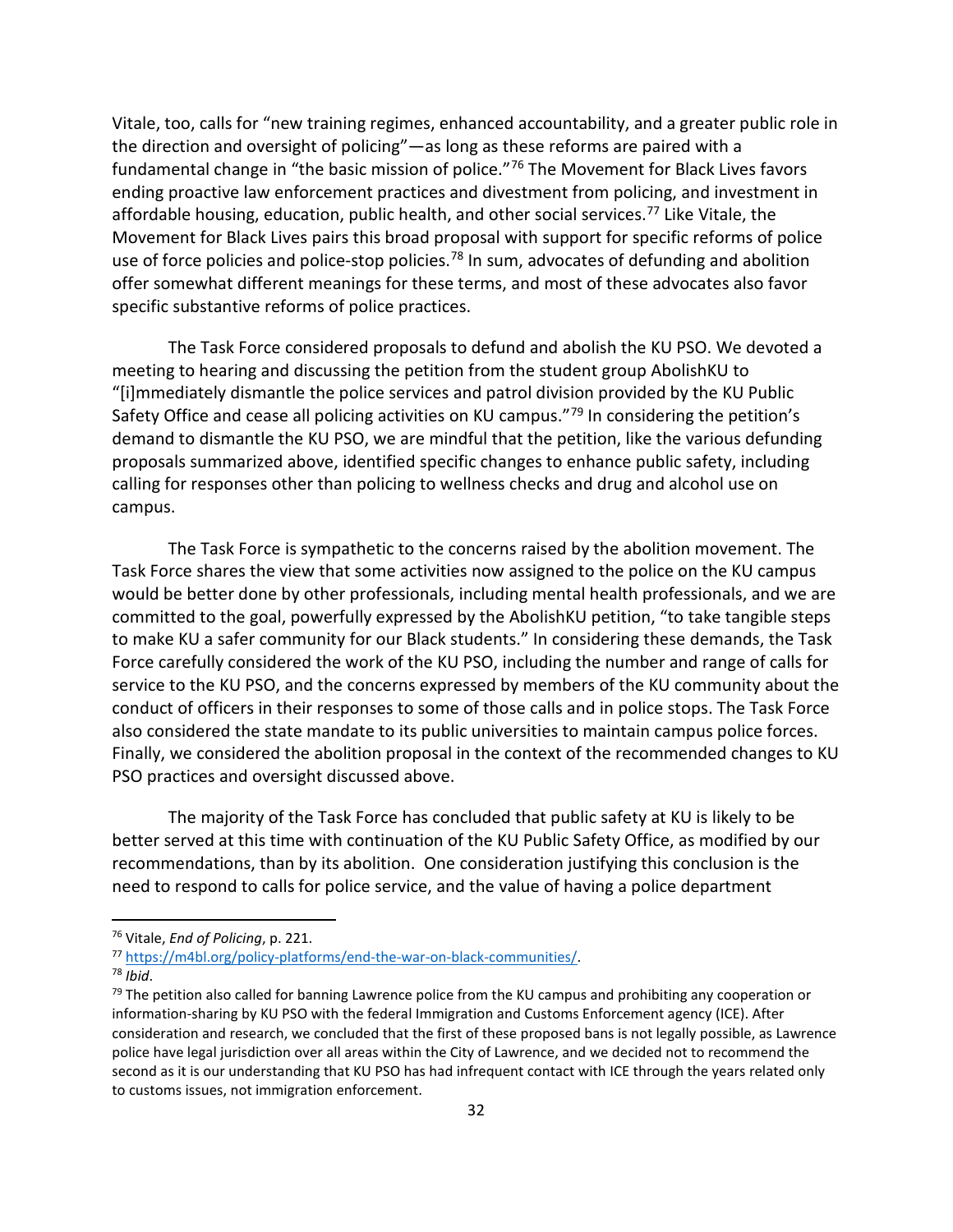controlled by the University in charge of these responses. In calendar year 2019, KU police received 5,498 calls for service from members of the KU public, an average of fifteen per day. These included 51 requests for an escort and 288 calls from the campus Blue Phones. In addition, KU police provided security and traffic regulation at numerous campus events. If KU police were disbanded, these calls and related responsibilities would go to other agencies in the area. The Task Force has concluded that KU is better served by having a campus police force, under KU authority, to respond to calls for service than by relying on the response of other agencies.

Another consideration is that the KU Public Safety Office, like campus police generally, leans toward a service orientation in comparison to the enforcement orientation more typical of city police departments, and we believe this service orientation is more appropriate for the KU setting. Many of our foregoing recommendations are directed toward facilitating and strengthening this service orientation. For example, our recommendation to develop a democratically-accountable advisory and oversight board would enhance communications and community-responsive relations between the KU PSO and the student body and studentsupport services; our recommendation to establish liaison officers would enhance communication with, and service to, marginalized student groups; our recommendation to establish a code of conduct focused on the values of communication and procedural justice would enhance officer interactions with members of the KU community. These steps would be harder to achieve with external police agencies.

# **VI. Conclusion**

The University of Kansas Public Service Office, like many other campus police departments, performs a wide range of campus services, among them ensuring the security of buildings, regulating traffic, helping to manage traffic and crowds at major campus events, offering escort services and responding to calls from campus "Blue Phone" security phones, responding to many calls for service from university housing facilities, and ensuring public safety in a context where guns are widely available. The list of services is notably broader than is typical of municipal police forces, which are themselves called upon to perform a wider range of first-responder services, and to address a broader array of social problems, than is typical of police forces in other countries.

The breadth of the policing role on university campuses contributes to several challenges. These include the difficulties inherent in responding to behavioral mental health crises; the widely varying nature of interactions with members of the public in such different contexts as responses to medical emergencies, traffic stops, responses to building security alarms, requests for security escorts late at night, and calls for service from university dormitory residents and staff, all within a context where guns are widely available among the population; the need for ensuring democratic legitimacy of the police in a context where their authority is not directly accountable to elected officials; and the fact that in the absence of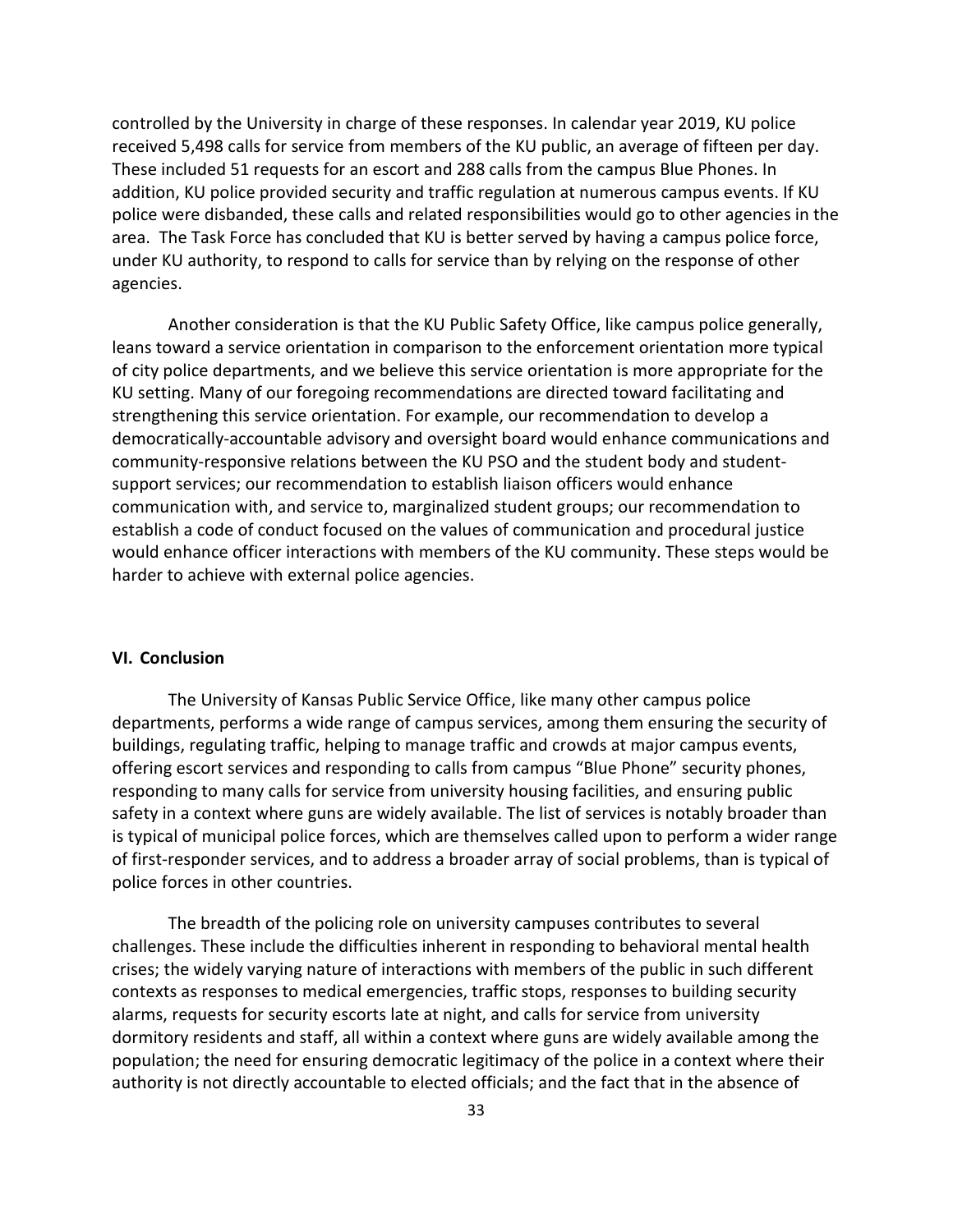campus police these challenges would be met by other police forces not under the control of the university.

Our recommendations are directed at addressing these challenges by suggesting ways to supplement and possibly replace police-officer responses to some kinds of calls with mentalhealth professionals, enhancing KU PSO's system for regulating officer conduct, and adding a democratically-accountable oversight board to offer advice and oversight to the KU Public Safety Office. Although we acknowledge that challenges will surely remain, we believe that these recommendations, if implemented, would establish institutional processes capable of continuous improvement into the future.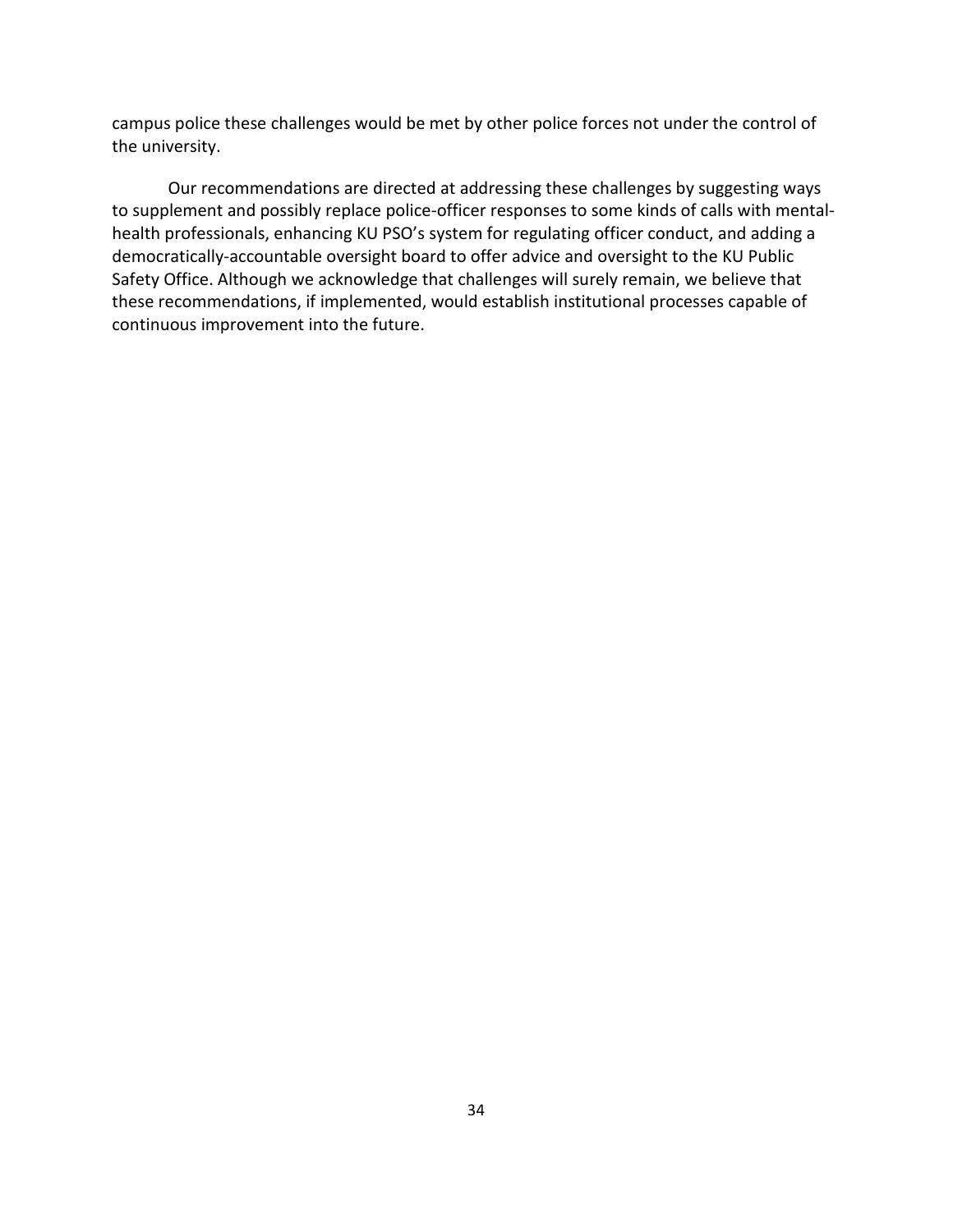# **Appendix 1 Responsibilities of the KU Public Safety Office Compiled by Chief Chris Keary, KU PSO**

# Police

- Patrol campus in marked police cars and by foot to provide a visible police presence and to look for criminal behavior (24/7/365)
- Use community policing principles to encourage active community participation in safety and security of campus
- Responds to calls for service such as medical emergencies, fire and intrusion alarms and criminal and non-criminal incidents
- Investigate and document criminal incidents, gather evidence and provide district court or city prosecutors with completed cases for charging
- Respond to and investigate traffic accidents and enforce traffic regulations
- Support athletic and other events on campus by providing traffic control, a security presence and police response to incidents during the events
- Provide on-going training to police officers and provide documentation of that training to Kansas Commission on Peace Officers Standards and Training
- Provide educational opportunities about topics such as personal and property safety to members of the university community
- Secure and track all evidence used for criminal cases and provide evidence to the criminal justice system as needed
- Determine the need for timely warnings and emergency messaging to the community
- Provide a daily crime log and work with campus partners to maintain university compliance with the Clery Act
- Conduct background investigations for new department employees as part of the hiring process
- Communicate reported crimes or other issues on campus to other university departments to allow for their response and assistance

# **Security**

- Patrol and secure university buildings at night
- Observe and report any maintenance issues in university buildings
- Patrol and secure housing and athletic buildings after hours and on the weekends
- Use community policing principles to encourage active community participation in safety and security of campus
- Provide vehicular or walking escorts to community members
- Provide security services at Spencer Art Museum and at the Edwards campus
- Provide a daily crime log on the Edwards campus
- Expand, improve and maintain security technology on campus including cameras and card access systems
- Support building managers with their card access administration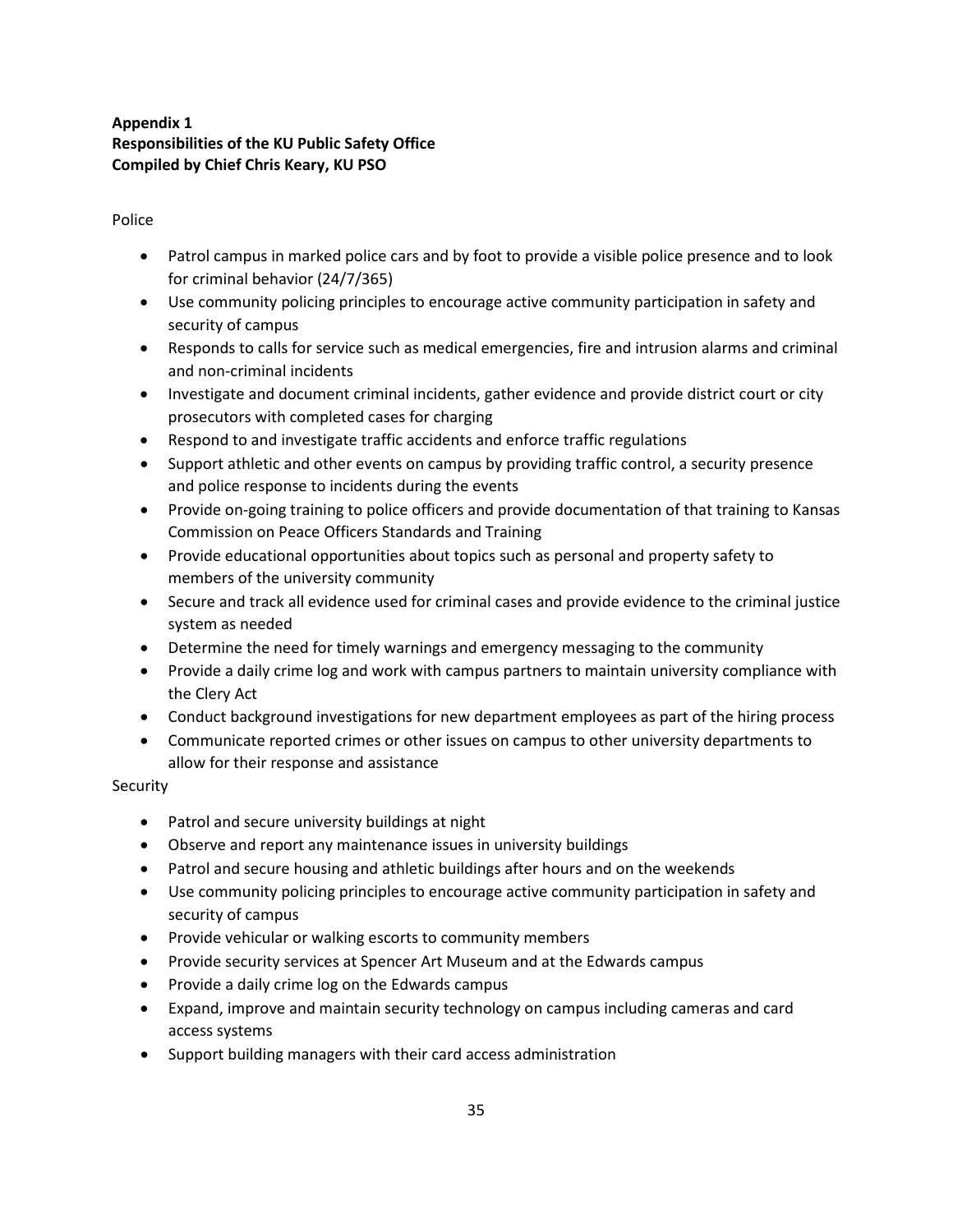# Lockshop

- Improve and maintain door-locking systems on campus
- Add doors in new buildings to the university's secure key systems
- Respond to after-hour requests to repair locking systems

# Emergency Communications

- Answer emergency (911), on-campus emergency phones, and non-emergency phone calls from the public (24/7/365)
- Gather information from callers and determine needed response to incidents
- Communicate by radio to send police or other first responders to incidents on campus
- Communicate by computer with other law enforcement agencies and databases
- Provide emergency communication to the campus community through the building public address system
- Monitor fire and intrusion alarms on campus

## Records/Administration

- Maintain the records management system
- Provide necessary reports to prosecutors and others within the criminal justice system
- Provide reports to victims, insurance companies and other involved parties
- Compile criminal statistics and provide to the state
- Coordinate the hiring, evaluations and disciplinary actions with KU Human Resource Management
- Provide support for department computers/servers
- Maintain and produce department correspondence
- Work with university shared service centers on budgetary issues and the payroll system

# Emergency Management

- Maintain the university Emergency Management Plan
- Provide training to university staff and administrators so they understand their role during a campus emergency
- Provide tabletop, functional or full-scale exercises of the Emergency Management Plan
- Assist university staff and administrators during emergency responses on campus
- Conduct after action evaluations to update and improve the Emergency Management Plan
- Work with building managers to produce their building's emergency plan
- Conduct annual building evacuation tests in all major buildings
- Maintain communication and coordination with county, state and federal emergency management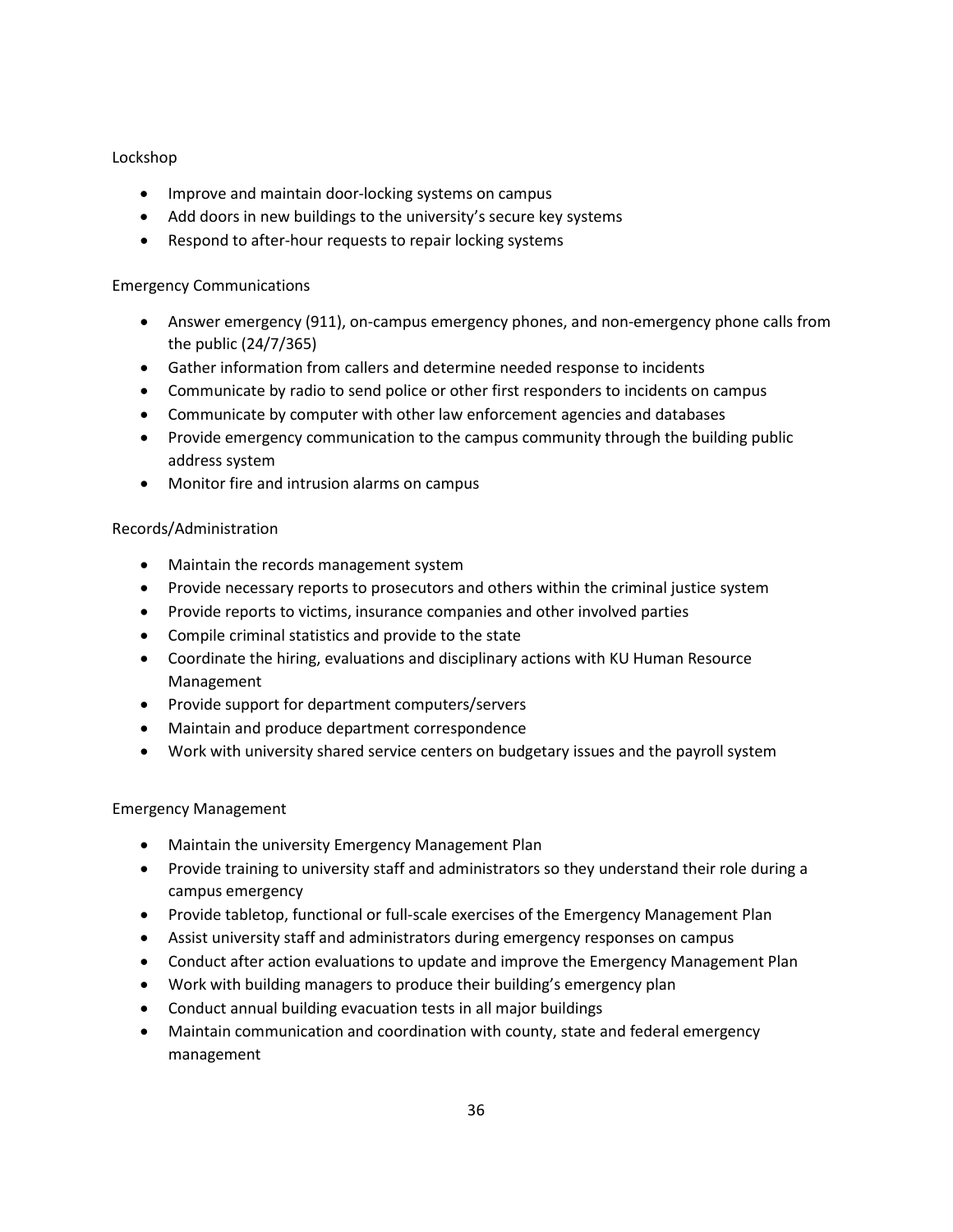# **Appendix 2 Calls for Service to KU PSO, 2019**

| <b>Nature / Situation</b>   | <b>Number of Calls</b> |
|-----------------------------|------------------------|
| 1013 - WEATHER              | 24                     |
| 1014 - ESCORT               | 51                     |
| 1016 - WARRANT SERVICE      | 18                     |
| 1032 - CHASE                | 1                      |
| 1044 - INVESTIGATE VEHICLE  | 360                    |
| 1045 - TRAFFIC STOP         | 2,961                  |
| 1046 - DRUNK DRIVER/SUBJECT | 2                      |
| 1047 - NON INJURY ACCIDENT  | 205                    |
| 1048 - INJURY ACCIDENT      | 4                      |
| 1067 - ATTEMPT TO LOCATE    | 34                     |
| 1081 - COMPLAINT            | 1,473                  |
| 1085 - FIRE/FIRE ALARM      | 441                    |
| 1090 - CRIME IN PROGRESS    | 1                      |
| 1091 - INTRUSION ALARM      | 84                     |
| 1091P-PANIC ALARM           | 1                      |
| 1095 - FIGHT                | 11                     |
| 1096 - PROWLER              | 1                      |
| 1097 - DOMESTIC SITUATIONS  | 9                      |
| 1101 - SUPERVISORY          | 1,093                  |
| 1102 - WELLNESS/FITNESS     | 18                     |
| <b>ADMIN-AVAILABLE</b>      | 3,382                  |
| <b>ADMIN-UNAVAILABLE</b>    | 331                    |
| ALCOHOL CONTACT             | 44                     |
| ANIMALS                     | 7                      |
| <b>AREA CHECK</b>           | 59                     |
| <b>BLUE PHONE</b>           | 288                    |
| <b>BRIEFING</b>             | 1,756                  |
| BUILDING CHECK              | 4,231                  |
| <b>CITIZEN ASSIST</b>       | 33                     |
| COURT UNAVAILABLE           | 4                      |
| <b>DAYSHEET LOG</b>         | 105                    |
| DEFECTIVE EQUIPMENT         | 223                    |
| EQUIPMENT                   | 82                     |
| <b>FOLLOW UP</b>            | 374                    |
| <b>FOOT PATROL</b>          | 3,110                  |
| <b>FOUND PROPERTY</b>       | 173                    |
| <b>FS CALL FOR SERVICE</b>  | 600                    |
| INVESTIGATE SUBJ            | 5                      |
| KUAC - CALL FOR SERVICE     | 1                      |
| LOCKOUT                     | 176                    |
| MEDICAL EMERGENCY           | 210                    |
| MOTORIST ASSIST             | 122                    |
| NICS QUERY                  | 3                      |
| PARKING CALL FOR SERVICE    | 20                     |
| PARKING CONTROL             | 47                     |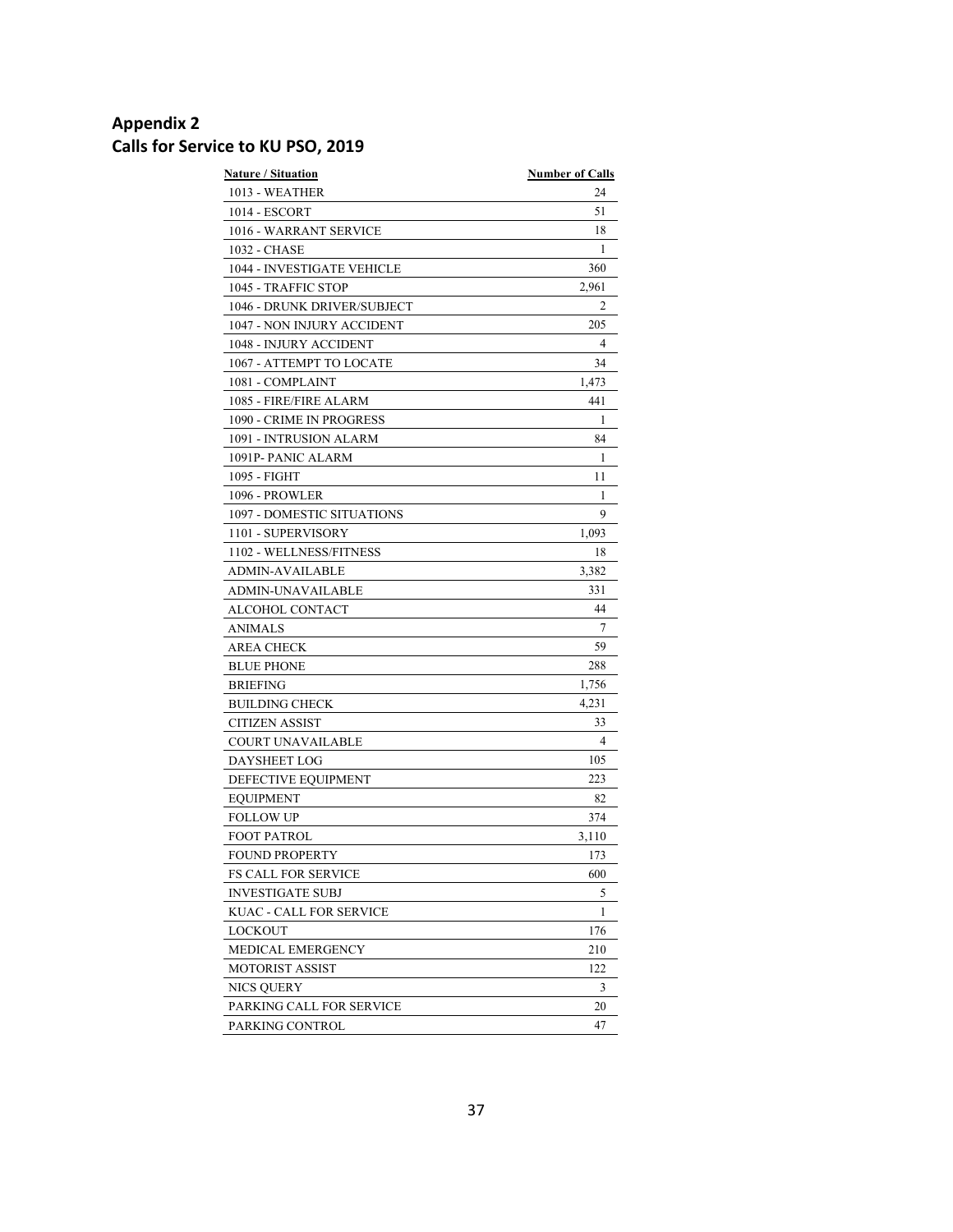| <b>Nature / Situation</b>  | <b>Number of Calls</b> |
|----------------------------|------------------------|
|                            | 149                    |
| PEDESTRIAN CHECK           | ᠊ <del>त</del>         |
| <b>SCALPER CONTACT</b>     |                        |
| <b>SECURITY BREAK</b>      | 1.480                  |
| <b>SECURITY CHECK</b>      | 17.177                 |
|                            | 245                    |
| <b>SPECIAL EVENT</b>       | 87                     |
| <b>TRAFFIC CONTROL</b>     |                        |
| <b>TRAINING-DISPATCH</b>   | 26                     |
| <b>TRAINING-POLICE</b>     |                        |
| <b>TRAINING-SECURITY</b>   | 116                    |
| <b>VEHICLE MAINTENANCE</b> |                        |
| Total                      | 41.466                 |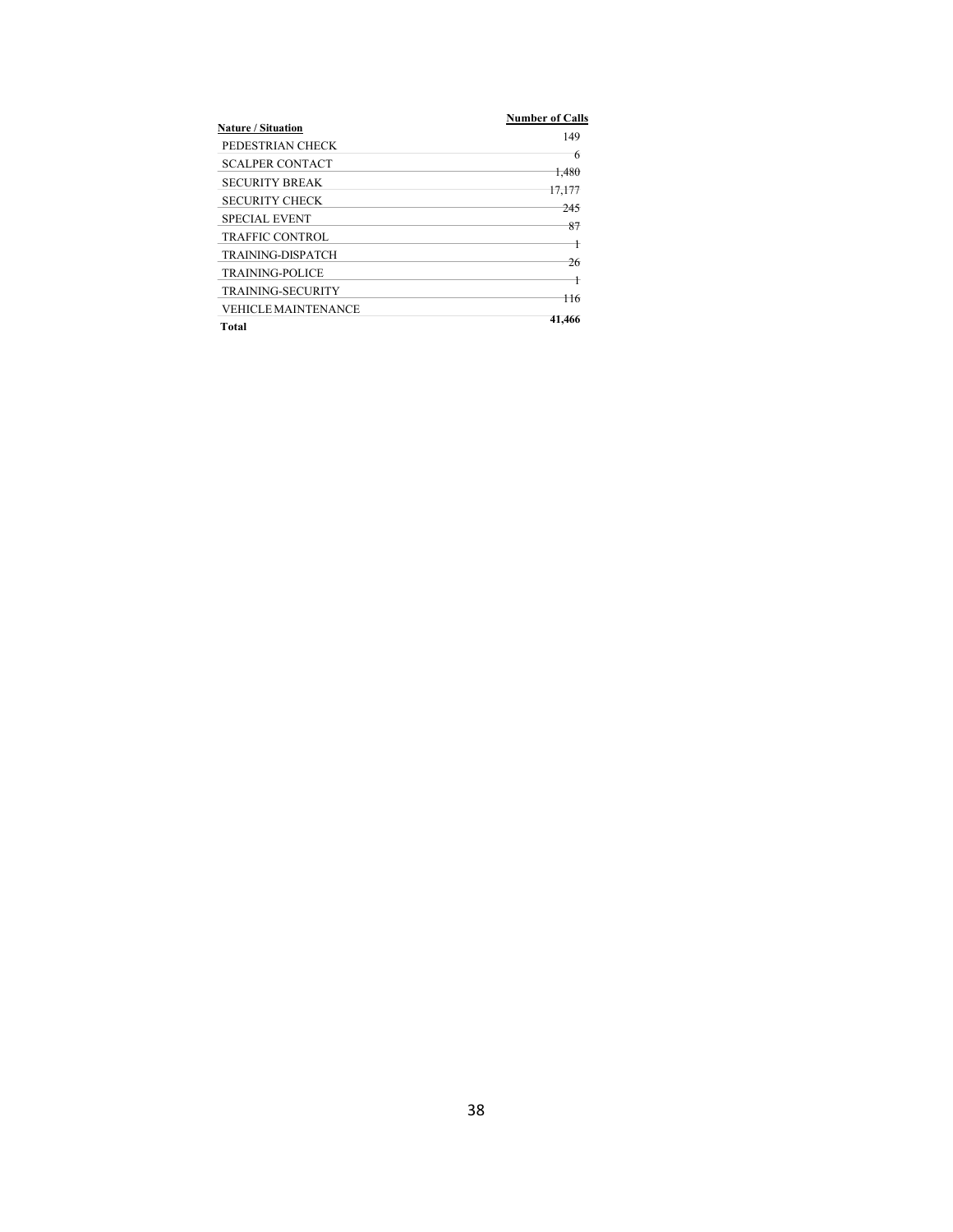# **Appendix 3 Suicide-Related Calls to KU Public Safety AY 2012-2018 Compiled by KU PSO**

| Year | Ideation/Attempt  | Call Source | Transports/Vol/InVol/From | Location  |
|------|-------------------|-------------|---------------------------|-----------|
| 2012 | Attempted         | Other       | Vol/Housing               | LMH       |
| 2012 | Attempted         | Other       | Vol/Housing               | LMH       |
| 2012 | Attempted         | Housing     | Vol/Housing               | LMH       |
| 2012 | Attempted         | Self        | InVol/Housing             | LMH       |
| 2012 | Ideation          | <b>CAPS</b> | Vol/Watkins               | <b>BN</b> |
| 2012 | Ideation          | <b>CAPS</b> | Vol/Watkins               | <b>BN</b> |
| 2012 | Ideation          | Soc. Media  | Vol/Campus Area           | LMH       |
| 2012 | Ideation          | Soc. Media  | Unk out of campus area    |           |
| 2012 | Ideation          | Soc. Media  | InVol/Housing             | LMH       |
| 2012 | Ideation          | Other       | Vol/Watkins               | <b>BN</b> |
|      | 4-Att/6 ID        |             | 7 Vol/2 In Vol            |           |
| 2013 | Attempted         | Other       | Vol/Housing               | LMH       |
| 2013 | Attempted         | Other       | Vol/Housing               | LMH       |
| 2013 | Attempted         | Other       | Vol/Housing               | LMH       |
| 2013 | Ideation          | Other       | Vol/Housing               | LMH       |
| 2013 | Ideation          | Other       | Vol/Housing               | LMH       |
| 2013 | Ideation          | On-Scene    | Vol/Housing               | LMH       |
| 2013 | Ideation          | <b>CAPS</b> | Vol/Watkins               | LMH       |
| 2013 | Ideation          | CAPS        | Vol/Watkins               | LMH       |
| 2013 | Ideation          | <b>CAPS</b> | Vol/Watkins               | <b>BN</b> |
| 2013 | Ideation          | Housing     | Vol/Housing               | LMH       |
| 2013 | Ideation          | Housing     | Vol/ off campus           | LMH       |
|      | 3 Att/8 ID        |             | 11 Vol                    |           |
| 2014 | Attempted         | Soc Media   | Vol/Housing               | LMH       |
| 2014 | Attempted         | Other       | Vol/Housing               | LMH       |
| 2014 | Attempted         | Other       | Vol/Campus                | LMH       |
| 2014 | Attempted         | Housing     | Vol/Housing               |           |
| 2014 | Attempted         | Housing     | Vol/Housing               | Unk       |
| 2014 | Attempted         | Housing     | InVol/Housing             | LMH       |
| 2014 | Attempted         | Housing     | InVol/Housing             | LMH       |
| 2014 | Attempted         | Housing     | InVol/Housing             | LMH       |
| 2014 | Attempted         | Self        | Vol/Housing               | LMH       |
| 2014 | Ideation          | Housing     | Vol/Housing               | LMH       |
| 2014 | Ideation          | Other       | Vol/Housing               | LMH       |
| 2014 | Ideation          | Other       | Vol/Housing               | LMH       |
| 2014 | Ideation          | CAPS        | Vol/Watkins               | LMH       |
| 2014 | Ideation          | CAPS        | Vol/Watkins               | LMH       |
| 2014 | Ideation          | CAPS        | Vol/Watkins               | BN        |
|      | <b>9 ATT/ 6ID</b> |             | 12Vol/3 InVol             |           |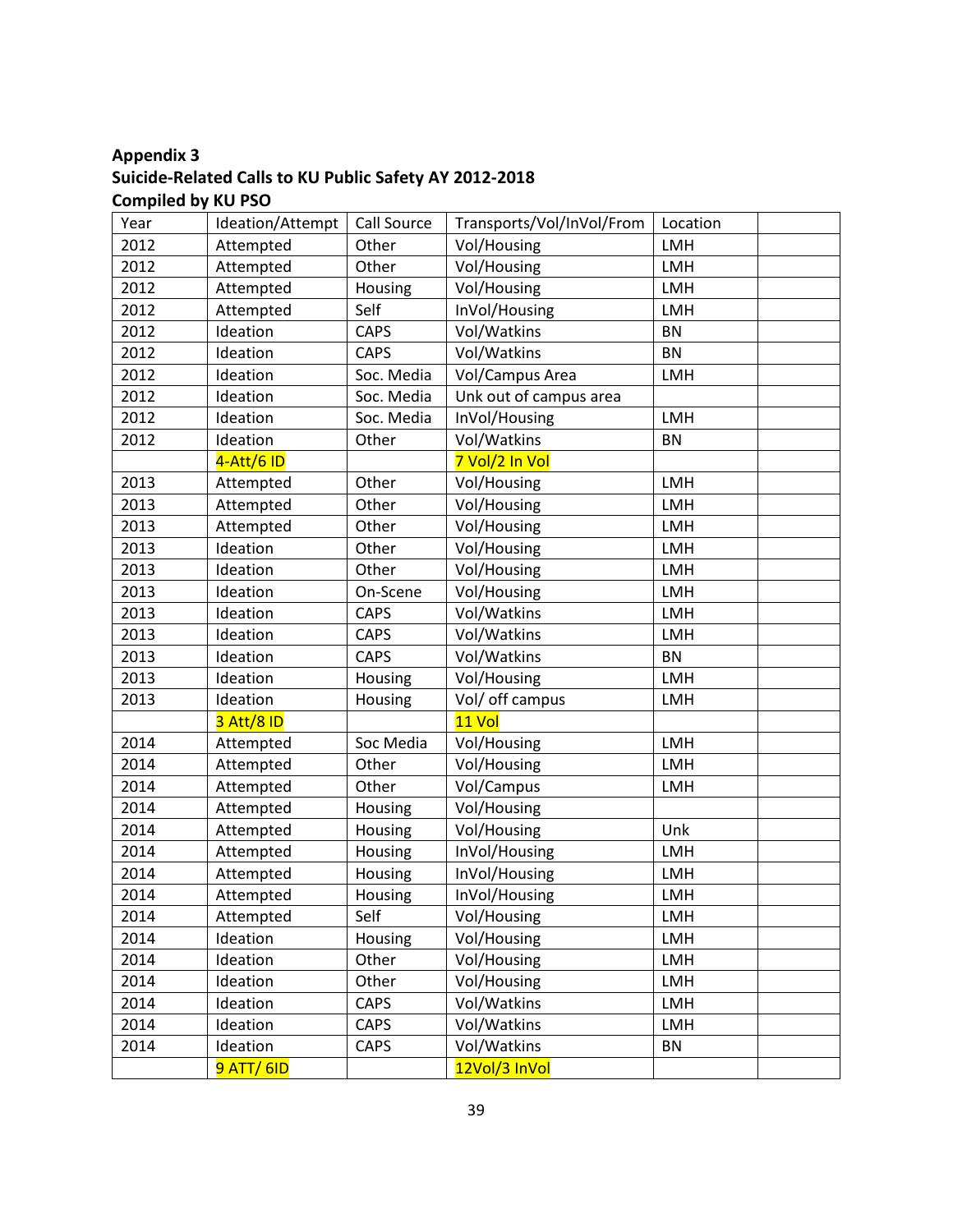| 2015  | Attempted        | Housing     | Vol/Housing   | LMH        |  |
|-------|------------------|-------------|---------------|------------|--|
| 2015  | Attempted        | Housing     | Vol/Housing   | <b>LMH</b> |  |
| 2015  | Attempted        | Housing     | Vol/Housing   | LMH        |  |
| 2015  | Attempted        | Housing     | InVol/Housing | LMH        |  |
| 2015  | Ideation         | Other       | Vol/Campus    | LMH        |  |
| 2015  | Ideation         | Housing     | Vol/Housing   | LMH        |  |
| 2015  | Ideation         | Housing     | Vol/Housing   | <b>LMH</b> |  |
| 2015  | Ideation         | Housing     | Vol/Housing   | LMH        |  |
| 2015  | Ideation         | <b>CAPS</b> | Vol/Watkins   | <b>BN</b>  |  |
| 2015  | Ideation         | <b>CAPS</b> | Vol/Watkins   | <b>BN</b>  |  |
| 2015  | Ideation         | <b>CAPS</b> | Vol/Watkins   | <b>BN</b>  |  |
| 2015  | Ideation         | <b>CAPS</b> | Vol/Watkins   | LMH        |  |
| 2015  | Ideation         | <b>CAPS</b> | Vol/Watkins   | LMH        |  |
| 2015  | Ideation         | <b>CAPS</b> | Vol/Watkins   | LMH        |  |
| 2015  | Ideation         | <b>CAPS</b> | Vol/Watkins   | LMH        |  |
| 2015  | Ideation         | <b>CAPS</b> | Vol/Watkins   | LMH        |  |
| 2015  | Ideation         | <b>CAPS</b> | Vol/Watkins   | LMH        |  |
|       | 4ATT/13ID        |             | 16 Vol/1INVol |            |  |
| 2016  | Attempted        | Housing     | Vol/Housing   | LMH        |  |
| 2016  | Attempted        | Housing     | Vol/Housing   | LMH        |  |
| 2016  | Attempted        | Housing     | Vol/Housing   | LMH        |  |
| 2016  | Attempted        | Housing     | InVol/Housing | LMH        |  |
| 2016  | Attempted        | Housing     | InVol/Housing | LMH        |  |
| 2016  | Attempted        | Housing     | InVol/Housing | LMH        |  |
| 2016  | Attempted        | Other       | N/A           | N/A        |  |
| 2016  | Ideation         | Housing     | Vol/Housing   | LMH        |  |
| 2016  | Ideation         | Housing     | Vol/Housing   | <b>LMH</b> |  |
| 2016  | Ideation         | Housing     | Vol/Housing   | LMH        |  |
| 2016  | Ideation         | Housing     | Vol/Housing   | <b>LMH</b> |  |
| 2016  | Ideation         | Other       | Vol/offcampus | LMH        |  |
| 2016  | Ideation         | Other       | Vol/campus    | LMH        |  |
| 2016  | Ideation         | Other       | Vol/campus    | LMH        |  |
| 2016  | Ideation         | Other       | Vol/Housing   | LMH        |  |
| 2016  | Ideation         | Other       | Vol/Housing   | LMH        |  |
| 2016  | Ideation         | CAPS        | Vol/Watkins   | <b>LMH</b> |  |
| 2016  | Ideation         | CAPS        | Vol/Watkins   | LMH        |  |
| 2016  | Ideation         | <b>CAPS</b> | Vol/Watkins   | LMH        |  |
| 2016  | Ideation         | CAPS        | Vol/Watkins   | BN         |  |
| 2016  | Ideation         | CAPS        | Vol/Watkins   | BN         |  |
|       | <b>7ATT/14ID</b> |             | 17Vol/3InVol  |            |  |
|       |                  |             |               |            |  |
| Total | 27ATT/47ID       |             | 63Vol/9In Vol |            |  |
|       |                  |             |               |            |  |
|       |                  |             |               |            |  |
| 2017  | Ideation         | Housing     | Vol/Housing   | LMH        |  |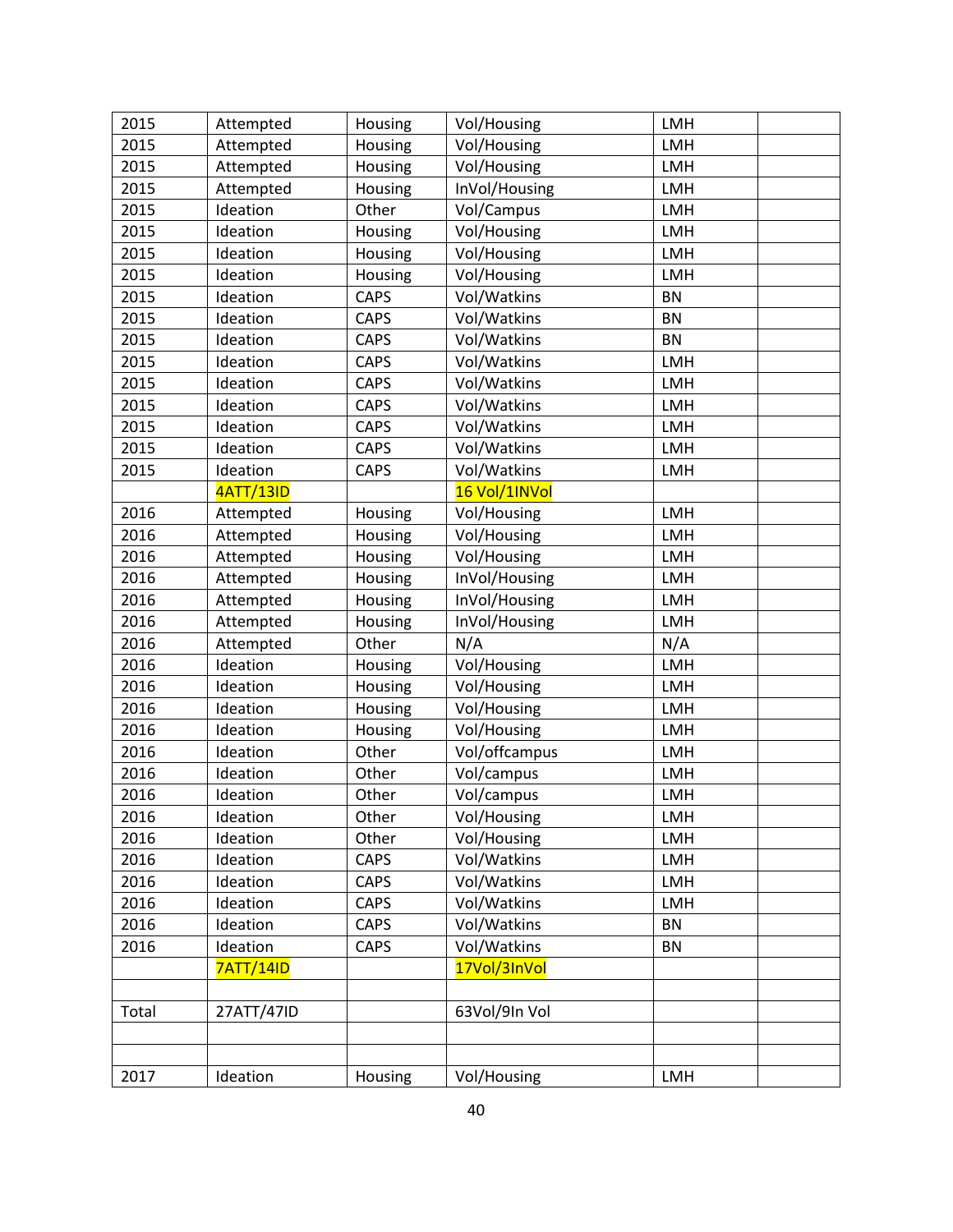| 2017         | Ideation   | Housing | Vol/Housing           | LMH        |
|--------------|------------|---------|-----------------------|------------|
| 2017         | Ideation   | Housing | Vol/Housing           | <b>LMH</b> |
| 2017         | Ideation   | Housing | Vol/Housing           | LMH        |
| 2017         | Ideation   | Housing | Vol/Housing           | LMH        |
| 2017         | Ideation   | Housing | Vol/Housing           | LMH        |
| 2017         | Ideation   | Watkins | Vol/Watkins           | LMH        |
| 2017         | Ideation   | Watkins | Vol/Watkins           | LMH        |
| 2017         | Ideation   | Watkins | Vol/Watkins           | LMH        |
| 2017         | Ideation   | Watkins | Vol/Watkins           | LMH        |
| 2017         | Ideation   | Watkins | Vol/Watkins           | <b>LMH</b> |
| 2017         | Ideation   | Watkins | Vol/Watkins           | LMH        |
| 2017         | Ideation   | Other   | Vol/campus            | LMH        |
| 2017         | Ideation   | Other   | Vol/campus            | LMH        |
| 2017         | Ideation   | Other   | Vol/campus            | LMH        |
| 2017         | Ideation   | Other   | Vol/campus            | LMH        |
| 2017         | Ideation   | Other   | Vol/campus            | LMH        |
| 2017         | Ideation   | Other   | Vol/campus            | LMH        |
| 2017         | Ideation   | Other   | Vol/campus            | <b>LMH</b> |
| 2017         | Attempted  | Other   | INV/ campus           | LMH        |
| 2017         | Attempted  | Other   | INV/ campus           | LMH        |
| 2017         | Attempted  | Other   | INV / campus          | LMH        |
| 2017         | Attempted  | Other   | Vol/campus            | LMH        |
| 2017         | Attempted  | Other   | Vol/campus            | LMH        |
| 2017         | Attempted  | Watkins | INV/Watkins           | LMH        |
| 2017         | Attempted  | Housing | Vol/Housing           | LMH        |
| 2017         | Attempted  | Housing | Vol/Housing           | LMH        |
| 2017         | Attempted  | Housing | Vol/Housing           | LMH        |
| 2017         | Attempted  | Housing | Vol/Housing           | LMH        |
|              |            |         |                       |            |
|              | 19ID/10ATT |         | 25 Vol/4INV           |            |
|              |            |         |                       |            |
| <b>TOTAL</b> | 37ATT/66ID |         | 88 VOL/13 INV         |            |
|              |            |         |                       |            |
| 2018         | Completed  | Other   | Other campus location |            |
| 2018         | Ideation   | Other   | INV/ campus           | LMH        |
| 2018         | Ideation   | Housing | Vol/Housing           | <b>LMH</b> |
| 2018         | Ideation   | Housing | Vol/Housing           | LMH        |
| 2018         | Ideation   | Housing | Vol/Housing           | LMH        |
| 2018         | Ideation   | Other   | Vol/campus            | <b>LMH</b> |
| 2018         | Ideation   | Other   | Vol/campus            | LMH        |
| 2018         | Ideation   | Housing | Vol/housing           | <b>LMH</b> |
| 2018         | Ideation   | Housing | Vol/housing           | LMH        |
| 2018         | Ideation   | Housing | Vol/housing           | LMH        |
| 2018         | Ideation   | Other   | Vol/housing           | LMH        |
| 2018         | Ideation   | Other   | Vol/campus            | LMH        |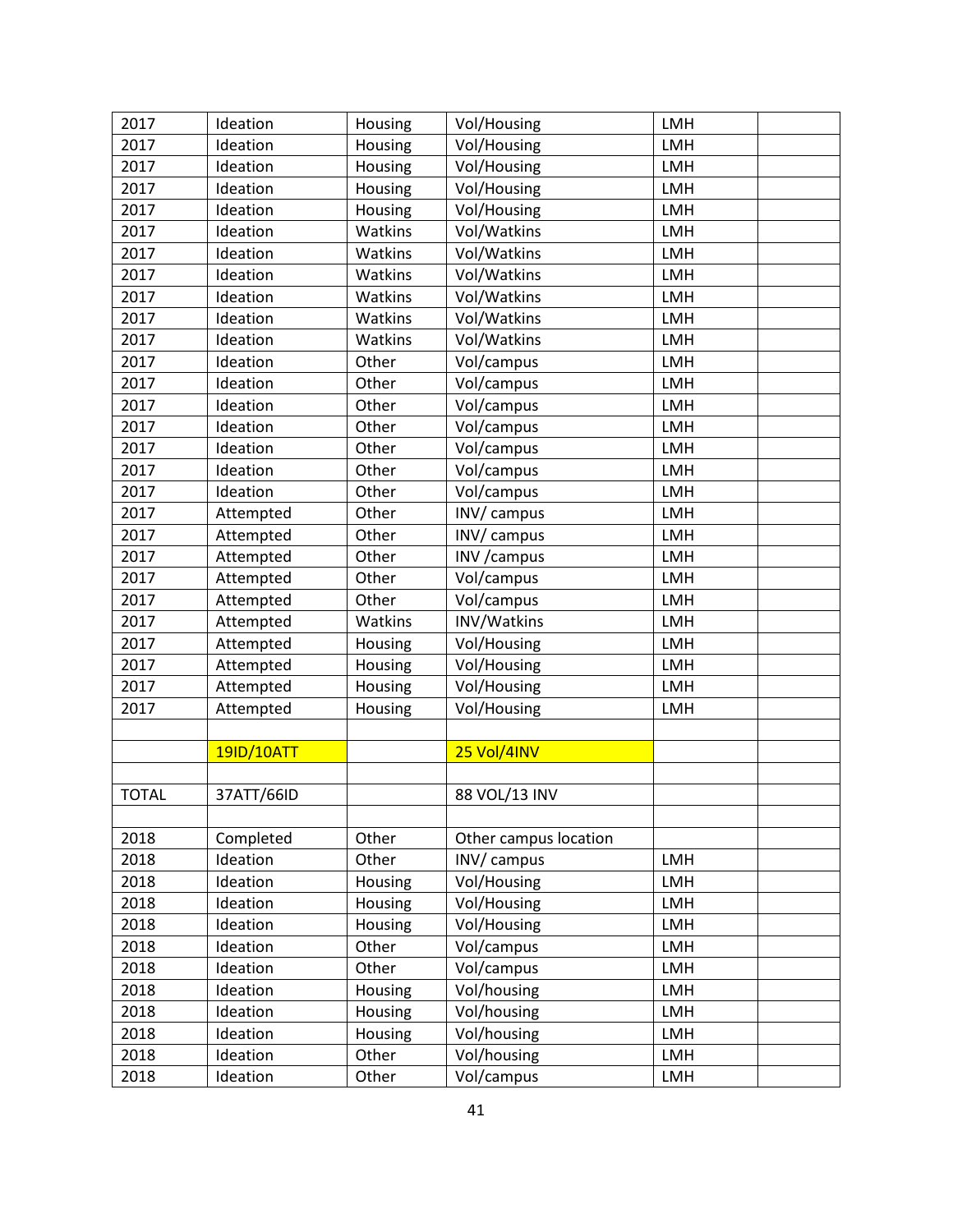| 2018          | Ideation             | Housing           | Vol/housing               | LMH        |  |
|---------------|----------------------|-------------------|---------------------------|------------|--|
| 2018          | Ideation             | Housing           | Vol/housing               | <b>LMH</b> |  |
| 2018          | Ideation             | Housing           | Vol/housing               | LMH        |  |
| 2018          | Ideation             | Housing           | Vol/housing               | LMH        |  |
| 2018          | Ideation             | Other             | INV/ campus               | LMH        |  |
| 2018          | Ideation             | Housing           | INV/housing               | LMH        |  |
| 2018          | Ideation             | Housing           | Vol/housing               | LMH        |  |
| 2018          | Ideation             | Other             | Vol/campus                | LMH        |  |
| 2018          | Ideation             | Other             | Vol/campus                | LMH        |  |
| 2018          | Ideation             | Housing           | INV/housing               | LMH        |  |
| 2018          | Ideation             | Housing           | Vol/housing               | LMH        |  |
| 2018          | Ideation             | Housing           | Vol/housing               | <b>BN</b>  |  |
| 2018          | Ideation             | Housing           | Vol/housing               | <b>BN</b>  |  |
| 2018          | Ideation             | Housing           | Vol/housing               | <b>LMH</b> |  |
| 2018          | Ideation             | Other             | Vol/campus                | <b>BN</b>  |  |
| 2018          | Ideation             | Housing           | Vol/campus                | LMH        |  |
| 2018          | Ideation             | Housing           | Vol/campus                | LMH        |  |
| 2018          | Ideation             | Watkins He        | Vol/WHS                   | <b>LMH</b> |  |
| 2018          | Ideation             | <b>Watkins He</b> | Vol/WHS                   | LMH        |  |
| 2018          | Ideation             | <b>Watkins He</b> | Vol/WHS                   | <b>LMH</b> |  |
| 2018          | Attempted            | Housing           | INV/housing               | <b>LMH</b> |  |
| 2018          | Attempted            | Housing           | INV/housing               | LMH        |  |
| 2018          | Attempted            | Other             | INV/ campus               | LMH        |  |
| 2018          | Attempted            | Housing           | INV/housing               | <b>LMH</b> |  |
| 2018          | Attempted            | Housing           | INV/housing               | LMH        |  |
| 2018          | Attempted            | Housing           | INV/housing               | LMH        |  |
| 2018          | Attempted            | Housing           | INV/housing               | LMH        |  |
| 2018          |                      |                   |                           |            |  |
| 2018          | 32ID/7ATT/1<br>Comp. |                   | 28 Vol/11INV              |            |  |
| <b>TOTALS</b> | 44ATT/98ID           |                   | 116 VOL/25 INV            |            |  |
| 2012-2018     |                      |                   |                           |            |  |
| Year          | Ideation/Attempt     | Call Source       | Transports/Vol/InVol/From | Location   |  |
| 2019          | Ideation             | Housing           | Vol/housing               | LMH        |  |
| 2019          | Ideation             | Housing           | Vol/housing               | LMH        |  |
| 2019          | Ideation             | Housing           | Vol/housing               | LMH        |  |
| 2019          | Ideation             | Housing           | Vol/housing               | LMH        |  |
| 2019          | Ideation             | Housing           | Vol/housing               | LMH        |  |
| 2019          | Ideation             | Housing           | Vol/housing               | LMH        |  |
| 2019          | Ideation             | Housing           | Vol/housing               | LMH        |  |
| 2019          | Ideation             | Housing           | Vol/housing               | LMH        |  |
| 2019          | Ideation             | Housing           | Vol/housing               | <b>LMH</b> |  |
| 2019          | Ideation             | Housing           | Vol/housing               | LMH        |  |
| 2019          | Ideation             | Housing           | Vol/housing               | LMH        |  |
| 2019          | Ideation             | Housing           | Vol/housing               | LMH        |  |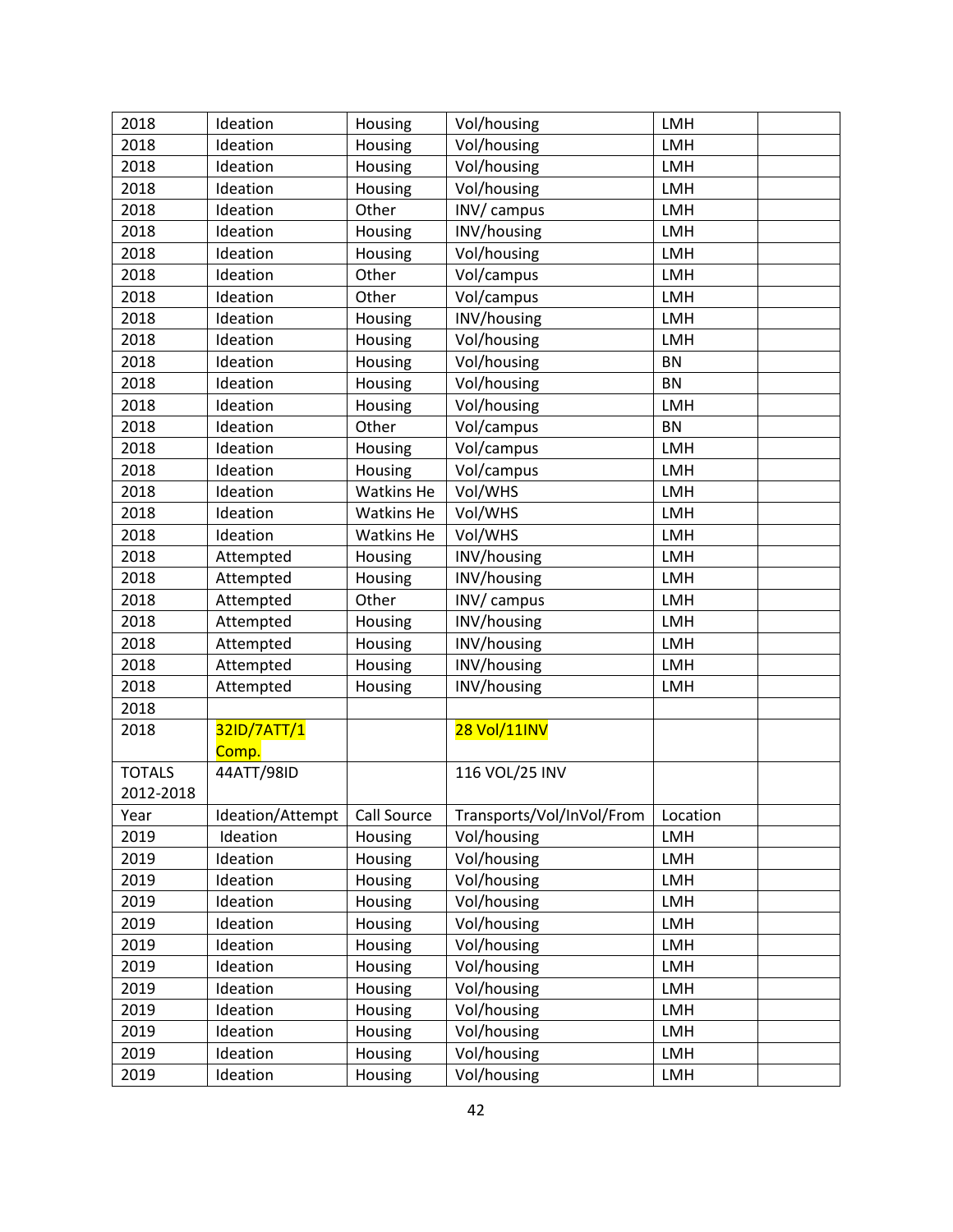| 2019        | Ideation          | Housing        | Vol/housing        | <b>LMH</b> |
|-------------|-------------------|----------------|--------------------|------------|
| 2019        | Ideation          | Housing        | Vol/housing        | <b>LMH</b> |
| 2019        | Ideation          | Housing        | Vol/housing        | <b>LMH</b> |
| 2019        | Ideation          | Housing        | Vol/housing        | <b>LMH</b> |
| 2019        | Ideation          | Other          | Vol/housing        | LMH        |
| 2019        | Ideation          | Other          | Vol/housing        | <b>LMH</b> |
| 2019        | Ideation          | Other          | Vol/housing        | <b>LMH</b> |
| 2019        | Ideation          | Off-Campus     | Vol/housing        | <b>LMH</b> |
| 2019        | Attempted         | Off-Campus     | INV/off campus     | <b>LMH</b> |
| 2019        | Attempted         | Housing        | INV/housing        | LMH        |
| 2019        | Attempted         | Housing        | INV/housing        | LMH        |
| 2019        | Attempted         | <b>Housing</b> | INV/housing        | LMH        |
|             |                   |                |                    |            |
|             | <b>20 ID/4ATT</b> |                | <b>20 Vol/4INV</b> |            |
| Total calls | 118 ID/48 ATT     |                | 136 Vol/29 INV     |            |
| 2012-2019   |                   |                |                    |            |
|             |                   |                |                    |            |
|             |                   |                |                    |            |

Calls for Mental Health Emergency (non –suicidal related) 2016-2019

| Year | Call               | Location   | Transport Info       |  |
|------|--------------------|------------|----------------------|--|
| 2016 | Check              | Housing    | No Transport-Appt at |  |
|      | Welfare/Depression |            | <b>CAPS</b>          |  |
| 2016 | Angry with         | Housing    | No Transport         |  |
|      | medication issue   |            |                      |  |
| 2016 | Depression         | Housing    | No Transport         |  |
| 2016 | Depression         | Housing    | No Transport         |  |
| 2017 | Depression         | Off Campus | No Transport         |  |
| 2017 | Depression         | Housing    | No Transport         |  |
| 2017 | Depression         | Housing    | No Transport         |  |
| 2017 | Depression         | Housing    | No Transport         |  |
| 2017 | Depression         | Housing    | No Transport         |  |
| 2017 | Depression         | Housing    | No Transport         |  |
| 2018 | Depression         | Off Campus | No Transport         |  |
| 2018 | Depression         | Other      | No Transport         |  |
| 2019 | Depression         | Housing    | No Transport         |  |
| 2019 | Depression         | Housing    | No Transport         |  |
| 2019 | Depression         | Housing    | No Transport         |  |
| 2019 | Depression         | Housing    | No Transport         |  |
| 2019 | Depression         | Housing    | No Transport         |  |
| 2019 | Depression         | Off Campus | No Transport         |  |